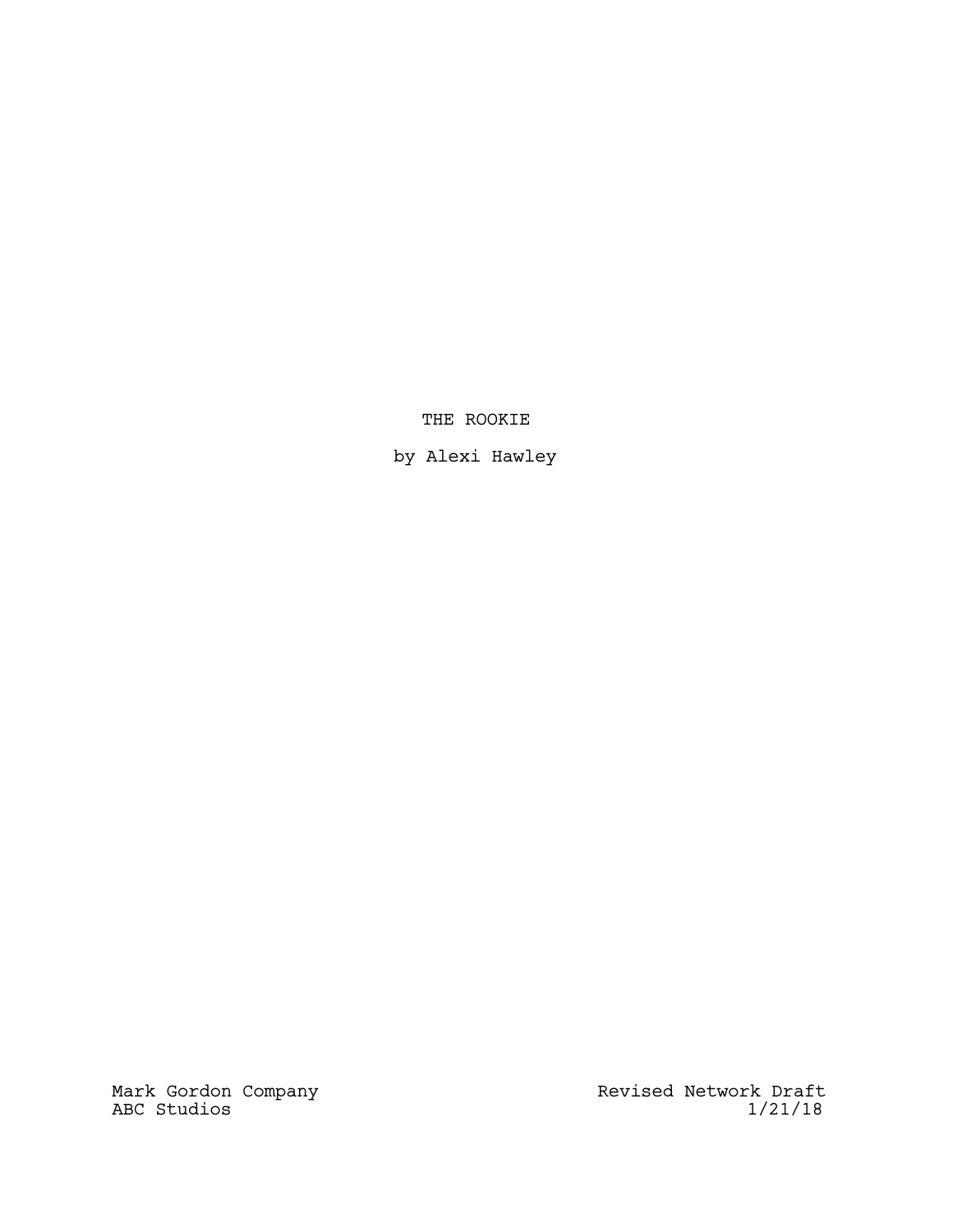#### ACT ONE

#### EXT. MAIN STREET. FOXBURG, PA - MORNING

Picturesque, but not a tourist town. People here work hard for their living. JOHN NOLAN, 43, sits in his pickup, waiting \* for the bank to open. Nolan was voted "most likely to \* succeed" (and "best hair!") in high school, but found the \* universe had other plans. Now he stares at his Final Divorce \* Decree, wondering how he got here.  $*$ 

KNOCKING on the car window breaks the moment. STACY, 42, the  $*$ bank manager, smiles with genuine warmth:

> STACY Bank's open, John.

#### INT. BANK - MORNING

Nolan and Stacy walk. There's history here: An angsty tween  $*$ romance. A genuine friendship. \*

> STACY So... Happy Divorce Day.

NOLAN That's not a thing.

STACY It should be. When mine went through, I took the boys to Disneyland.

NOLAN That's different. Pete was bad news since high school. We all tried to warn you.

STACY But he was such a good kisser.

They reach the stairs. Head down --  $*$ 

INT. BANK. SAFE DEPOSIT BOXES - CONTINUOUS

**STACY** So what's the grand plan now you're single, and Henry's off at college?

NOLAN Chippendales. Or the NFL. I haven't decided.

Two keys open his safe deposit box.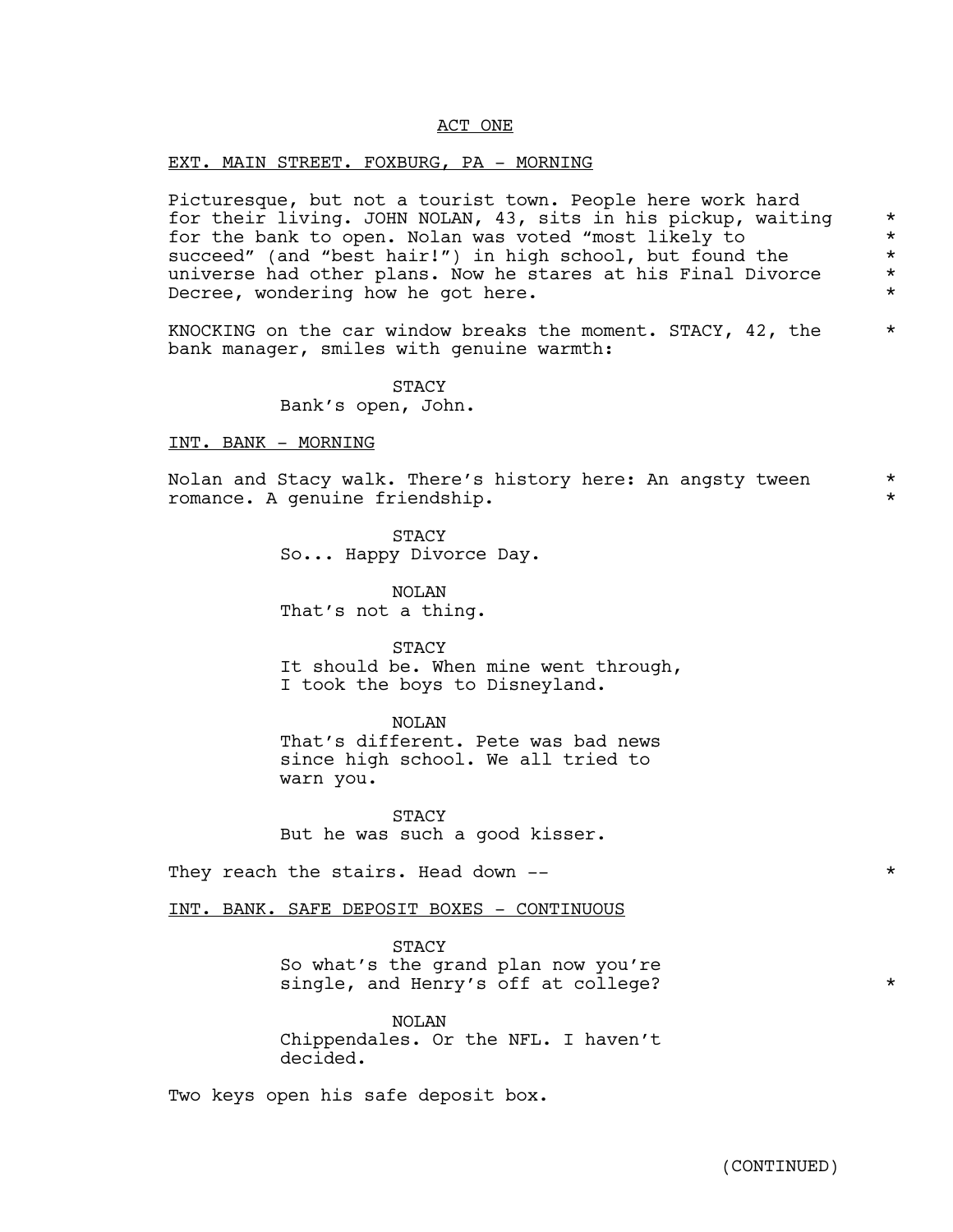STACY I'd go with stripping. Less risk of an ACL tear. Although the way you dance...

They share a smile. She turns to leave.  $\star$ 

#### NOLAN

I bought a self-help book. \* (she turns back)  $\star$ I made the cashier put it in a brown  $*$ paper bag. I can't bring myself to \* open it. How did I get here?  $*$ 

 $\texttt{STACY}$  \* I think the healthier question is:  $*$ Where do you go now?  $*$ 

# NOLAN \*

Well, thanks, cause that one's a  $*$ total mystery. People keep telling me \* I've started "the next chapter of my  $*$ life." But all the pages are blank.  $\star$ (off her) \*<br>don't tell me it's mine to write. \* \* \* \* \* And don't tell me it's mine to write.

 $\texttt{STACY}$  \*

(she was)  $*$ I wasn't. But it is.  $\star$ 

She hugs him tight.  $\star$ 

STACY (CONT'D) You're a good man, John Nolan. You'll figure it out.

She heads upstairs. Nolan puts the Decree in the box. Looks  $*$ at his gold WEDDING RING. It's been on since he met a girl,  $*$ and the stick turned blue. He struggles to get it off. Puts  $*$ it in the box. A last look. Then he shuts it away forever.  $*$ 

#### INT. BANK - MORNING \*

Busy with customers. Nolan heads for the exit. Lost in  $*$ thought. UP AHEAD: TWO CRUEL MEN enter the bank in long  $*$ coats. Nolan frowns, sensing danger as THEY PULL GUNS -- \*

#### PISTOL

Everybody on the floor! Now!

PISTOL whips the guard down as SHOTGUN FIRES into the air.  $*$ Chaos. The thrill of fear as Pistol charges Nolan --  $*$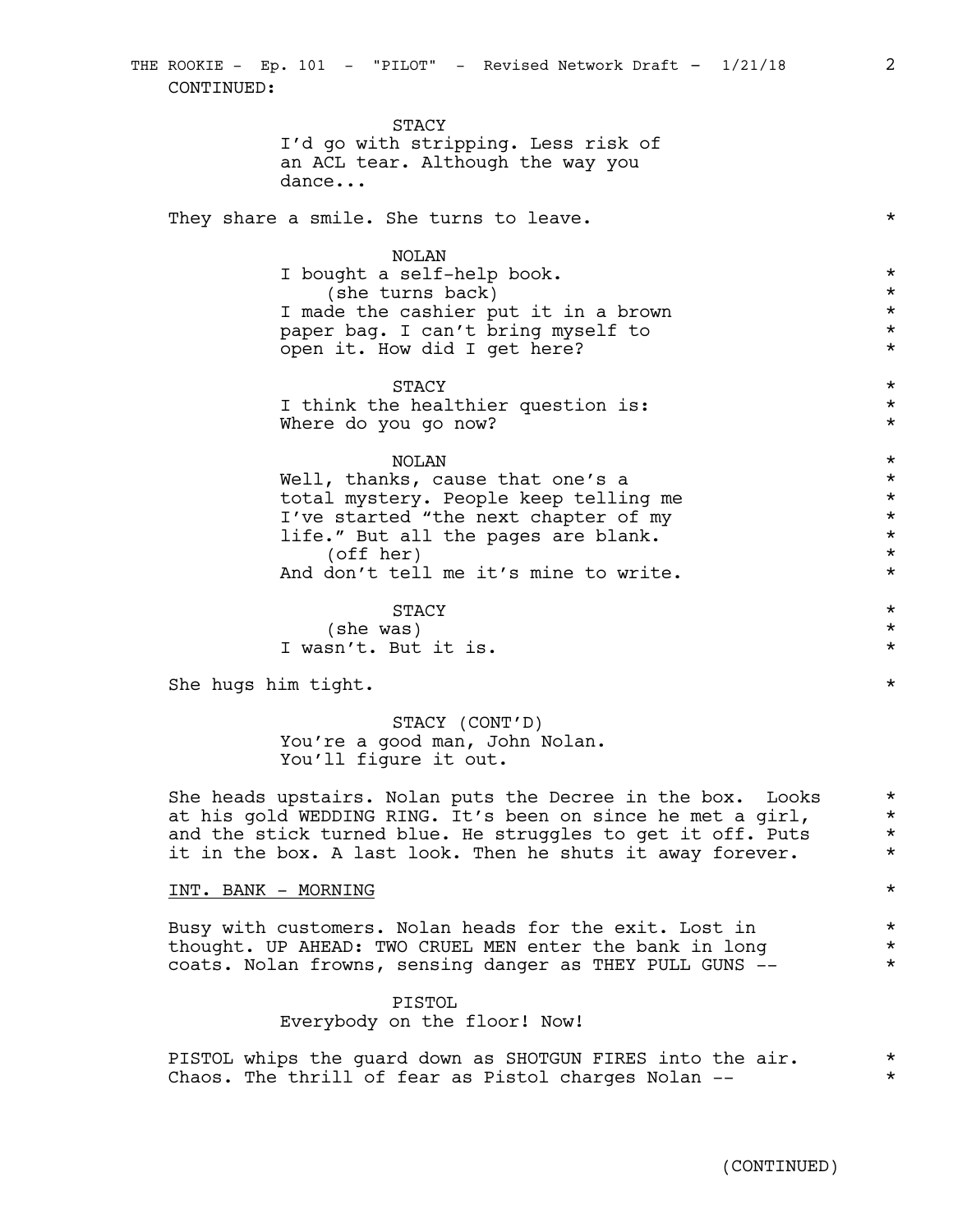PISTOL (CONT'D) \* Get down! Get down! He shoves Nolan to the floor  $-$  other customers dropping  $-$  \* as Shotqun jumps the counter  $-$  throws a bag at the teller.  $*$ SHOTGUN Fill it. Hurry up! PISTOL Who's the bank manager?! Stacy raises her hand. Pistol grabs her, yanking her towards \* the vault. She falls -- PISTOL (CONT'D) Get up, bitch -- He HITS her with the gun -- blood *Pollocks* the marble. NOLAN (rising) \* Hey! Now the gun is pointed at him.  $\star$ PISTOL Get back down! Now! NOLAN (ignores him, to Stacy) Are you okay? She nods. Pistol sticks his gun in Nolan's face -- \* PISTOL Do you wanna die? NOLAN \*  $\mathbb{N}$ o.  $\star$ He sinks back down to the floor, helped by the gun barrel.  $*$ Then he sees Stacy reaching to push the silent ALARM. Pistol \* starts to turn -- about to catch her --  $*$ NOLAN (CONT'D) \*  $\text{BUT}$  --  $\star$ He rises  $--$  driven by instinct  $--$  no idea what comes next  $--$  \* NOLAN (CONT'D) \*  $\frac{But}{ }$  -- honestly -- have I even  $*$ really lived?  $\qquad \qquad \star$ Pistol comes back for him. Nolan steels himself.  $*$ THE ROOKIE - Ep. 101 - "PILOT" - Revised Network Draft - 1/21/18 3 CONTINUED: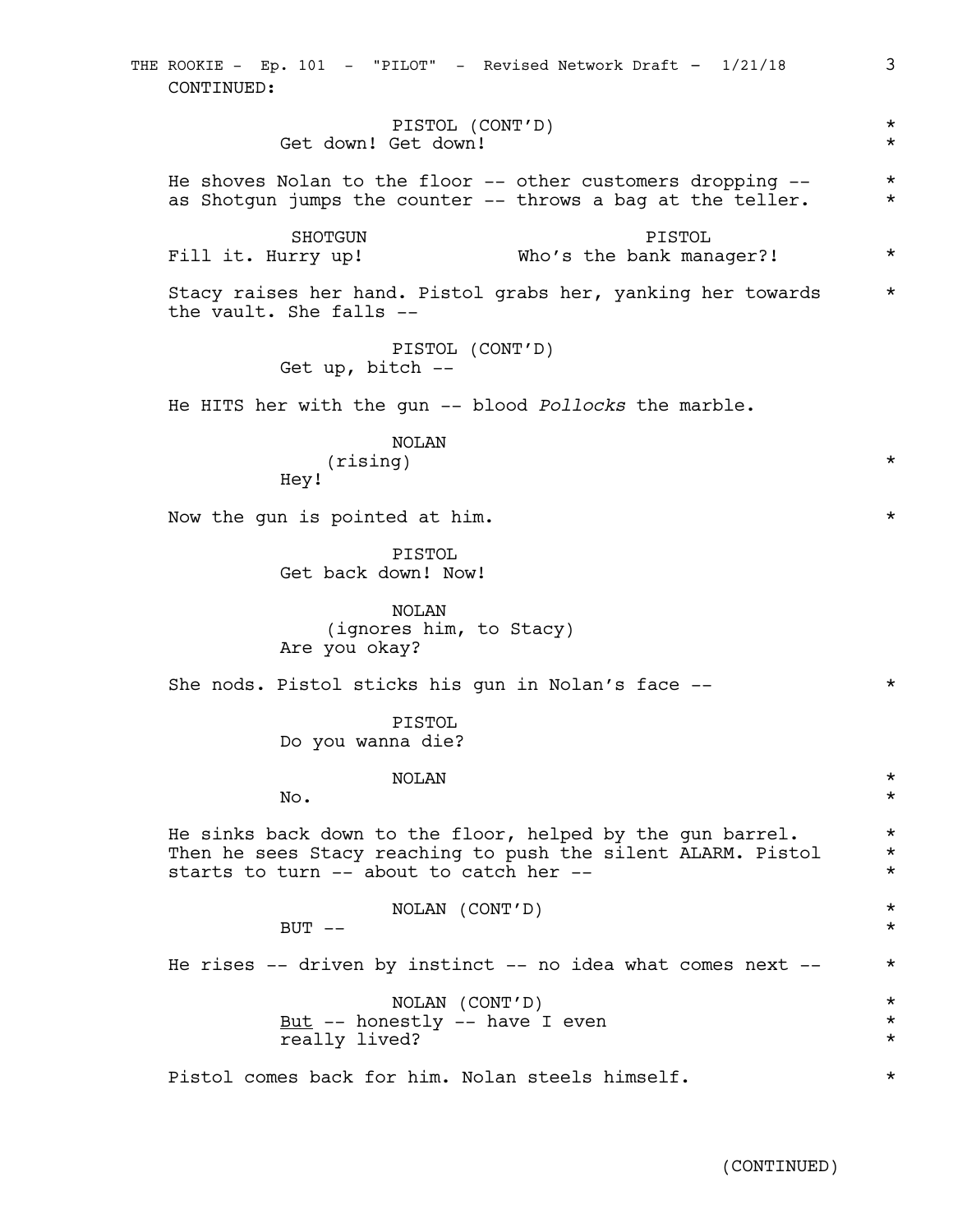NOLAN (CONT'D) \* I mean, my whole life's been about \*<br>
being responsible. Playing it safe. \* \* \* being responsible. Playing it safe. \* Doing what's expected, rather than  $\star$ <br>what I want. what I want. As he talks, he's surprised to find the clarity he's been \* desperate for.  $\star$ NOLAN (CONT'D) \* This bank robbery's the most exciting thing that's happened to me in years. Is that sad? It sounds sad --  $\star$ Pistol HITS him, knocking Nolan to the floor. Kicks him -- \* SHOTGUN  $\qquad$ (to Pistol) \* Hey! The vault! Pistol gives Nolan a last kick. Through the window, Nolan  $*$ sees TWO COPS (M/F) sneaking up. Pistol turns back for Stacy - \* - about to see them -- Nolan forces himself to rise again --  $*$ <br>the fighter who won't stay down -the fighter who won't stay down  $-$ NOLAN Not that you're in a position to judge. Clearly, your life hasn't turned out how you wanted. Unless you wanted to be bank robbers. In which case, you're living the dream -- Pistol charges Nolan -- murder in his eyes -- WHAM: The front  $*$ door flies open -- the cops burst in -- COPS Police! Drop your weapons! BAM: Nolan knocks Pistol's gun up as he FIRES -- knocks his \* ass OUT as Shotgun chooses life -- dropping his gun -- cops \* taking him to the floor. Nolan takes a step towards Stacy. \* \* His legs give out. He sinks down next to her. NOLAN \* Well, chapter two certainly started  $*$ with a bang.  $\star$  $\texttt{STACY}$  \* That  $--$  you  $--$  were really  $--$  \* NOLAN \* Stupid? \* THE ROOKIE - Ep. 101 - "PILOT" - Revised Network Draft - 1/21/18 4 CONTINUED: (2)

(CONTINUED)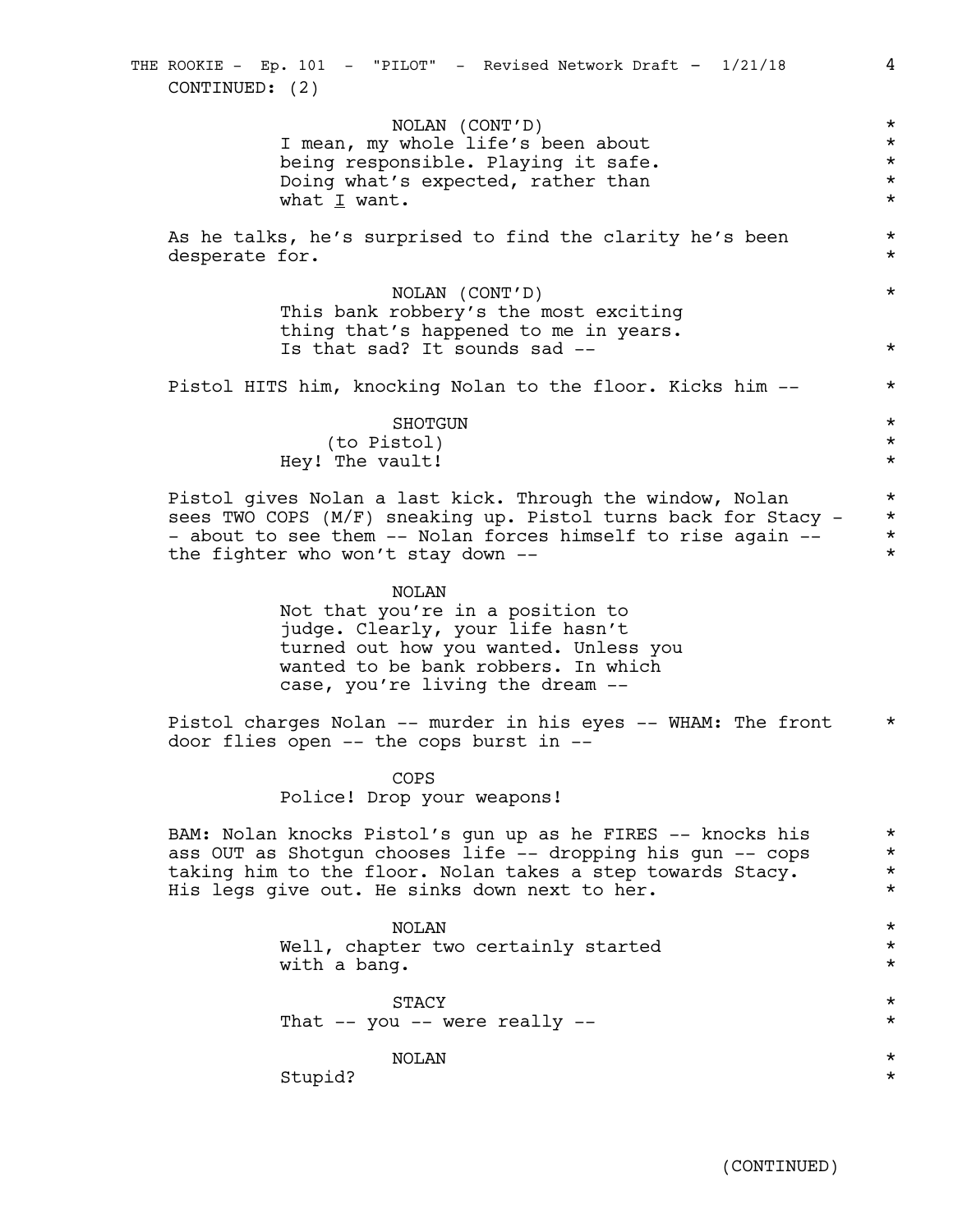$\texttt{STACY}$  \*

Brave.  $\star$ 

MORE COPS flood the bank. Nolan watches them, mesmerized as  $*$ they cuff the robbers, take control of the scene. And in that  $*$ moment, Nolan sees his future. He looks at Stacy. \*

> NOLAN \* How do you think I'd look in uniform?  $*$

A HIGH ENERGY SONG kicks in, launching us to:  $*$ 

EXT. LOS ANGELES, CALIFORNIA - MORNING

QUICK CUTS: The beach, Beverly Hills, Koreatown, Inglewood. Diversity super-sized, in location and population. \*

> CHIEF GRIFFIN (V.O.) \* Ladies and gentlemen, I'm proud to  $*$ introduce the LAPD's newest recruits.  $*$

#### EXT. LOS ANGELES. POLICE PLAZA - DAY \*

Applause. Three rows of GRADUATING CADETS -- dress blues,  $*$ caps, white gloves -- stand at attention. We MOVE PAST young \* faces until we find Nolan, the oldest by almost two decades,  $*$ <br>hair shorter, eves determined, CHYRON: Six Months Later,  $*$ hair shorter, eyes determined. CHYRON: *Six Months Later.* \*

> CHIEF GRIFFIN \* You are the best, the brightest --  $*$ (eyes catch Nolan) \* -- and the most determined. Tomorrow  $*$ morning you will begin your careers \* as police officers --  $\star$

Nolan offers a subtle fist bump to the rookies on either side \* of him: LUCY BENITEZ, 27, an energetic risk taker, and \* JACKSON WEST, 23, African American, a confident legacy. \*

> CHIEF GRIFFIN (CONT'D) \* How you show up on your first day \* will set the tone for your entire  $*$ rookie year -- \*

PRE-LAP: HONKING and CUT TO:  $\star$ 

EXT. STREET - NEXT MORNING \*

Lucy pushes her classic --  $a/k/a$  broke ass -- '66 Stingray up  $*$ the street, desperate not to be late. Motorists pull around. \*

> $\texttt{BLAZE}$  \* Hey, mama. You need help?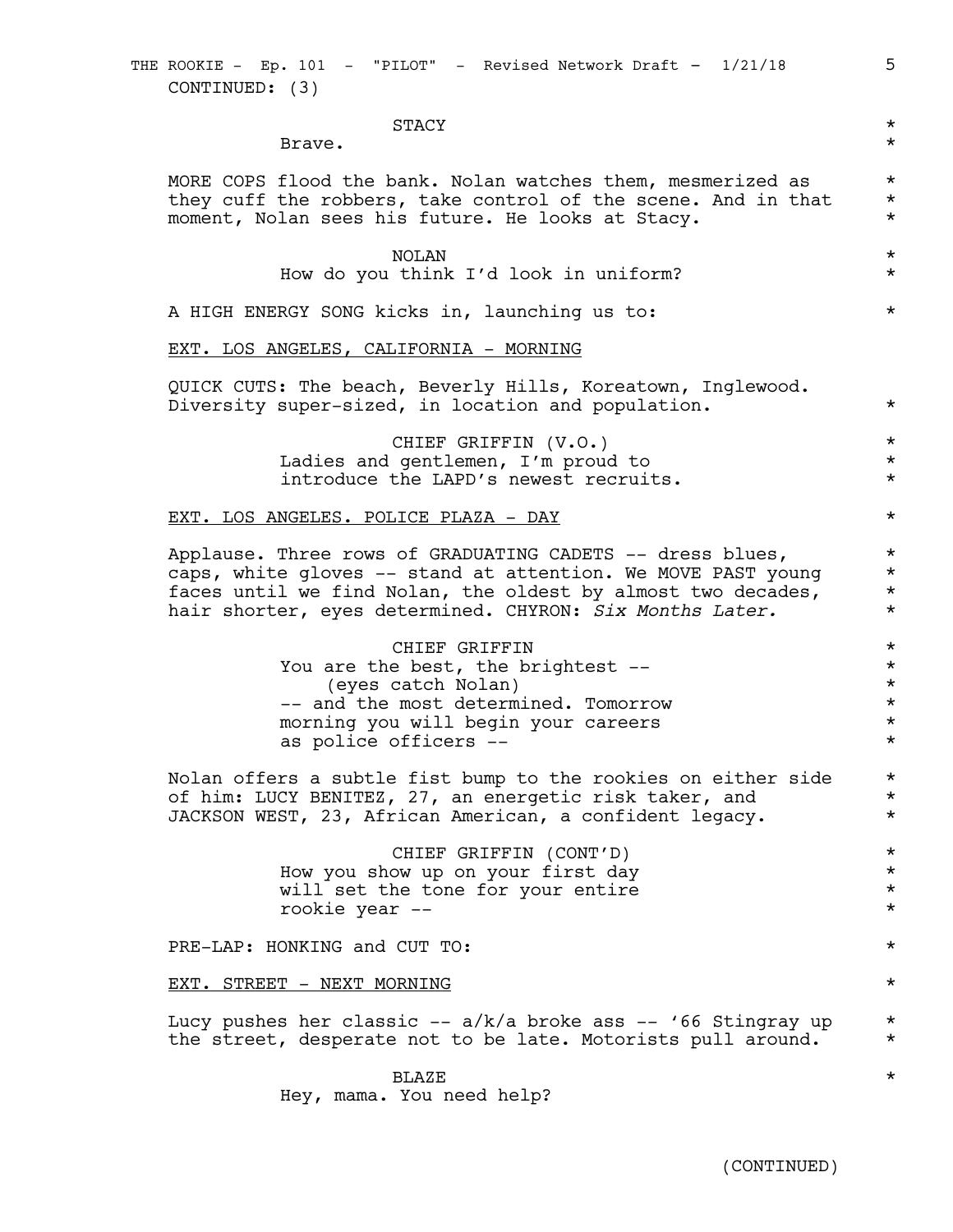She looks over to see BLAZE, 30s, sketchy AF.  $*$ LUCY Keep walking. Instead, he heads towards her -- the last thing she needs. \* \*  $\texttt{BLAZE}$  \* That's a nice ride. I think I'm'a  $*$ have to take it off your hands. LUCY (he's an idiot) You're gonna steal my car? That broke down two blocks ago?  $\texttt{BLAZE}$  \* Yeah. Maybe take you for a spin, too. \* He shows her a GUN. Tucked into his pants. She stops pushing.  $*$ LUCY  $\star$ What is that? A  $.380$ ? 9mm?  $\star$  $\texttt{BLAZE}$  \* It's a Glock. \* LUCY  $\star$ Yeah, that's the manufacturer, not  $\star$ <br>the caliber. And you got it off a the caliber. And you got it off a  $\star$ <br>banger round the way who sold you the  $\star$ banger round the way who sold you the  $*$ <br>shiniest junker he had, cause he knew  $*$ shiniest junker he had, cause he knew you couldn't tell the difference. My \* gun, on the other hand --  $*$ She shows him the quick draw holster on her belt.  $*$ LUCY (CONT'D) \* -- is kept in an LAPD issued holster,  $*$ rather then tucked into my pubes. And  $*$ <br>it was just cleaned this morning. So  $*$ it was just cleaned this morning. So  $\star$ <br>
you can either lie on the ground, or  $\star$ you can either lie on the ground, or \* we can quick draw and see whose qun  $*$ shoots better. Spoiler alert: It's  $*$ gonna be mine. \* A moment, then Blaze lays down on his stomach.  $*$ INT. MID-WILSHIRE STATION. FRONT DESK - DAY \* BAM. Lucy strong-arms Blaze inside. Heads for the desk cops,  $*$ and SERGEANT WADE GREY, 50s, Watch Commander. \* \* \* THE ROOKIE - Ep. 101 - "PILOT" - Revised Network Draft - 1/21/18 6 CONTINUED: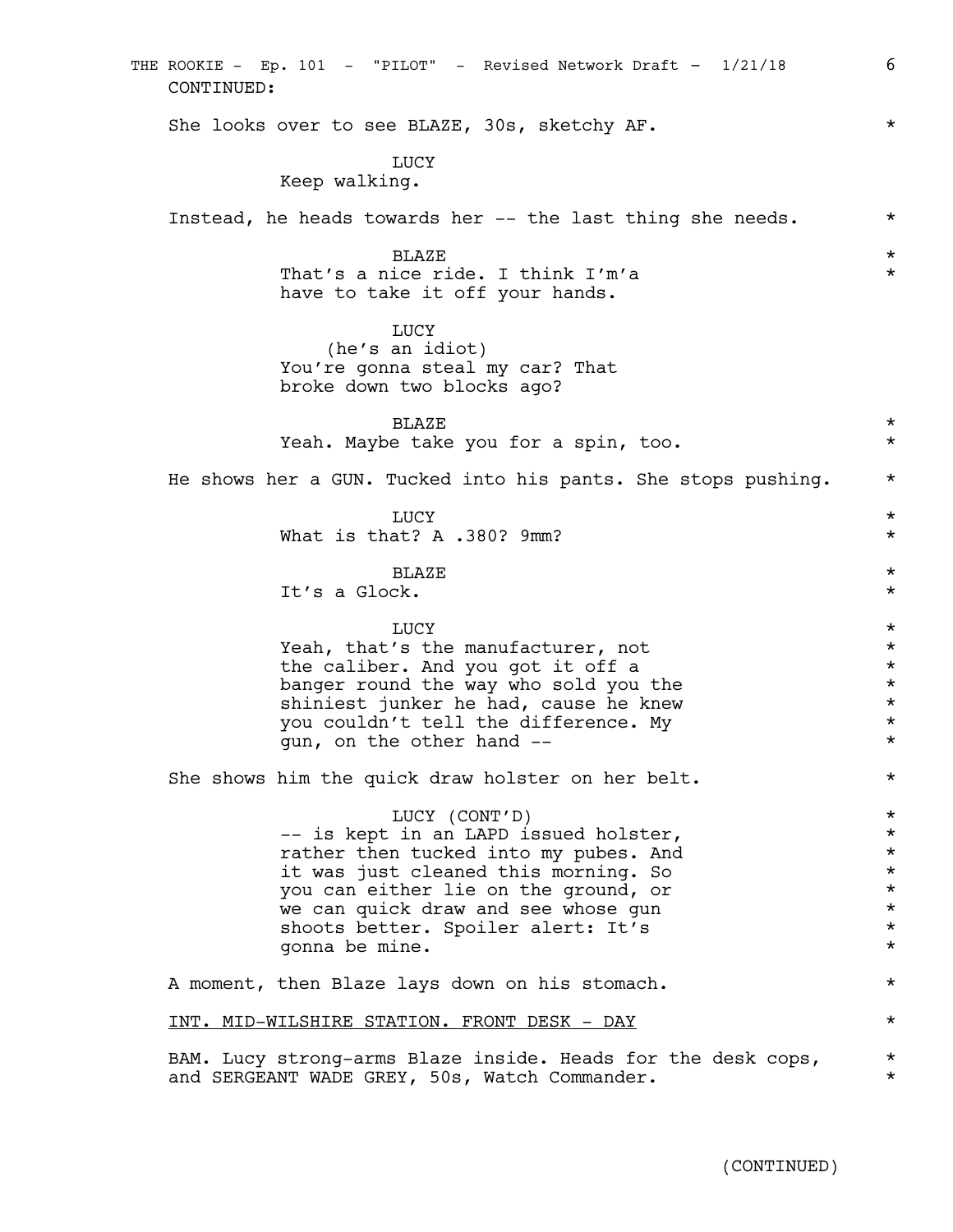| THE ROOKIE - Ep. 101 - "PILOT" - Revised Network Draft - 1/21/18<br>CONTINUED:                                                                                          | 7                                |
|-------------------------------------------------------------------------------------------------------------------------------------------------------------------------|----------------------------------|
| Grey passed too old for this shit a decade ago, but he's<br>fiercely protective of his people.                                                                          | $^\star$<br>$^\star$             |
| LUCY<br>Excuse me, I'm Lucy Benitez. I'm<br>starting today. This guy just tried<br>to steal my car. And threatened to<br>rape me. Oh, and I took this away<br>from him. |                                  |
| She puts the gun on the desk. Grey eyes it.                                                                                                                             | $^\star$                         |
| SGT. GREY<br>You're showing up on your first day<br>with a bust?                                                                                                        | $^\star$                         |
| LUCY<br>Yes, sir.                                                                                                                                                       | $^\star$                         |
| SGT. GREY                                                                                                                                                               | $^\star$                         |
| (not bad)<br>Welcome to the LAPD. Roll call in<br>ten.                                                                                                                  | $\star$<br>$^\star$              |
| A UNIFORM takes Blaze away as Lucy disappears through the<br>inner doors. ANGLE ON: Nolan entering the precinct, unaware.                                               | $^\star$<br>$^\star$             |
| <b>NOLAN</b><br>Officer John Nolan, reporting for<br>assignment.                                                                                                        | $^\star$<br>$^\star$<br>$^\star$ |
| SGT. GREY                                                                                                                                                               | $^\star$                         |
| Where's your arrest?<br>(off Nolan's confusion)                                                                                                                         | $^\star$<br>$\star$              |
| Locker room's down the hall. Third<br>door on the left. Roll call in ten.                                                                                               | $^\star$<br>$^\star$             |
| INT. STATION - HALLWAY - MORNING                                                                                                                                        | $^\star$                         |
| Nolan counts doors. Opens the third one and steps into --                                                                                                               | $^\star$                         |
| <u>INT. STATION - UTLITY CLOSET - CONTINUOUS</u>                                                                                                                        | $^\star$                         |
| Oops. Nolan turns to go, but the door locks behind him. Fuck.                                                                                                           | $^\star$                         |
| <u>INT. STATION - HALLWAY - CONTINUOUS</u>                                                                                                                              | $^\star$                         |
| Sqt. Grey gathers a dozen cops, including ANGELA SONG, 35,<br>Korean-American, and TALIA BISHOP, 31, African American.                                                  | $^\star$<br>$^\star$             |
| TALIA<br>What's going on?                                                                                                                                               | $^\star$<br>$^\star$             |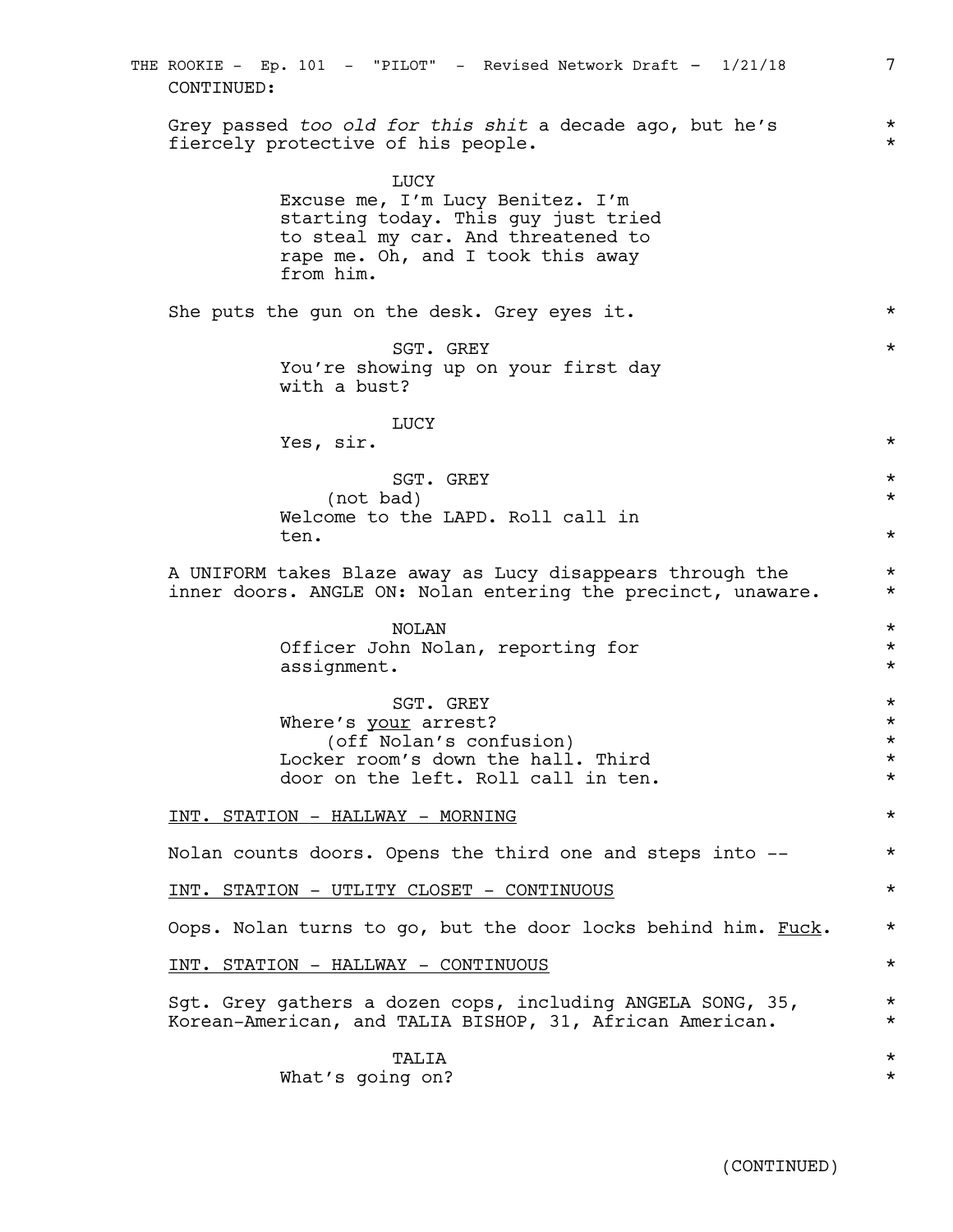| THE ROOKIE - Ep. 101 - "PILOT" - Revised Network Draft - 1/21/18<br>CONTINUED:                                                                                                            | 8                                                        |
|-------------------------------------------------------------------------------------------------------------------------------------------------------------------------------------------|----------------------------------------------------------|
| KNOCKING from inside the utility closet.                                                                                                                                                  | $^\star$                                                 |
| NOLAN (O.S.)<br>Hello?                                                                                                                                                                    | $^\star$<br>$^\star$                                     |
| The cops burst out laughing. Then Song spots:                                                                                                                                             | $^\star$                                                 |
| SONG<br>Captain. Twelve o'clock.                                                                                                                                                          | $^\star$<br>$^\star$                                     |
| Cops scatter as CAPTAIN ZOE ANDERSEN, 41, walks up the hall<br>with Jackson, in uniform (our other rookie at graduation).<br>Zoe is confident and charming, but there's steel underneath. | $^\star$<br>$^\star$<br>$^\star$                         |
| <b>JACKSON</b><br>I hope I won't get any special<br>treatment because of my father.                                                                                                       | $^\star$<br>$^\star$<br>$^\star$                         |
| CAPTAIN ZOE<br>I'd like to say no. But he's the<br>Commanding Officer of Internal<br>Affairs. Cops are going to give you<br>some leeway.                                                  | $^\star$<br>$^\star$<br>$^\star$<br>$^\star$<br>$^\star$ |
| KNOCKING draws their attention. What the? Zoe opens the<br>utility room door, revealing Nolan.                                                                                            | $^\star$<br>$^\star$                                     |
| NOLAN<br>Thanks.<br>(steps out)<br>I'm running late for roll call, and<br>I made a wrong turn, and I cannot<br>screw up on my first day --                                                | $^\star$<br>$^\star$<br>$^\star$<br>$^\star$<br>$^\star$ |
| He notices Jackson now, shaking his head, but it's too late.                                                                                                                              | $^\star$                                                 |
| CAPTAIN ZOE<br>You must be my oldest rookie.                                                                                                                                              |                                                          |
| NOLAN<br>Your $--$<br>(realizing, oh shit)<br>And you must be my Captain.                                                                                                                 | $^\star$                                                 |
| CAPTAIN ZOE<br>Zoe Andersen. Officer West, here,<br>mentioned you're from Pennsylvania.<br>What brought you to the LAPD?                                                                  | $^\star$<br>$^\star$                                     |
| NOLAN<br>I wanted to join the best.                                                                                                                                                       |                                                          |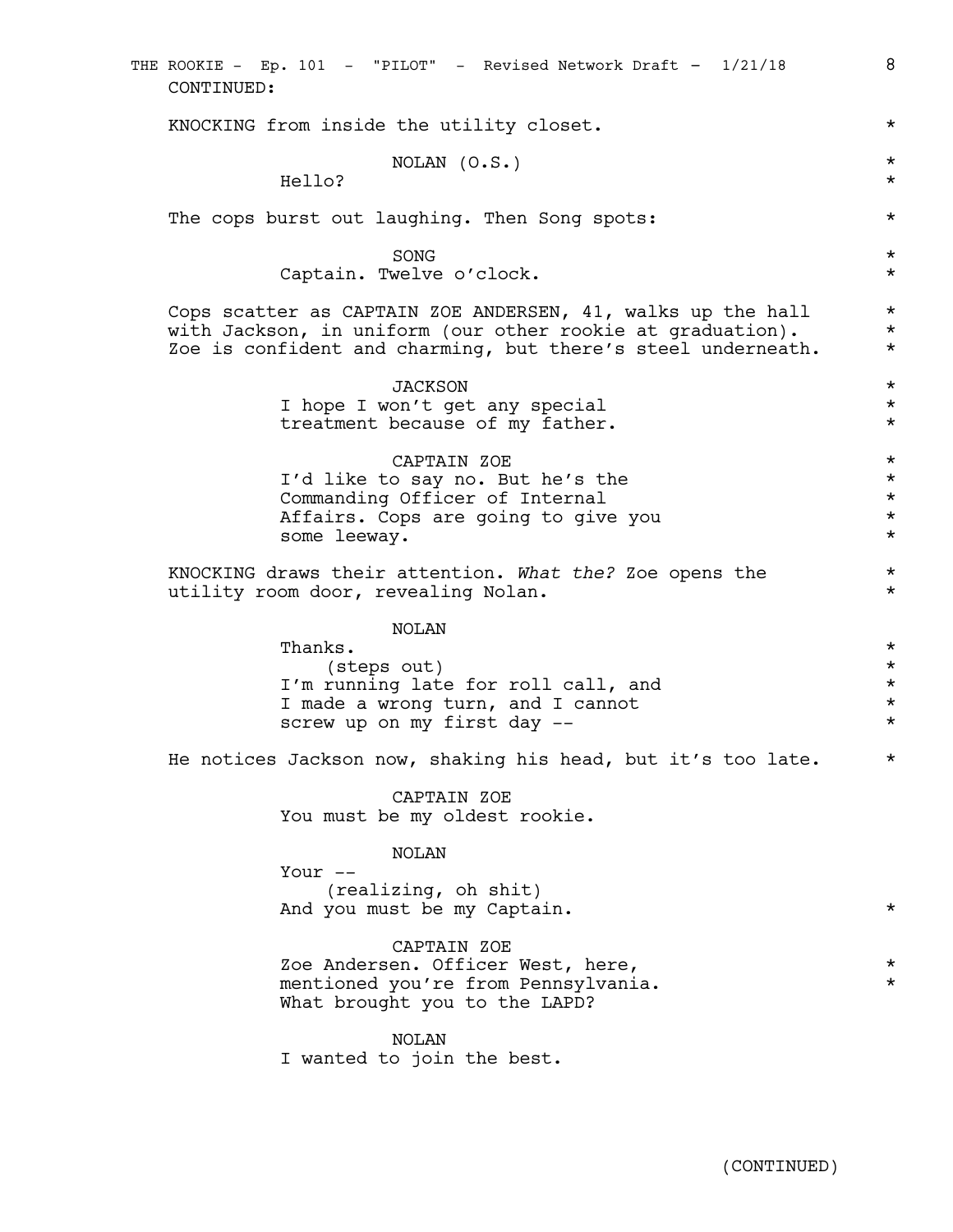# JACKSON \* And we were the only department  $*$ who'd take a man of his experience. Nolan shoots him a look: *You're not helping*. \* CAPTAIN ZOE \* Lucky us. Hopefully you're a better  $*$ cop than you are a navigator.  $*$ She walks away. OFF: Nolan, *shit*, we CUT TO: INT. ROLL CALL ROOM - MORNING Rowdy with patrol officers. Song and Talia sit with fellow \* P3, TIM BRADFORD, 38, *the training officer you don't want*. \* Nolan enters, now in uniform. Sarcastic clapping for the  $*$ rookie locked in the closet. \* TIM Hold up. Nobody told me it was bring \* your dad to work day. SONG TALIA Front row, Boot. TALIA Move. Nolan hurries to the front, cops staring at him like he's  $*$ Bigfoot. He sits between Lucy and Jackson. \* LUCY  $\star$ A closet?  $\star$ NOLAN \* I don't wanna talk about it. Cop at  $*$ the desk punked me.  $\star$ LUCY  $\star$ You mean him? \* She indicates Sgt. Grey, entering like he owns the place.  $*$ Nolan's heart sinks. \* SGT. GREY  $\star$ (entering) \* All right. Knock it off. We got some new blood this morning -- (eyes Nolan) \* Well, some of it's not  $\underline{\text{that}}$  new --<br>(laughter from the cops)  $\star$ (laughter from the cops)  $\star$ <br>erday, you all got the Kumbaya  $\star$ Yesterday, you all got the *Kumbaya* \* speech from the Chief. Well, mine's a  $\star$ <br>lot more Old Testament. The exulted  $\star$

(MORE)

lot more Old Testament. The exulted \* NYPD has forty thousand cops.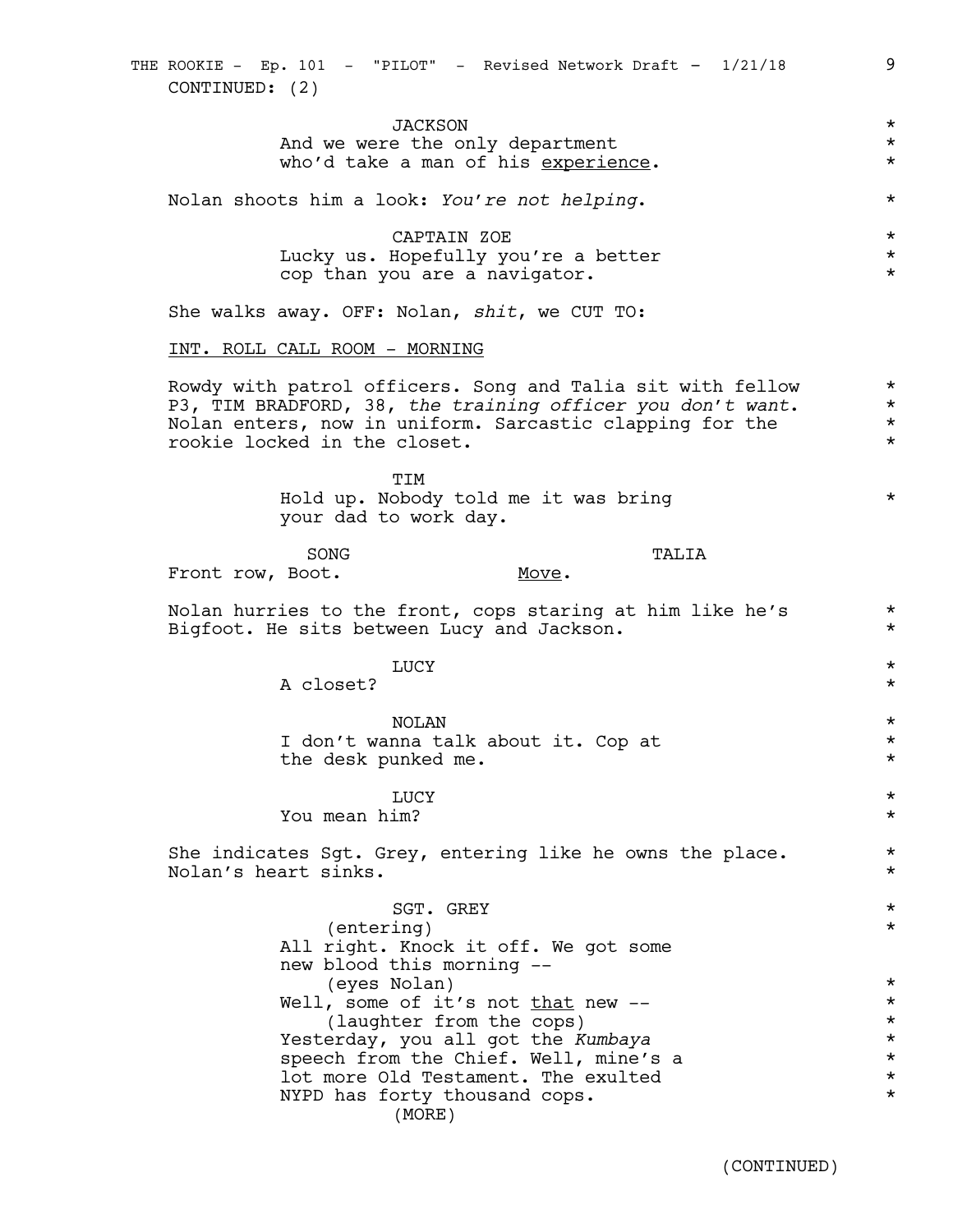LAPD's got <u>nine</u>, operating in a city  $*$ almost <u>twice</u> the size. Which makes us  $*$ <br>had ass. But it also means we bad ass. But it also means we \* shoulder a heavier burden.  $\star$ He moves to look down at the rookies. \* SGT. GREY (CONT'D) \* In your previous lives, you could \* afford to make a mistake. But not  $*$ here. You make the wrong call on the  $*$ street, and you die. Or worse, you  $*$ get a civilian, or fellow officer  $\star$ <br>
killed. This is a weight unlike any  $\star$ killed. This is a weight unlike any  $\star$ <br>
you've ever carried. And there is no  $\star$ you've ever carried. And there is no  $\star$ <br>shame in realizing that it's too shame in realizing that it's too heavy for you.  $\star$ His eyes find Nolan. Then he smiles, becoming *good cop*. \* SGT. GREY (CONT'D)  $*$ All right. It's time for the Training  $*$ Officer match game. Our contestants are Lucy Benitez, who made her first arrest before clocking in for work.  $*$ Surprised, Nolan and Jackson look over. Lucy hides a smile. SGT. GREY (CONT'D) Jackson West, who broke every one of  $*$ <br>his father's records at the Academy his father's records at the Academy. And John Nolan, who was born before disco died. TALIA (sotto) Ten bucks Song gets the legacy. \* detective-trainee. \* SONG Bring it. Kid's just the kind of layup I need to make  $*$ SGT. GREY (CONT'D) \* And the winners are: Officer  $\star$ <br>Bradford, who gets our Bradford, who gets our \* overachiever. Officer Song, who \* gets our legacy.  $*$ SONG  $Yes.$  \* SGT. GREY Which leaves Officer Bishop -- our  $*$ youngest T.O. -- to ride with the  $\star$ <br>forty year old rookie. forty year old rookie. THE ROOKIE - Ep. 101 - "PILOT" - Revised Network Draft - 1/21/18 10 CONTINUED: SGT. GREY (CONT'D)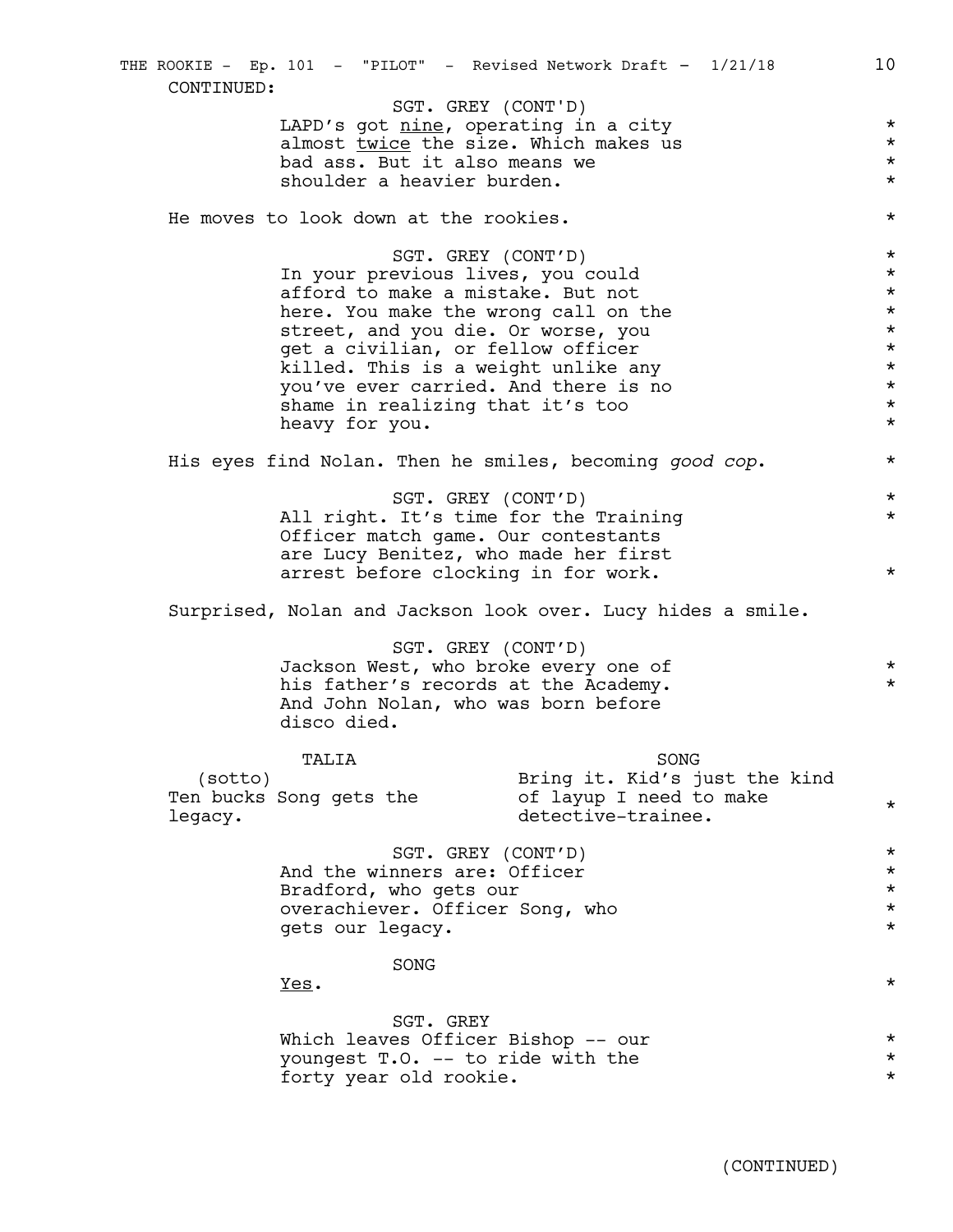Nolan meets Talia's eye, nods. Gets nothing back. \* SGT. GREY (CONT'D)  $*$ That's it. Listen to your T.O.s. Keep  $\star$ <br>your head on a swivel. your head on a swivel. \* (as everyone exits) Officer Bishop, I need a private word with your rook. TALIA (surprised) Sure thing. (to Nolan) Meet me outside the kit room.  $*$ She exits, leaving with the last of the patrol officers. SGT. GREY Enjoying your little adventure so far? NOLAN Yes,  $s--$ SGT. GREY I don't care. I don't like you, Officer Nolan. It's not personal. I hate what you represent: A walking mid-life crisis. The LAPD isn't a \* place for you to "find yourself." I believe if you succeed, my house will be flooded with middle-aged losers looking for some kind of *Eat, Pray, Love* path to \* reinvention. And that'll get \* my people killed. And I will \* not let harm come to my people. Do you understand? \* \* NOLAN Sir, with respect -- SGT. GREY Kit Room's that way. OFF: Nolan, *what a way to start his first day*... \* INT. STATION. KIT ROOM - MORNING \* Talia watches Nolan stagger out, loaded down like a pack \* mule, two shotguns, two beanbag guns, cameras, etc. TALIA \* What'd the watch commander want?  $\star$ NOLAN \* To wish me luck.  $\star$ THE ROOKIE - Ep. 101 - "PILOT" - Revised Network Draft - 1/21/18 11 CONTINUED: (2)

(CONTINUED)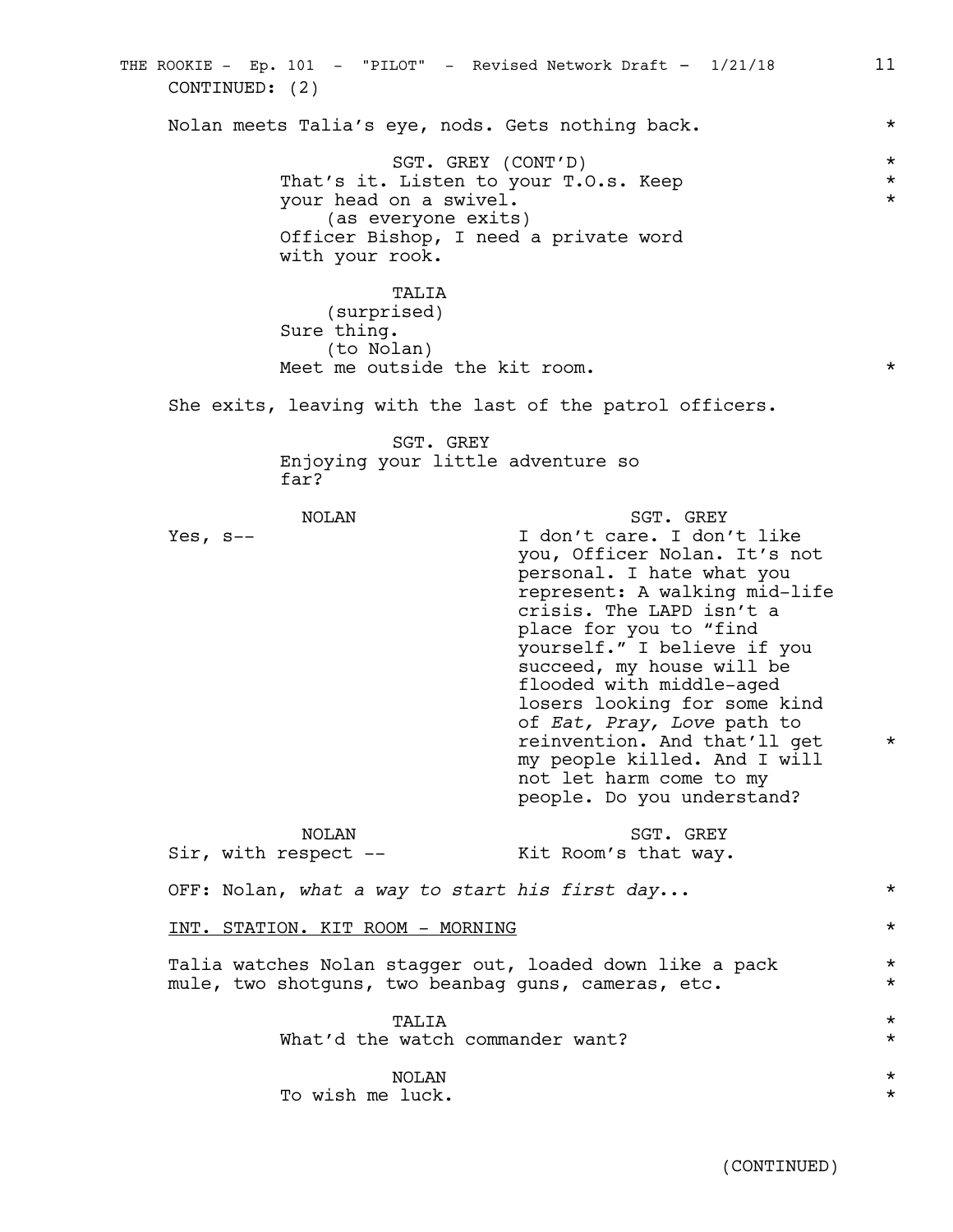TALIA \* Boot, this relationship's gonna get<br>
off to a bad start if you lie to me. off to a bad start if you lie to me. She heads down the hall. He follows.  $\star$ NOLAN \* Sgt. Grey does not appear to be a fan \*\* of my presence in the Department. \* TALIA \* Cause you're old AF? Well, I don't \* give a damn about your age, Officer \* Nolan. I wonder if you're gonna have \* trouble being taught by a black woman.  $*$ NOLAN \* Ma'am, six months ago, I packed  $\star$ <br>everything I own in a U-Haul, and  $\star$ everything I own in a U-Haul, and  $\star$ <br>drove out here to become a cop. I'm drove out here to become a cop. I'm \* at an age where my peers are all  $\star$ senior officers or retiring. Which  $*$ means I don't have time to waste. So  $*$ if you can teach me how to be a great  $\star$ <br>cop. then  $I'm$  a sponge, ready to  $\star$ cop, then I'm a sponge, ready to \* absorb everything you have to offer.  $*$ TALIA \* Bit of an over-sharer, huh?  $*$ NOLAN \* I heard partners are supposed to have  $*$ a special bond. \* TALIA \* We're not partners.  $\star$ She pushes through the door --  $\star$ EXT. STATION. PARKING LOT - CONTINUOUS \* Talia heads for their SUV. Nolan struggles to keep up.  $*$ 

> TALIA \* I'm your T.O. And my job is to teach \* you how to be a patrol officer. If  $\star$ <br>you fail to learn, or aggravate me. I you fail to learn, or aggravate me, I  $\star$ <br>will send you and your U-haul back to  $\star$ will send you and your U-haul back to  $\star$ <br>Pennsylvania Pennsylvania -- \*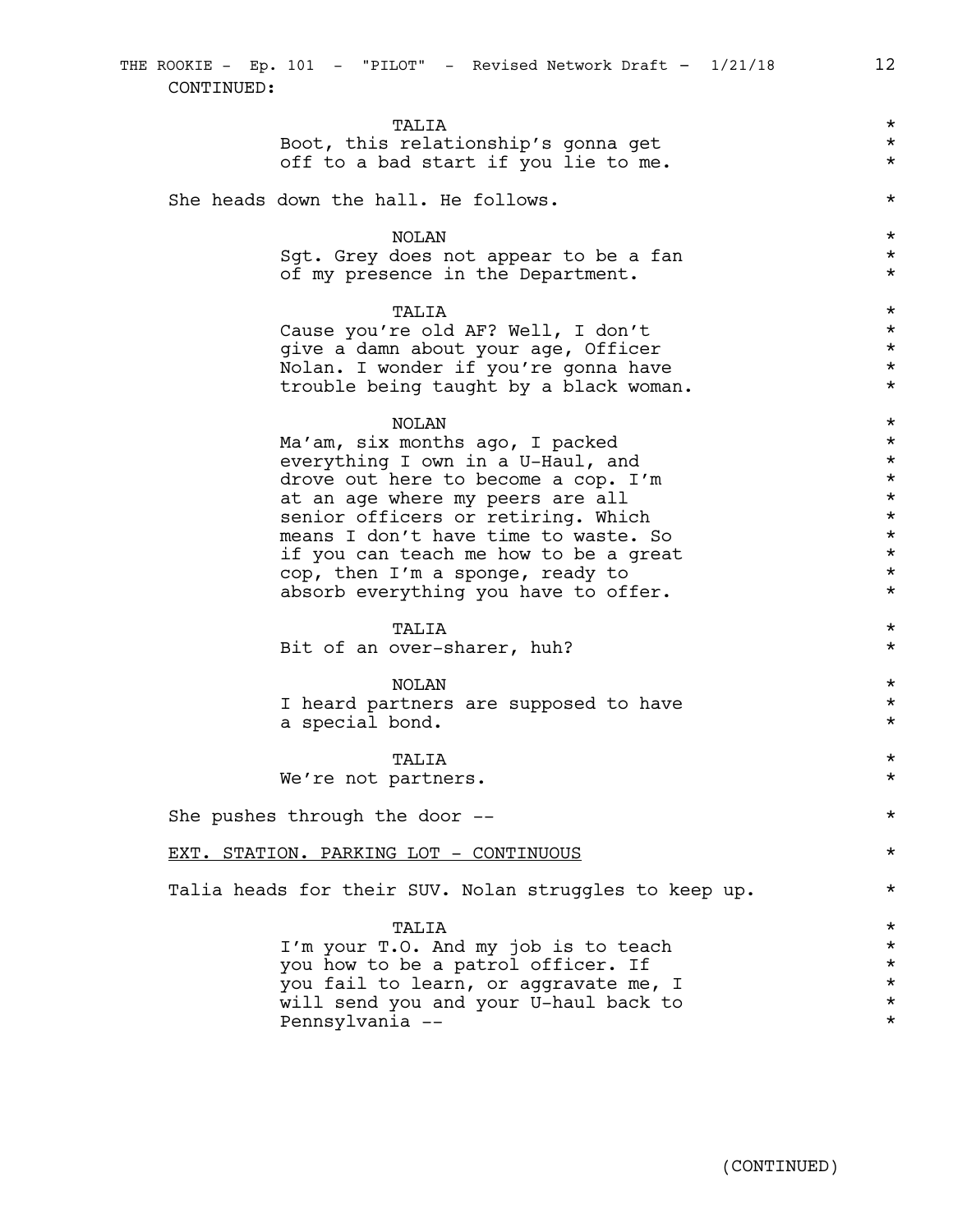|               | <b>NOLAN</b>                          |                                                                | $\star$             |
|---------------|---------------------------------------|----------------------------------------------------------------|---------------------|
|               | It was a rental --<br>(off her)       |                                                                | $\star$<br>$^\star$ |
|               | I get your point.                     |                                                                | $\star$             |
|               |                                       |                                                                |                     |
|               | She points to their patrol vehicle.   |                                                                | $^\star$            |
|               | TALIA                                 |                                                                | $\star$             |
|               | This is your shop. Do not call it a   |                                                                | $\star$             |
|               | car. It is where you work. First      |                                                                | $\star$             |
|               | check the exterior for damage. Then   |                                                                | $^\star$            |
|               | the backseat. Has a suspect left      |                                                                | $^\star$            |
|               | anything. Money, drugs, a dookie --   |                                                                | $\star$             |
|               |                                       | As Nolan leans in to look, we FOCUS PAST HIM to Tim and Lucy,  | $\star$             |
|               |                                       | in the midst of setting up their shop. It's not going well.    | $\star$             |
|               | TIM                                   |                                                                | $\star$             |
|               | Why aren't you taking notes? I will   |                                                                | $\star$             |
|               | not be saying this twice --           |                                                                |                     |
|               | (she digs for a pad)                  |                                                                | $\star$             |
|               | You think I'm impressed cause you     |                                                                | $\star$             |
|               | picked some low hanging fruit on      |                                                                | $^\star$            |
|               | your way to work, Officer Benitez?    |                                                                | $\star$             |
|               | LUCY                                  | TIM                                                            |                     |
| No, $\sin$ -- |                                       | Damn, straight. You're gonna                                   |                     |
|               |                                       | have to prove you belong in                                    | $\star$             |
|               |                                       | my shop.                                                       |                     |
|               |                                       | PAST THEM: We find Song and Jackson already in their vehicle.  | $\star$             |
|               |                                       |                                                                |                     |
|               | <b>JACKSON</b>                        |                                                                | $\star$             |
|               | Then I set the cameras and pair the   |                                                                | $^\star$            |
|               | mics on our belts. And we're done.    |                                                                | $\star$             |
|               | SONG                                  |                                                                | $^\star$            |
|               | (impressed)                           |                                                                | $^\star$            |
|               | You're making my job easy, Officer    |                                                                | $^\star$            |
|               | West.                                 |                                                                | $^\star$            |
|               | <b>JACKSON</b>                        |                                                                | $\star$             |
|               | I've wanted to be a cop since I was   |                                                                | $^\star$            |
|               | in kindergarten. I'm just psyched the |                                                                | $^\star$            |
|               | big day's finally here.               |                                                                | $\star$             |
|               | SONG                                  |                                                                | $\star$             |
|               | Well, then, let's get to it.          |                                                                | $^\star$            |
|               |                                       |                                                                |                     |
|               |                                       | She starts the car, drives out PAST TIM, still berating Lucy-- | $\star$             |
|               | TIM                                   |                                                                | $\star$             |
|               | No. Do it again.                      |                                                                | $^\star$            |
|               |                                       |                                                                |                     |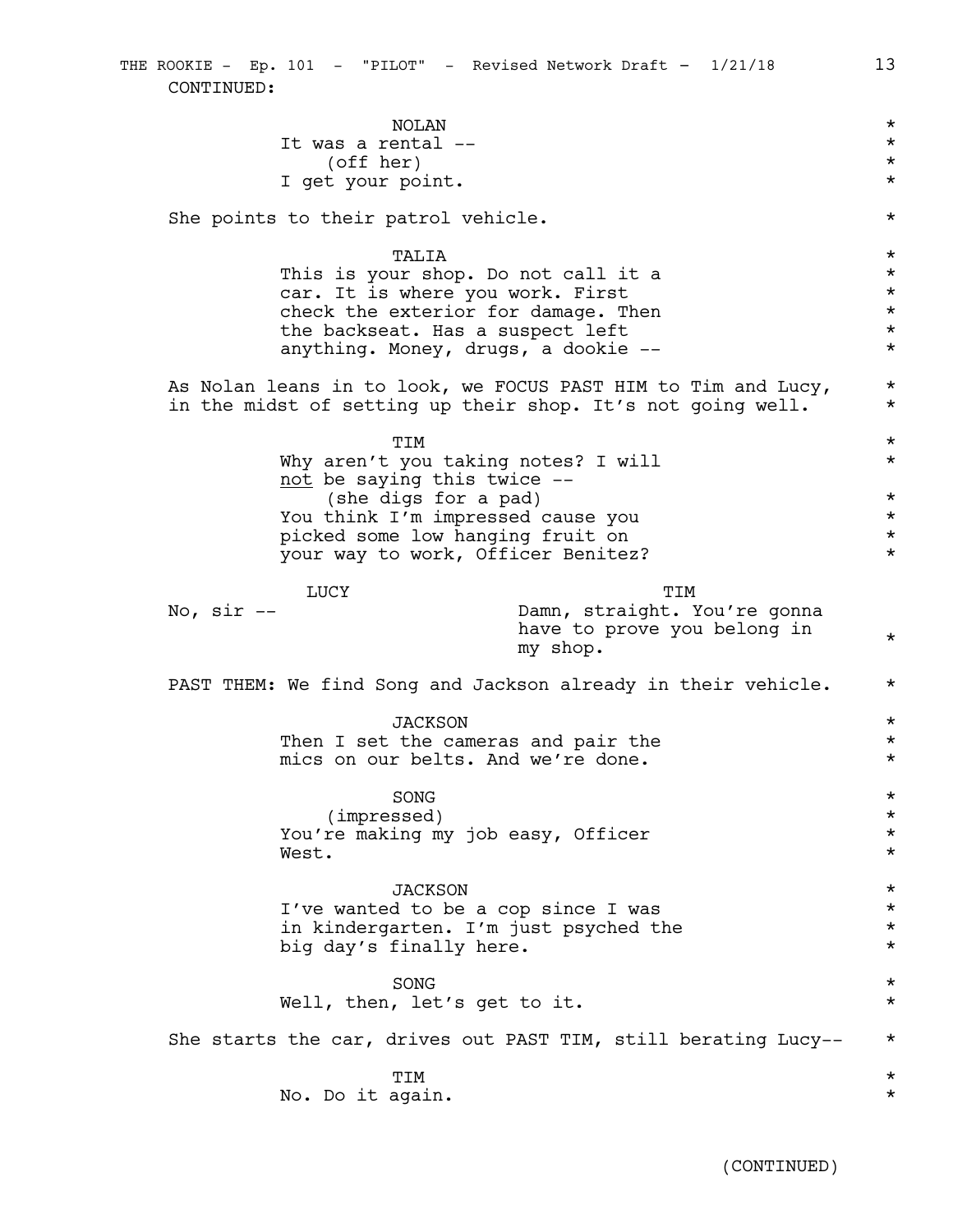| CONTINUED: (2)                                                                                                                                                                                                                                                                                                                                                                                                 |                                                                  |
|----------------------------------------------------------------------------------------------------------------------------------------------------------------------------------------------------------------------------------------------------------------------------------------------------------------------------------------------------------------------------------------------------------------|------------------------------------------------------------------|
| -- then PAST Nolan and Talia. We STAY WITH THEM as Talia<br>starts the engine. Ready to roll. Looks to Nolan.                                                                                                                                                                                                                                                                                                  | $^\star$<br>$^\star$                                             |
| TALIA<br>Nervous?                                                                                                                                                                                                                                                                                                                                                                                              | $\star$<br>$^\star$                                              |
| <b>NOLAN</b><br>Filled with the kinetic energy of<br>anticipation.<br>(off her)<br>A little. It goes away, though,<br>right?                                                                                                                                                                                                                                                                                   | $^\star$<br>$^\star$<br>$\star$<br>$\star$<br>$\star$<br>$\star$ |
| She laughs. Pulls out. OFF: Nolan, PRE-LAP FIGHTING. CUT TO:                                                                                                                                                                                                                                                                                                                                                   | $\star$                                                          |
| EXT. LA BREA TAR PITS - DAY                                                                                                                                                                                                                                                                                                                                                                                    |                                                                  |
| TWO DADS are ugly-fighting as their wives and kids freak out.<br>A chaotic crowd films it with their cell phones. The WHOOP of<br>a siren as Song and Jackson arrive.                                                                                                                                                                                                                                          | $^\star$<br>$\star$<br>$\star$                                   |
| SONG<br>Make a path.                                                                                                                                                                                                                                                                                                                                                                                           |                                                                  |
| Jackson follows, eying the unruly crowd. And now we see<br>something we don't expect. Anxiety. For all his bravado,<br>Jackson is afraid. JACKSON'S POV: Everything heightened.<br>Loud. Chaotic. He loses sight of Song as she moves to<br>separate the fighters. He shifts to find her, fighting<br>sensory overload -- BAM -- a TRANSIENT bumps him. The rookie<br>stumbles -- panics, pulling his TASER -- | $^\star$<br>$^\star$<br>$\star$<br>$^\star$<br>$\star$           |
| JACKSON<br>Hey! Stop! LAPD!                                                                                                                                                                                                                                                                                                                                                                                    |                                                                  |
| The man turns, lurching back at the legacy. BZZZT: Jackson<br>FIRES. The man falls, stunned. The crowd reacts. Song turns --                                                                                                                                                                                                                                                                                   | $^\star$<br>$^\star$                                             |
| SONG<br>What the hell?!                                                                                                                                                                                                                                                                                                                                                                                        | $^\star$                                                         |

THE ROOKIE - Ep. 101 - "PILOT" - Revised Network Draft - 1/21/18 14

JACKSON I -- he -- assaulted me.  $\star$ 

But she sees the panic in his eyes. OFF: Song, what the fuck \* *happened to her perfect rookie?* \*

INT. TALIA AND NOLAN'S CAR (MOVING) - DAY \*

Talia driving. Nolan is scanning their surroundings, trying  $*$ <br>to see his new city with a con's eyes to see his new city with a cop's eyes.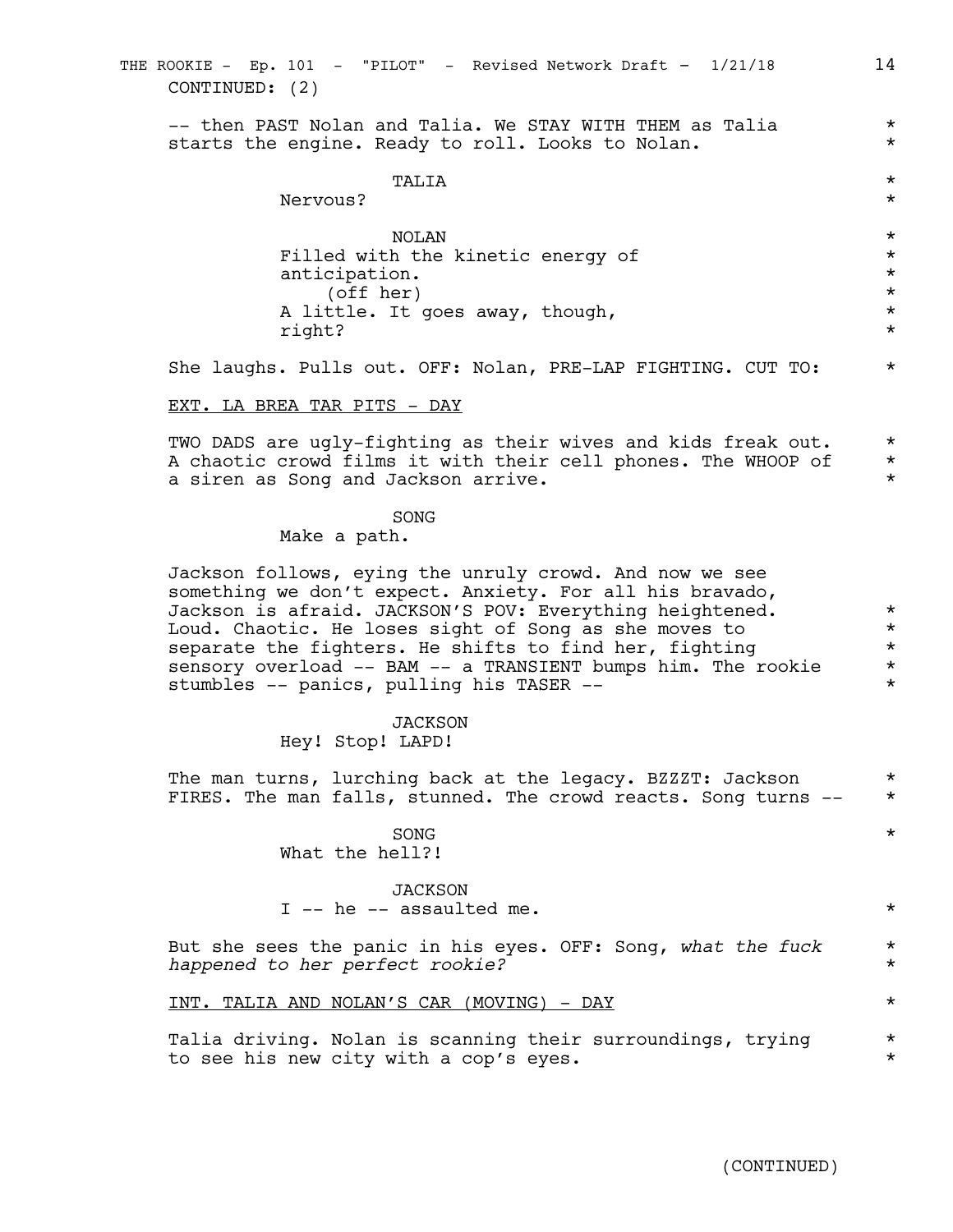| THE ROOKIE - Ep. 101 - "PILOT" - Revised Network Draft - 1/21/18<br>CONTINUED:                                                                                         | 15                                                                   |
|------------------------------------------------------------------------------------------------------------------------------------------------------------------------|----------------------------------------------------------------------|
| TALIA<br>You married, Officer Nolan.                                                                                                                                   | $^\star$<br>$^\star$                                                 |
| <b>NOLAN</b><br>Not anymore. I got the new-life hat<br>trick going. New town. New job. New<br>relationship status.                                                     | $^\star$<br>$^\star$<br>$^\star$<br>$^\star$                         |
| TALIA<br>Sounds exhausting. And I've got a<br>hyperactive six year old.                                                                                                | $^\star$<br>$^\star$<br>$^\star$                                     |
| DISPATCH (V.O.)<br>7-Adam-15 possible battery in<br>progress, 1401 South Sycamore.<br>Address has history of domestic<br>calls. Be aware husband is an MMA<br>fighter. | $^\star$<br>$^\star$<br>$^\star$<br>$^\star$<br>$^\star$<br>$^\star$ |
| NOLAN<br>(into radio)<br>7-Adam-15, Roger. Show us in route.                                                                                                           | $^\star$<br>$^\star$<br>$^\star$                                     |
| <u>EXT./INT. MODEST HOUSE - DAY</u>                                                                                                                                    | $^\star$                                                             |
| Nolan and Talia exit their patrol vehicle.                                                                                                                             | $^\star$                                                             |
| <b>NOLAN</b><br>How do you wanna do this?                                                                                                                              | $^\star$<br>$^\star$                                                 |
| TALIA<br>Show me what you got.                                                                                                                                         | $^\star$<br>$^\star$                                                 |
| So Nolan takes point. His first act as a police officer. Is<br>he ready? Only one way to find out. He bangs on the door.                                               | $^\star$<br>$^\star$                                                 |
| <b>NOLAN</b><br>LAPD. Open up, please.                                                                                                                                 | $^\star$<br>$^\star$                                                 |
| A moment, then the door opens on the Mountain's bigger<br>cousin, CARLO, 32. Whoa. Nolan fights the urge to step back.                                                 | $^\star$<br>$^\star$                                                 |
| NOLAN (CONT'D)<br>Sir, we got a call about a<br>disturbance.                                                                                                           | $^\star$<br>$^\star$<br>$^\star$                                     |
| CARLO<br>Neighbors should mind their business.                                                                                                                         | $^\star$<br>$^\star$                                                 |
| He crowds Nolan, blocking the doorway. Behind him is his tiny<br>wife, REY, 28 (who shows no signs of abuse).                                                          | $^\star$<br>$^\star$                                                 |

(CONTINUED)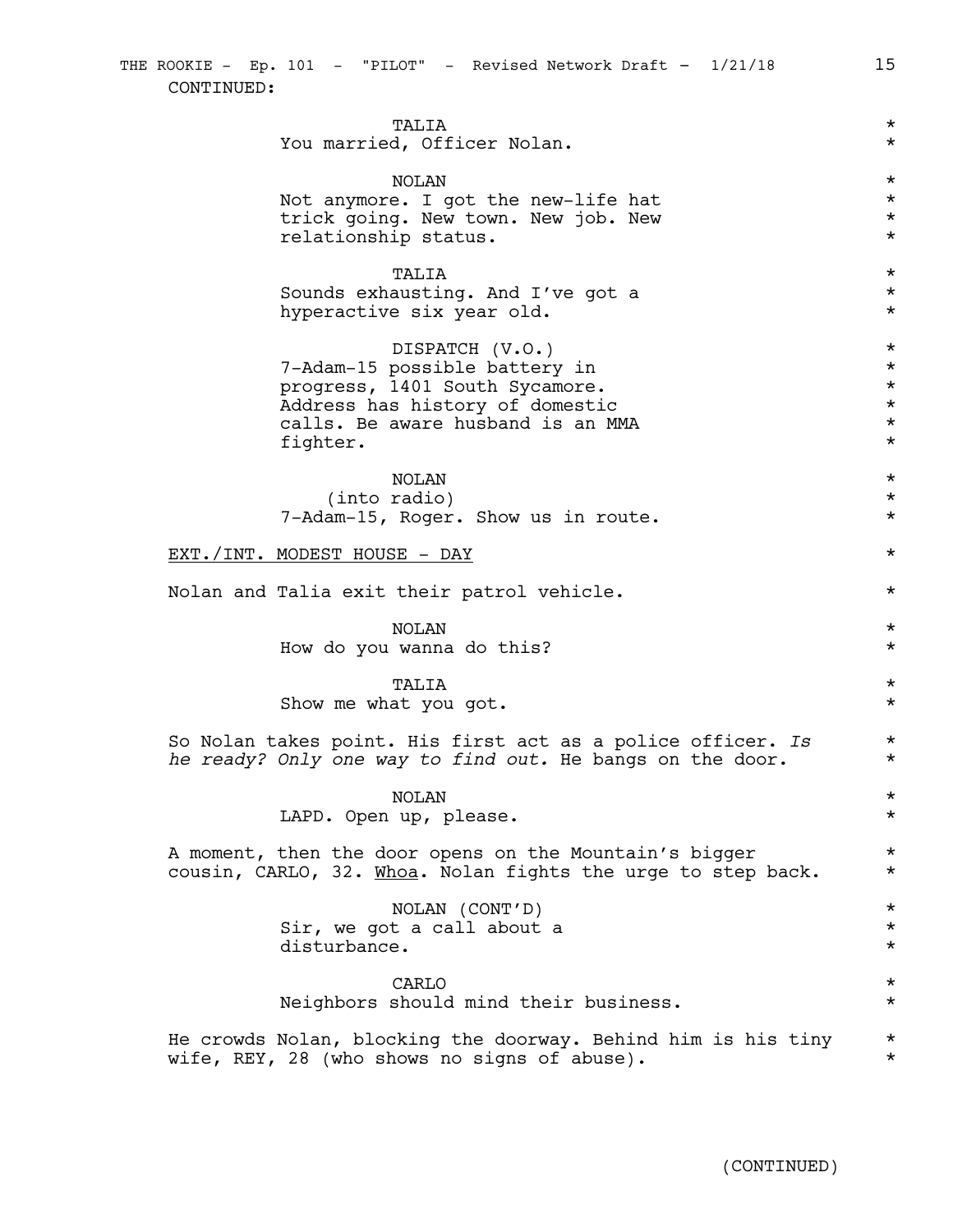NOLAN \* Ma'am, are you all right?  $*$  $\star$ She's fine. \* NOLAN \* Can you step outside, sir?  $\star$  $\star$ No.  $\star$ This is the moment. When things will go sideways. Talia \* watches Nolan -- how will he handle Carlo's *show of force*? \* NOLAN \* You're trying to make weight, huh? \*  $\star$  $\mathsf{What?}$ NOLAN \* I wrestled in college. I can see the \* plastic peeking out from under your  $*$ <br>sweat suit. Nothing my girlfriend  $*$ sweat suit. Nothing my girlfriend  $\star$ <br>hated more than when I was trying to  $\star$ hated more than when I was trying to  $*$ <br>  $\begin{array}{ccc}\n\text{set down to fiahtina weight. It's} \\
\end{array}$ get down to fighting weight. It's \* like my misery was contagious.  $\star$ Carlo nods. Catches himself. Nolan leans in, privately. \* NOLAN (CONT'D) \* I got some tips if you want them.  $*$ Better the wife doesn't hear.  $*$ A moment, then Carlo steps out. Talia meets Nolan's eyes: *You* \* *got this?* He nods. She steps -- \* INT. MODEST HOUSE - CONTINUOUS \* Rey is small, but fiery, in no need of rescue.  $*$  $REY$   $\star$ I'm fine.  $\star$ TALIA \* Did he hit you?  $REY$   $\star$ Please. Don't let the size fool you. \* My husband's a pussy. Working my last  $\star$ <br>nerve, bitching about making weight. nerve, bitching about making weight. THE ROOKIE - Ep. 101 - "PILOT" - Revised Network Draft - 1/21/18 16 CONTINUED: (MORE)

(CONTINUED)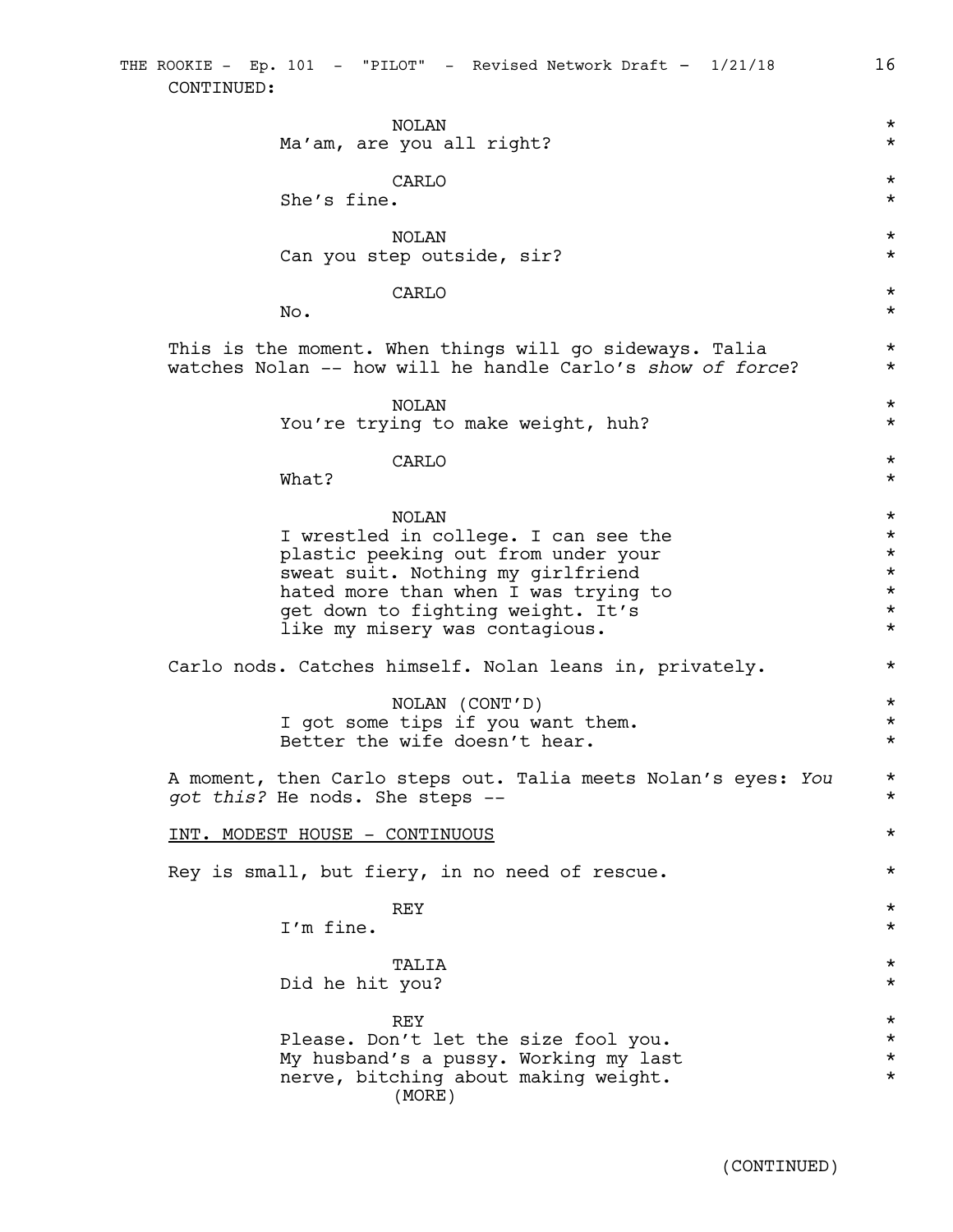| CONTINUED:                                                                    |                      |
|-------------------------------------------------------------------------------|----------------------|
| REY (CONT'D)<br>He needs to suck it up and win a<br>fight, or I'm outta here. | $^\star$<br>$^\star$ |
| EXT. MODEST HOUSE - SAME                                                      | $\star$              |
| Nolan with Carlo -- the edge gone.                                            | $^\star$             |
| <b>NOLAN</b>                                                                  | $^\star$             |
| How long you been married?                                                    | $^\star$             |
| CARLO                                                                         | $^\star$             |
| A year.                                                                       | $^\star$             |
| <b>NOLAN</b>                                                                  | $\star$              |
| I was married twenty. Learned the                                             | $^\star$             |
| hard way that empathy is the                                                  | $^\star$             |
| toughest thing to hang onto. But you                                          | $^\star$             |
| can't take your frustrations out on                                           | $^\star$             |
| her $--$                                                                      | $^\star$             |
| CARLO                                                                         | $\star$              |
| You got it wrong. She's the one                                               | $^\star$             |
| who throws down. Girl's got a                                                 | $^\star$             |
| crazy temper.                                                                 | $\star$              |
| <b>NOLAN</b>                                                                  | $\star$              |
| (skeptical)                                                                   | $^\star$             |
| Meaning what? She hits you?                                                   | $^\star$             |
| CARLO                                                                         | $^\star$             |
| Nah. She knows better than that.                                              | $^\star$             |
| But Nolan senses his discomfort. Is the big man lying?                        | $^\star$             |
| <b>NOLAN</b>                                                                  | $^\star$             |
| Look, I'm not here to judge. I want                                           | $^\star$             |
| to help if I can --                                                           | $^\star$             |
| TALIA                                                                         | $^\star$             |
| (exiting the house)                                                           | $^\star$             |
| We good out here?                                                             | $^\star$             |
| CARLO                                                                         | $^\star$             |
| Yeah. We good.                                                                | $^\star$             |
| Nolan hesitates, unsure whether to push. Then nods to Talia.                  | $^\star$             |
| TALIA                                                                         | $^\star$             |
| (into her radio)                                                              | $^\star$             |
| 7-Adam-15 Code 4.                                                             | $^\star$             |
| (to Carlo)                                                                    | $^\star$             |
| Don't make us come back.                                                      | $^\star$             |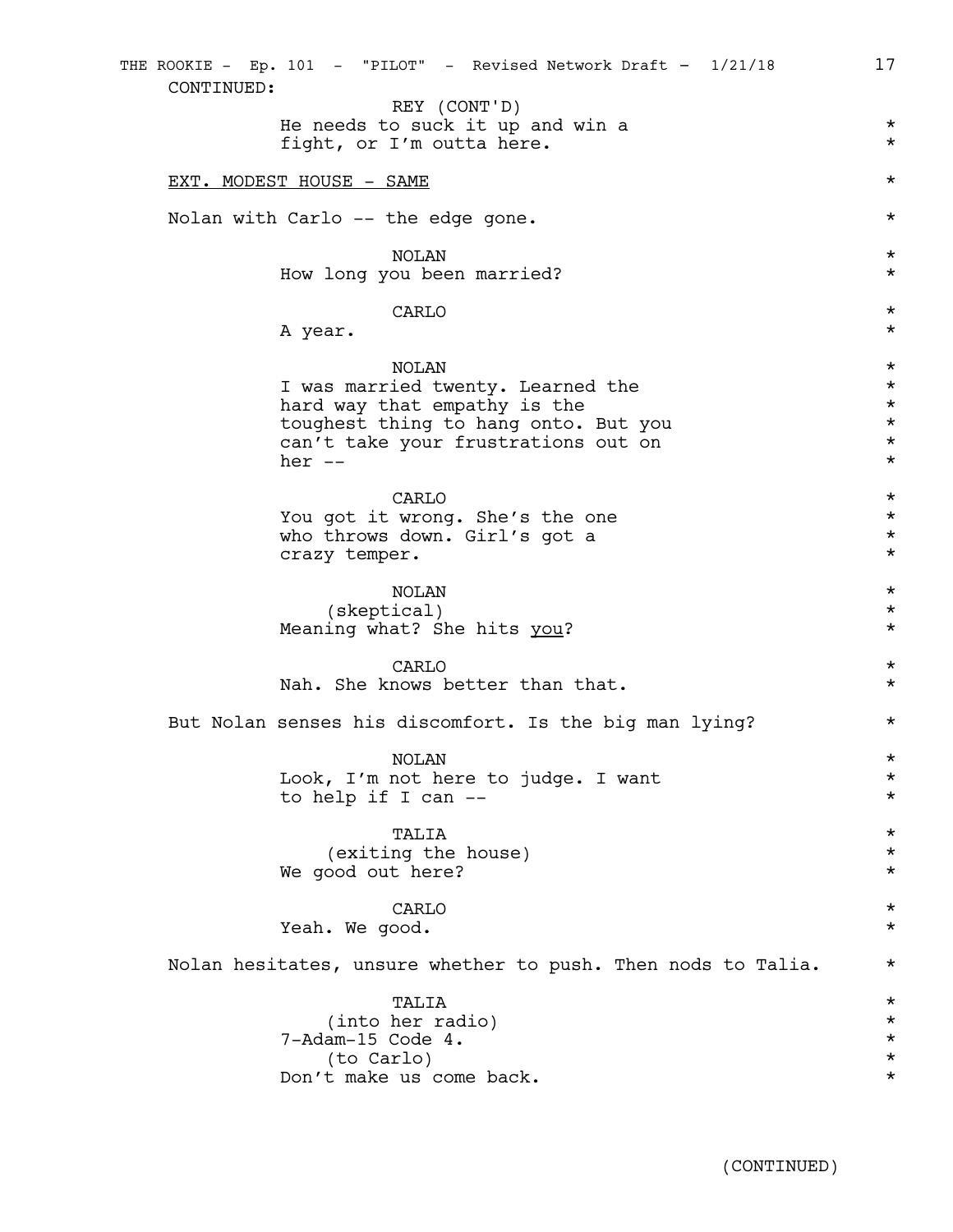| THE ROOKIE - Ep. 101 - "PILOT" - Revised Network Draft - 1/21/18<br>CONTINUED:                                                                                                                                                                                                        | 18                                           |
|---------------------------------------------------------------------------------------------------------------------------------------------------------------------------------------------------------------------------------------------------------------------------------------|----------------------------------------------|
| They head for their unit as Carlo goes back inside.                                                                                                                                                                                                                                   | $^\star$                                     |
| NOLAN                                                                                                                                                                                                                                                                                 | $^\star$                                     |
| What do you think?                                                                                                                                                                                                                                                                    | $^\star$                                     |
| TALIA                                                                                                                                                                                                                                                                                 | $^\star$                                     |
| That we'll be back.                                                                                                                                                                                                                                                                   | $^\star$                                     |
| As they climb in their unit, we PRE-LAP:                                                                                                                                                                                                                                              | $^\star$                                     |
| TIM $(V.O.)$                                                                                                                                                                                                                                                                          | $\star$                                      |
| Where are you right now, Officer<br>Benitez?                                                                                                                                                                                                                                          | $^\star$<br>$^\star$                         |
| INT. TIM AND LUCY'S CAR (MOVING) - DAY                                                                                                                                                                                                                                                |                                              |
| Lucy shifts to look for a street sign.                                                                                                                                                                                                                                                | $^\star$                                     |
| LUCY                                                                                                                                                                                                                                                                                  | $^\star$                                     |
| Uh. Santa Monica and --                                                                                                                                                                                                                                                               | $^\star$                                     |
| TIM                                                                                                                                                                                                                                                                                   | $^\star$                                     |
| Too slow, Boot. What if you had to                                                                                                                                                                                                                                                    | $^\star$                                     |
| call for help? Or --                                                                                                                                                                                                                                                                  | $^\star$                                     |
| BAM -- FOCUS PAST HIM through the windshield as -- a battered<br>gardener's PICKUP swerves to avoid a car. The tailgate flies<br>open -- a LAWNMOWER soars out -- HITS the Audi behind it.<br>Shit! Tim swerves around the accident - hits lights and siren<br>- the pickup stopping. | $^\star$<br>$^\star$<br>$^\star$<br>$^\star$ |
| EXT. WILSHIRE BOULEVARD - CONTINUOUS                                                                                                                                                                                                                                                  |                                              |
| Tim waves Lucy to secure the pickup -- checks the shaken                                                                                                                                                                                                                              | $^\star$                                     |
| driver of the Audi.                                                                                                                                                                                                                                                                   | $^\star$                                     |
| TIM<br>Are you all right? Don't move.<br>Ambulance is on the way.<br>(into his radio)<br>7-Adam-21 TC Santa Monica and La<br>Brea, need an additional unit, and<br>an RA for a male, head injury,<br>conscious and breathing.                                                         |                                              |
| He heads for the pickup, THREE MEXICAN IMMIGRANTS inside.                                                                                                                                                                                                                             |                                              |
| TIM (CONT'D)<br>The hell is wrong with you? You're<br>lucky you didn't kill someone --                                                                                                                                                                                                |                                              |
| <b>DRIVER</b><br>TIM                                                                                                                                                                                                                                                                  |                                              |
| Por favor, no hablo ingles --  Don't pull that crap with me--                                                                                                                                                                                                                         | $^\star$                                     |
|                                                                                                                                                                                                                                                                                       |                                              |
| (CONTINUED)                                                                                                                                                                                                                                                                           |                                              |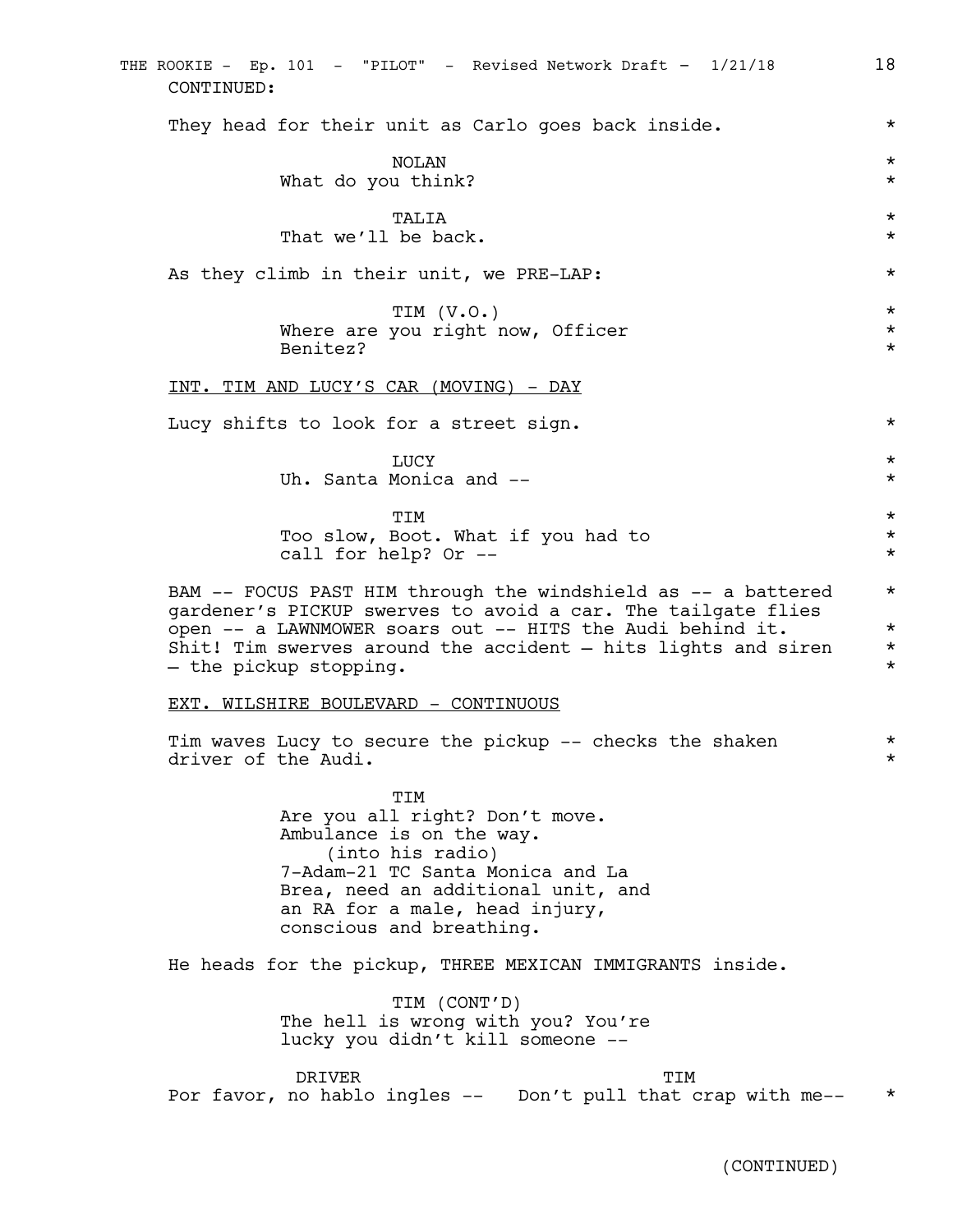LUCY (to the Driver, in Spanish) [*License and registration, please. Do it quick, my partner's pissed.*]

The driver hands Tim his license and registration.

TIM Tell him it's immigrants like them who make Americans like you look bad. If it were up to me we'd send them all back by catapult.

Lucy is thrown. The driver looks at her to translate.

#### LUCY

(in Spanish) [*He said you're getting a ticket for failure to secure your load. And you should do a better job maintaining your vehicle in the future.]*

The driver gives Tim a thumbs up. Tim frowns. \*

TIM \* Officer Benitez, a word. \*

They step away from the vehicle.  $\star$ 

TIM (CONT'D) \* Do I strike you as a man who means  $*$ what he says.  $\star$ 

# LUCY  $\star$

Yes, sir.  $\star$ 

TIM \* Entonces, ¿por qué cambiarías las \* palabras que salen de mi boca? \*

Lucy pales. He understood every word she said.  $*$ 

#### TIM (CONT'D) \*

Everything is a test, Officer  $*$ Benitez. And you just got your first<br>
"F." I know what you're thinking: Was \*\*\* "F." I know what you're thinking: Was<br>the casual racism a test, too? Or \* the casual racism a test, too? Or  $*$ <br>iust the Spanish. Unfortunately for  $*$ just the Spanish. Unfortunately for  $\star$ <br>
you, there's no way to know. Now go you, there's no way to know. Now go  $\star$ <br>run his info while I cycle through my  $\star$ run his info while I cycle through my  $\star$ <br>list of demeaning punishments. list of demeaning punishments. (MORE)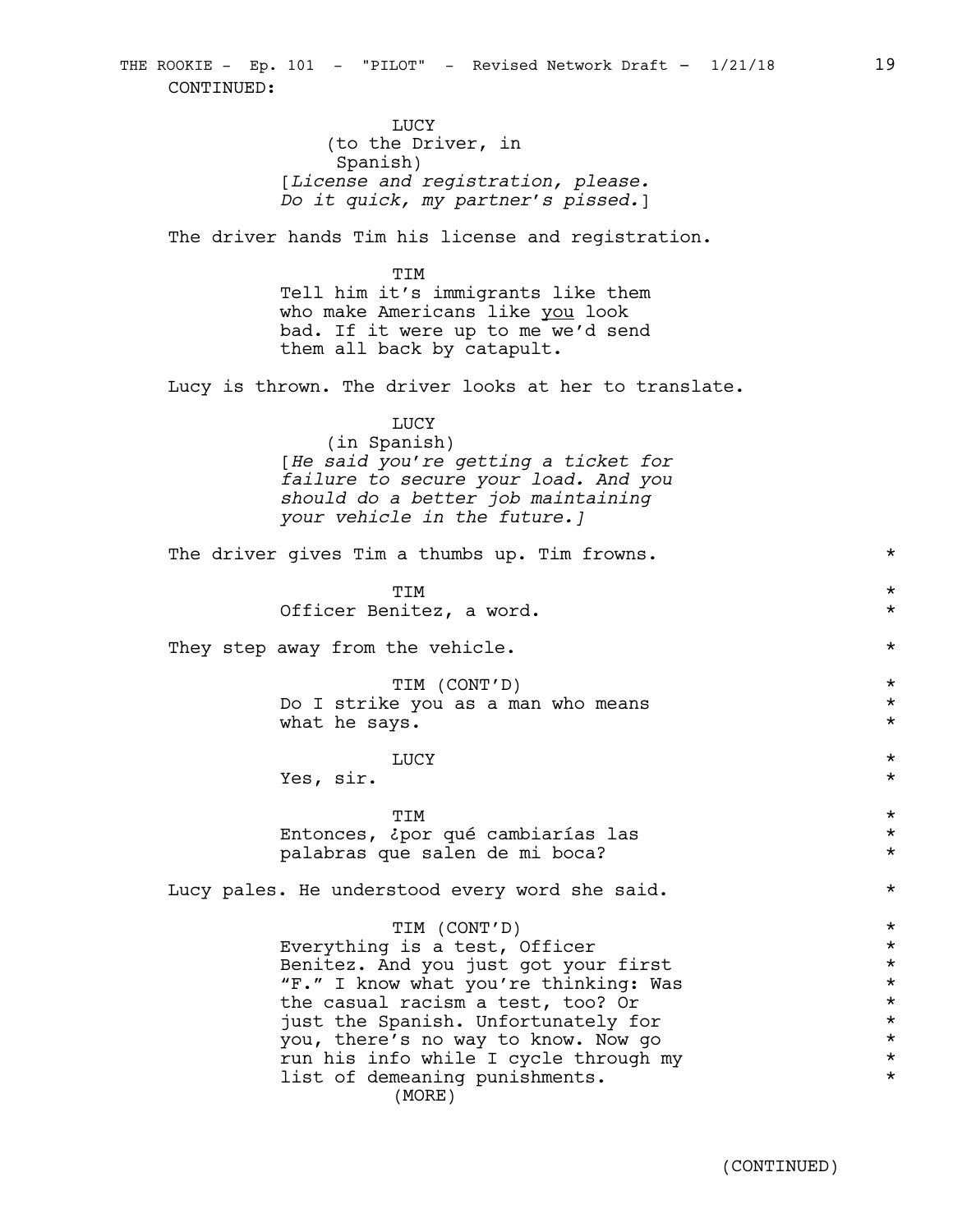The first one really sets the tone,  $*$ so I gotta get it right.  $\star$ OFF: Lucy, *mortified*, we CUT TO: \* INT. NOLAN AND TALIA'S CAR (MOVING) \* Nolan looks to Talia, deciding whether to say something.  $*$ TALIA \*  $\mathsf{What?}$ NOLAN \* Back at the house, the guy hinted his  $*$ wife was abusive, but I didn't push.  $*$ If he's expecting sympathy, he's out of luck. \* TALIA \* Worst thing you can do is think but  $*$ not act. You have to trust your  $*$ instincts. Even if I ultimately tell \* you they're wrong --  $*$ DISPATCH (V.O.) \* 7-Adam-15 re-respond to 1401 South \* Sycamore. PR called back. Situation  $*$ has escalated. Battery in progress.  $*$ Nolan's heart sinks. \* TALIA \* That was fast.  $\star$ She hits lights and sirens. OFF: Nolan, *is this his fault?* \* EXT. MODEST HOUSE - DAY Neighbors on the lawn. Screaming from inside.  $*$  $\begin{array}{ccc}\n\text{REY} & (0. \text{S.}) \\
\end{array}$ What did you tell them?  $\star$ CRASH. Talia and Nolan charge across the lawn, drawing their  $*$ weapons. Nolan's heart is pounding as Talia kicks the door  $*$ INT. MODEST HOUSE - CONTINUOUS Nolan is right behind Talia as they move through the house  $--$  \* following the sounds of VIOLENCE -- burst into the DINING \* ROOM to find: Rey on Carlo's back, like a monkey, STABBING  $*$  him in the neck and chest as he crashes around. Holy shit!  $*$ him in the neck and chest as he crashes around. Holy shit! THE ROOKIE - Ep. 101 - "PILOT" - Revised Network Draft - 1/21/18 20 CONTINUED: (2) TIM (CONT'D)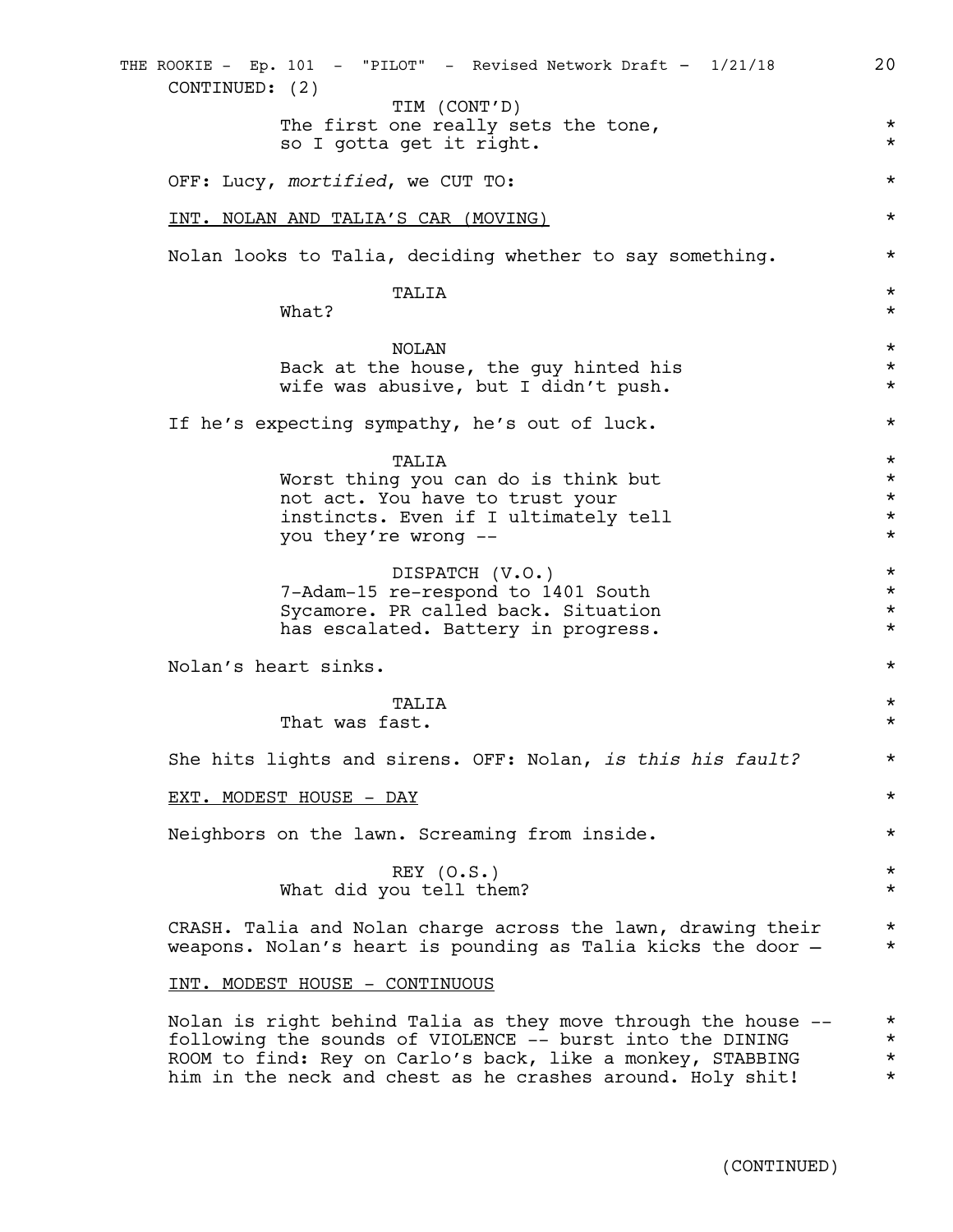THE ROOKIE - Ep. 101 - "PILOT" - Revised Network Draft - 1/21/18 21 CONTINUED:

Nolan charges in, yanks Rey off Carlo -- who collapses -- as Rey slices at Nolan with the knife. He barely avoids the blade -- throws her -- CRASH -- into a glass hutch. She falls, stunned. Nolan kicks the knife clear. Cuffs her.

> TALIA You all right?

NOLAN (he's not)  $\star$ Yeah.

TALIA (into radio) 7-Adam-15, Code 4. Need an RA at 1401 South Sycamore, victim not conscious, not breathing.

Nolan stares at Carlo's lifeless face, a guy he was talking to only minutes ago, now his first dead body.  $*$ 

END OF ACT ONE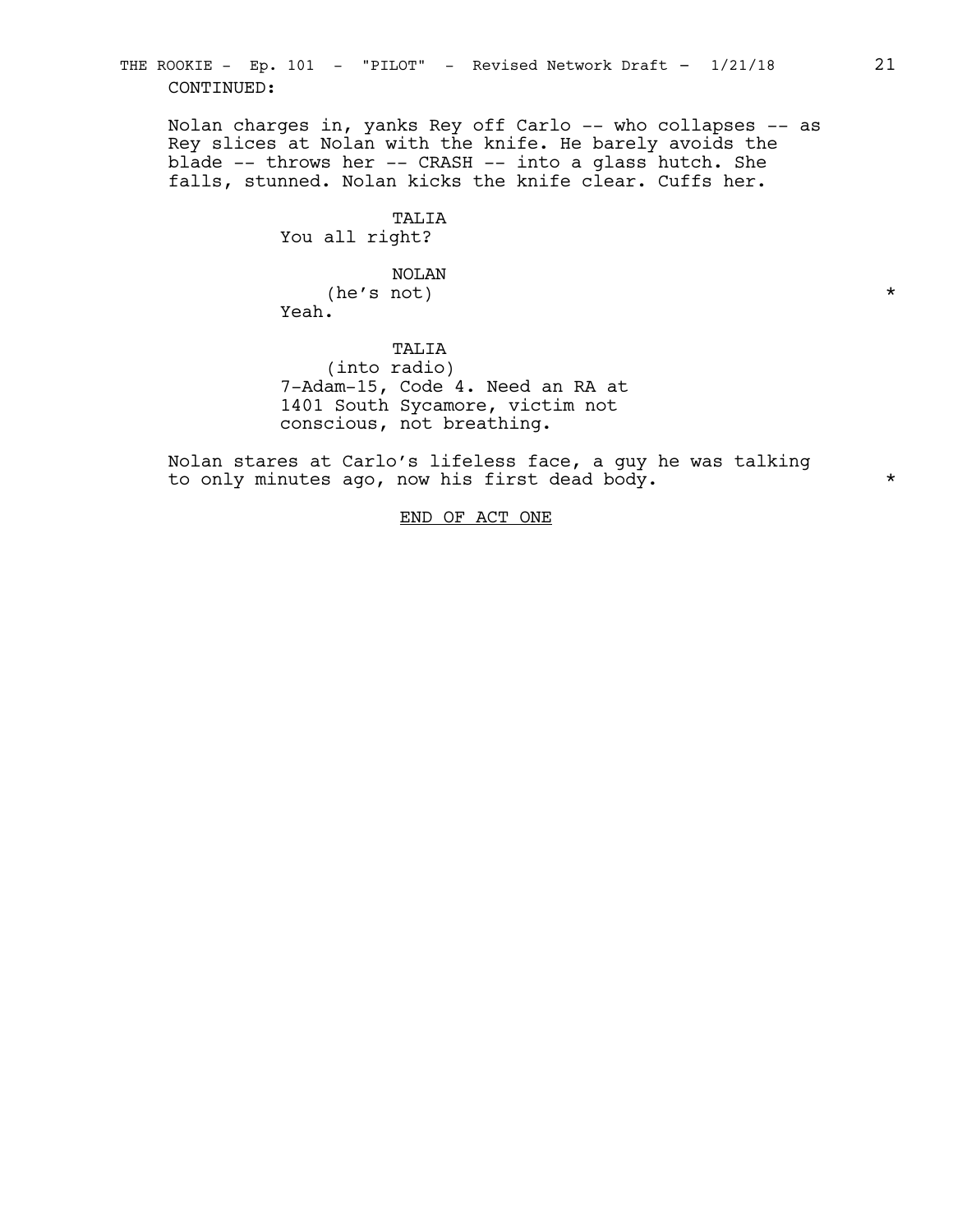#### ACT TWO

#### EXT. MODEST HOUSE - DAY

Now a crime scene. TIGHT ON NOLAN, still shaken by Carlo's  $*$ murder. He watches as TWO DETECTIVES lead Rey, in cuffs, to  $*$ an unmarked car. Talia approaches, knows exactly what's up. \* Shows us why she's such a good T.O.  $*$ 

> TALIA \* Even if you had said something, a  $\ast$ guy like that was never going to admit a woman was kicking his ass.  $*$ At day's end, we're just referees trying to keep citizens from acting on their worst instincts.

NOLAN You're just trying to make me feel  $*$ better.  $\star$ 

TALIA \* Oh, no, believe me, if you screwed \* up, I'd tell you. \*

Her phone RINGS. She steps away to answer  $*$ 

TALIA (CONT'D)

Hello? \*

PRINCIPAL (V.O.) \* Mrs. Bishop, it's Tom Hill from \* Oakwood. \*

A wave of anxiety. She moves further away from the scene.  $*$ 

TALIA \* Is Jacob okay? \*

PRINCIPAL<br>
o. His behavior hasn't Yes. And no. His behavior hasn't<br>
soften better. I'm afraid you're<br>
\* gotten better. I'm afraid you're \* going to need to find him a new \* school.  $\star$ 

#### TALIA

Wait. He's a smart kid. You told us \* you could teach him -- there's gotta \* be something else you can try.  $*$ 

PRINCIPAL I'm sorry. Today's his last day.  $*$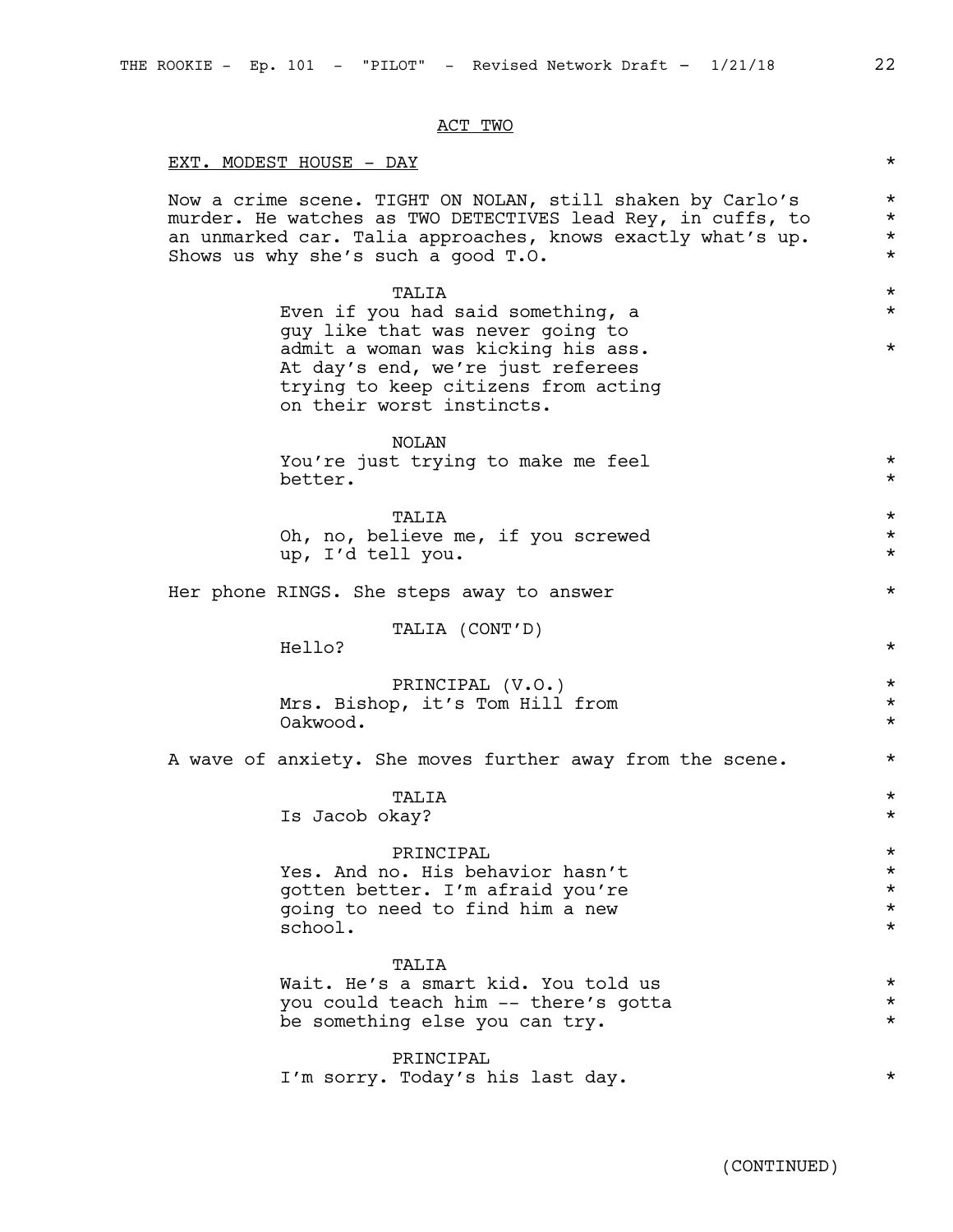|                                                                                                                                                                                   | THE ROOKIE - Ep. 101 - "PILOT" - Revised Network Draft - 1/21/18<br>CONTINUED:                                                                                                     | 23                                                                  |  |  |  |
|-----------------------------------------------------------------------------------------------------------------------------------------------------------------------------------|------------------------------------------------------------------------------------------------------------------------------------------------------------------------------------|---------------------------------------------------------------------|--|--|--|
|                                                                                                                                                                                   | He hangs up. She fights to hold it together. The CAMERA RE-<br>FINDS NOLAN as Sgt. Grey approaches from his car.                                                                   | $^\star$<br>$\star$                                                 |  |  |  |
|                                                                                                                                                                                   | SGT. GREY<br>Tough first call. How you holding<br>up?                                                                                                                              | $^\star$<br>$^\star$<br>$^\star$                                    |  |  |  |
|                                                                                                                                                                                   | <b>NOLAN</b><br>I'm fine, sir.                                                                                                                                                     | $^\star$<br>$^\star$                                                |  |  |  |
|                                                                                                                                                                                   | They watch as the coroner wheels out Carlo's BODY BAG.                                                                                                                             | $^\star$                                                            |  |  |  |
|                                                                                                                                                                                   | SGT. GREY<br>Believe it or not, I'm trying to<br>help you, Officer Nolan. Not<br>everyone's cut out for this work. It<br>takes guts to realize when that "not<br>everyone" is you. | $^\star$<br>$^\star$<br>$^\star$<br>$^\star$<br>$^\star$<br>$\star$ |  |  |  |
| He heads for the coroner. OFF: Nolan, we HEAR the WHOOP of a<br>siren and CUT TO:                                                                                                 |                                                                                                                                                                                    |                                                                     |  |  |  |
| EXT. PICO BOULEVARD - DAY                                                                                                                                                         |                                                                                                                                                                                    |                                                                     |  |  |  |
| Three hard-edged men are shooting the shit when Lucy and Tim<br>exit their squad car. The men turn to walk off, but Tim<br>focuses on the nastiest looking one -- GHOST HEAD, 40. |                                                                                                                                                                                    |                                                                     |  |  |  |
|                                                                                                                                                                                   | TIM<br>Ghost Head. Not so fast, my man.                                                                                                                                            |                                                                     |  |  |  |
|                                                                                                                                                                                   | Ghost Head holds up as Tim and Lucy approach.                                                                                                                                      |                                                                     |  |  |  |
|                                                                                                                                                                                   | GHOST HEAD<br>This is harassment.                                                                                                                                                  |                                                                     |  |  |  |
|                                                                                                                                                                                   | TIM<br>What? No. It's just good customer<br>service. Like a frequent flyer<br>program for our repeat customers.<br>(to Lucy)<br>Search him, Boot.                                  | $^\star$                                                            |  |  |  |
|                                                                                                                                                                                   | Lucy eyes the large ex-con. Looks back to Tim.                                                                                                                                     | $^\star$                                                            |  |  |  |
|                                                                                                                                                                                   | LUCY<br>This is another test, right? I put<br>my hands on him without probable<br>cause, and you make the game show<br>buzzer noise, and tell me I failed.                         | $^\star$<br>$^\star$<br>$^\star$<br>$^\star$<br>$^\star$            |  |  |  |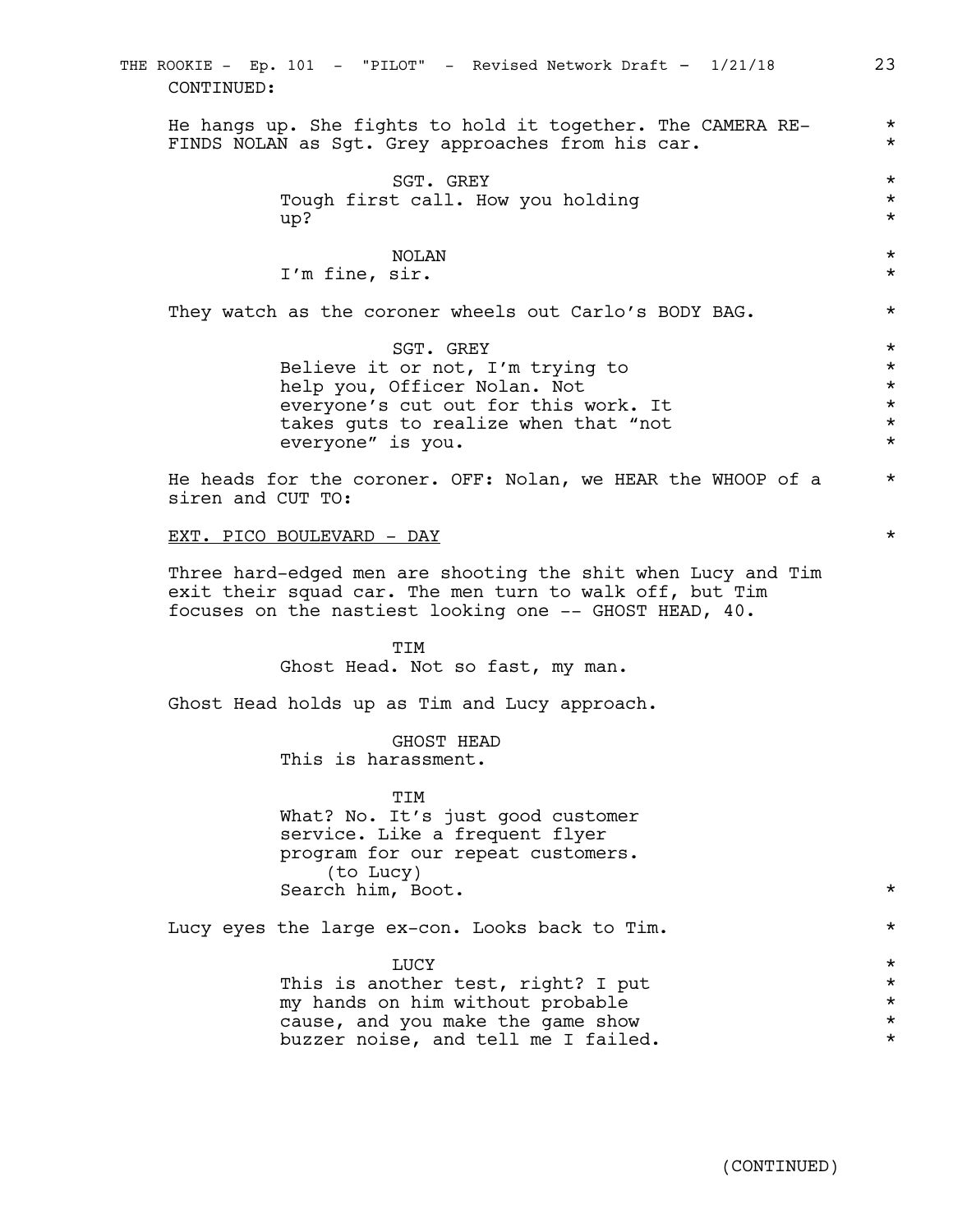TIM \* Oh, you already failed. Your  $\star$ <br>probable cause is a known felon  $\star$ probable cause is a known felon \* consorting with undesirabe elements.<br>Now search him. Now search him.

LUCY (shit, to Ghost Head)  $*$ Turn around. Grab the wall.

#### GHOST HEAD

Make me. Boot.

Lucy stares at him for a hard moment. There is no doubt if she puts her hands on this guy, they're going to fight. Fuck  $*$ it -- she puts hands on him. BAM -- he takes a swing at her. A straight-up brawl follows -- Ghost Head getting in good shots -- Lucy giving them back. Tim makes no move to help.

#### TIM

Keep your hands up, Boot. Don't let  $*$ him get on top of you.

Then Lucy flips Ghost Head onto his face. It hurts. A lot.  $*$ She puts her knee in his back. Cuffs him.

> LUCY (breathing hard) You're. Under. Arrest. (to Tim) That was the test.  $\star$

> **TTM** Yep. I needed to see how you handled  $*$ yourself. Now read him his rights, so we can hand him off and go to lunch.

OFF: Lucy, *this fucking guy*, we CUT TO:

#### EXT. FOOD TRUCK ROW - DAY

Crowded. Tables set up. Nolan, Lucy and Jackson buy food for \* their T.O.s, who hang at a table in the b.g. FOCUSED ON: The  $*$ stunned rookies, each trying to process what happened.  $*$ 

> LUCY So. How'd your first mornings go? \*

FLASH TO: the taser shocking the transient. BACK TO:  $*$ 

JACKSON \*

Good. \*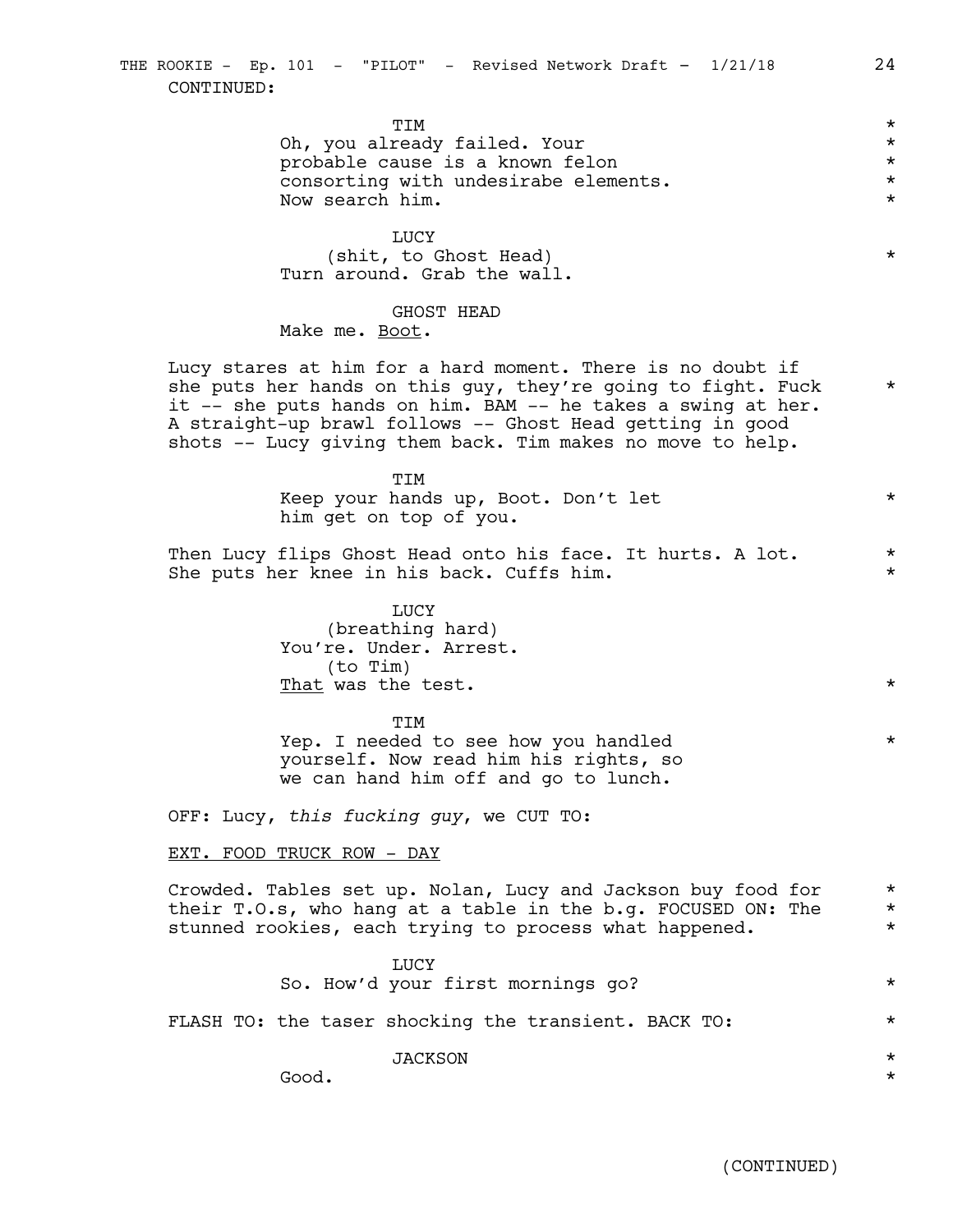| CONTINUED:    | THE ROOKIE - Ep. 101 - "PILOT" - Revised Network Draft - 1/21/18                                                                                                                 | 25                                                                               |
|---------------|----------------------------------------------------------------------------------------------------------------------------------------------------------------------------------|----------------------------------------------------------------------------------|
|               | FLASH TO: Rey stabbing Carlo. BACK TO:                                                                                                                                           | $^\star$                                                                         |
|               | NOLAN<br>Yeah. Good. You?                                                                                                                                                        | $^\star$<br>$^\star$                                                             |
|               | FLASH TO: Ghost Head trying to kill Lucy. BACK TO:                                                                                                                               | $^\star$                                                                         |
|               | LUCY<br>Great.                                                                                                                                                                   | $^\star$<br>$^\star$                                                             |
| nothing back. | But we know better. ANGLE ON: THE P3s at their table, holding                                                                                                                    | $^\star$<br>$^\star$                                                             |
|               | SONG<br>He gave a homeless guy the five<br>second ride on our first call.                                                                                                        | $^\star$                                                                         |
|               | TIM<br>(amused)<br>Kid got the best scores in the<br>history of the Academy. And he's a<br>DOJ. If he can't hack it on the<br>street, who do you think's going to<br>get blamed? | $^\star$<br>$^\star$<br>$^\star$<br>$^\star$<br>$^\star$<br>$^\star$<br>$^\star$ |
|               | TALIA<br>You don't need to seem so happy<br>about it.                                                                                                                            | $^\star$<br>$^\star$<br>$^\star$                                                 |
|               | TIM<br>I'm not. It's just, we've all got<br>rookie burdens to overcome.                                                                                                          | $^\star$<br>$^\star$<br>$^\star$                                                 |
|               | SONG<br>What, Tim doesn't care for his<br>female Boot? I'm shocked.                                                                                                              | $^\star$<br>$^\star$<br>$^\star$                                                 |
|               | TIM<br>Hey, I don't have an issue with<br>women. But a bad female is worse<br>than a bad male. And that's a fact.                                                                | $^\star$<br>$^\star$<br>$^\star$<br>$^\star$                                     |
|               | TALIA<br>I think Song would disagree.                                                                                                                                            | $^\star$<br>$^\star$                                                             |
| Admits:       | BACK ON THE ROOKIES: Lucy sneaks a look at Jackson and Nolan.                                                                                                                    | $^\star$<br>$^\star$                                                             |
|               | LUCY<br>My T.O.'s straight-up trying to get<br>me killed.                                                                                                                        | $^\star$<br>$^\star$<br>$^\star$                                                 |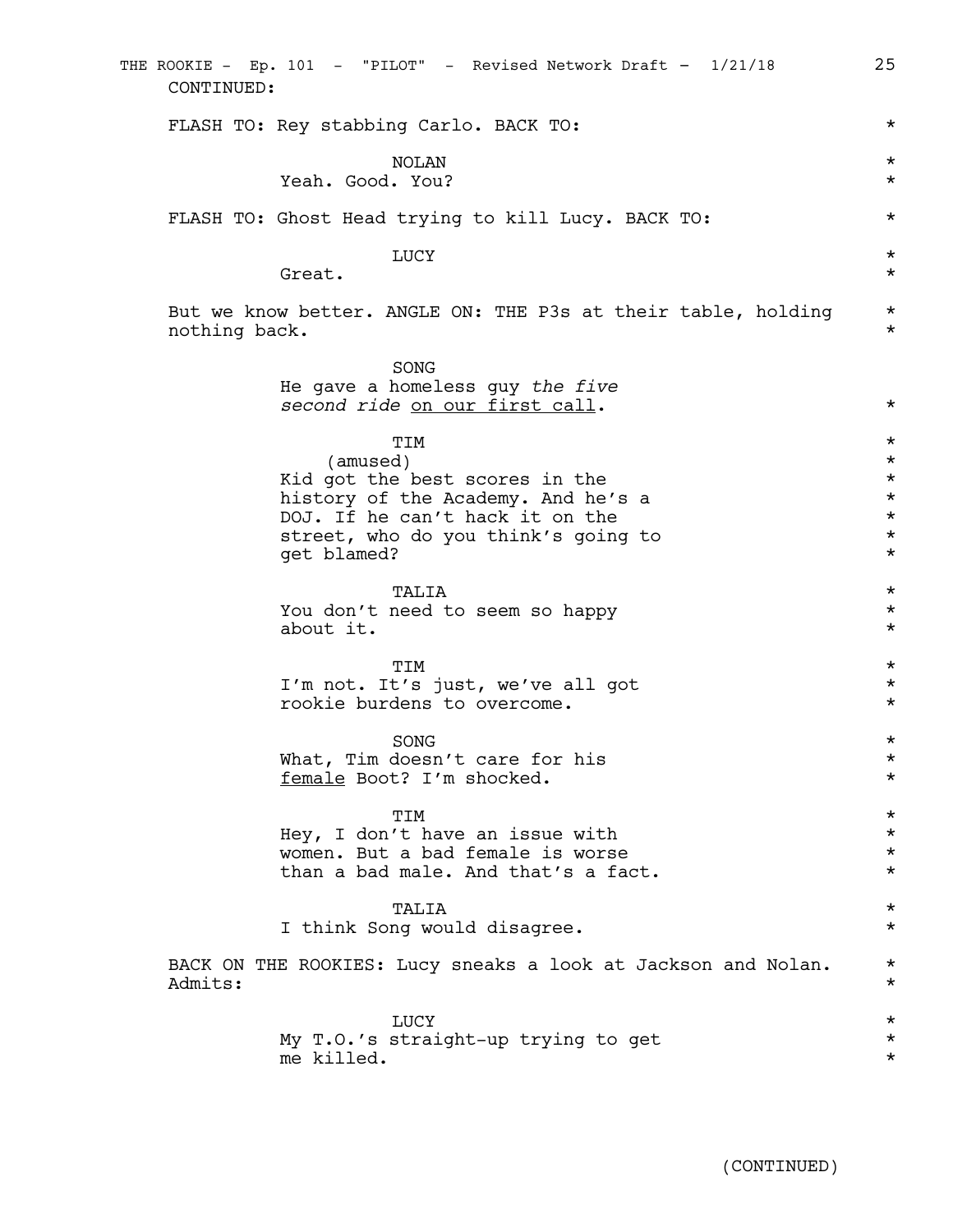| <b>JACKSON</b><br>(relieved)                                                                                                                     | $^\star$<br>$^\star$                            |  |
|--------------------------------------------------------------------------------------------------------------------------------------------------|-------------------------------------------------|--|
| I had to taze a guy. It was<br>hardcore.                                                                                                         | $^\star$<br>$^\star$                            |  |
| They look to Nolan, expecting him to come clean, too. FLASH<br>TO: Carlo's body bag being wheeled across the yard. BACK TO:                      | $^\star$<br>$^\star$                            |  |
| <b>NOLAN</b><br>(lies)<br>Smooth sailing so far for me.                                                                                          | $^\star$<br>$^\star$<br>$^\star$                |  |
| He notices Talia step away for a phone call. She seems upset.<br>Nolan takes a covert step closer, eavesdrops.                                   | $^\star$                                        |  |
| TALIA<br>Baby, this is serious I'm at<br>work, too $-$                                                                                           | $^\star$                                        |  |
| She looks over. Nolan makes himself busy, helps carry the<br>food to the table.                                                                  | $^\star$<br>$^\star$                            |  |
| TIM<br>You didn't forget the hot sauce, did<br>you, Boot?                                                                                        |                                                 |  |
| Lucy dumps a handful of packets on the table as Talia comes<br>back. Nolan hands her a bag. She takes out a burrito --                           |                                                 |  |
| DISPATCH (V.O.)<br>Wilshire units, Male caucasian, blue<br>t-shirt, brown pants attacking cars<br>with a bat. Hollywood and Highland.<br>Code 3. | $^\star$                                        |  |
| NOLAN<br>(cool, into radio)<br>7-Adam-15 responding.                                                                                             |                                                 |  |
| TALIA<br>(about to take a bite)<br>You did not just buy that call.                                                                               |                                                 |  |
| TIM<br>You done it now, Boot.<br>lunch.                                                                                                          | SONG<br>Nobody messes with Bishop's<br>$^\star$ |  |
| Talia jams her food in the bag. Heads for the car.                                                                                               |                                                 |  |
| <b>NOLAN</b><br>(following)<br>I'm sorry. I thought --                                                                                           |                                                 |  |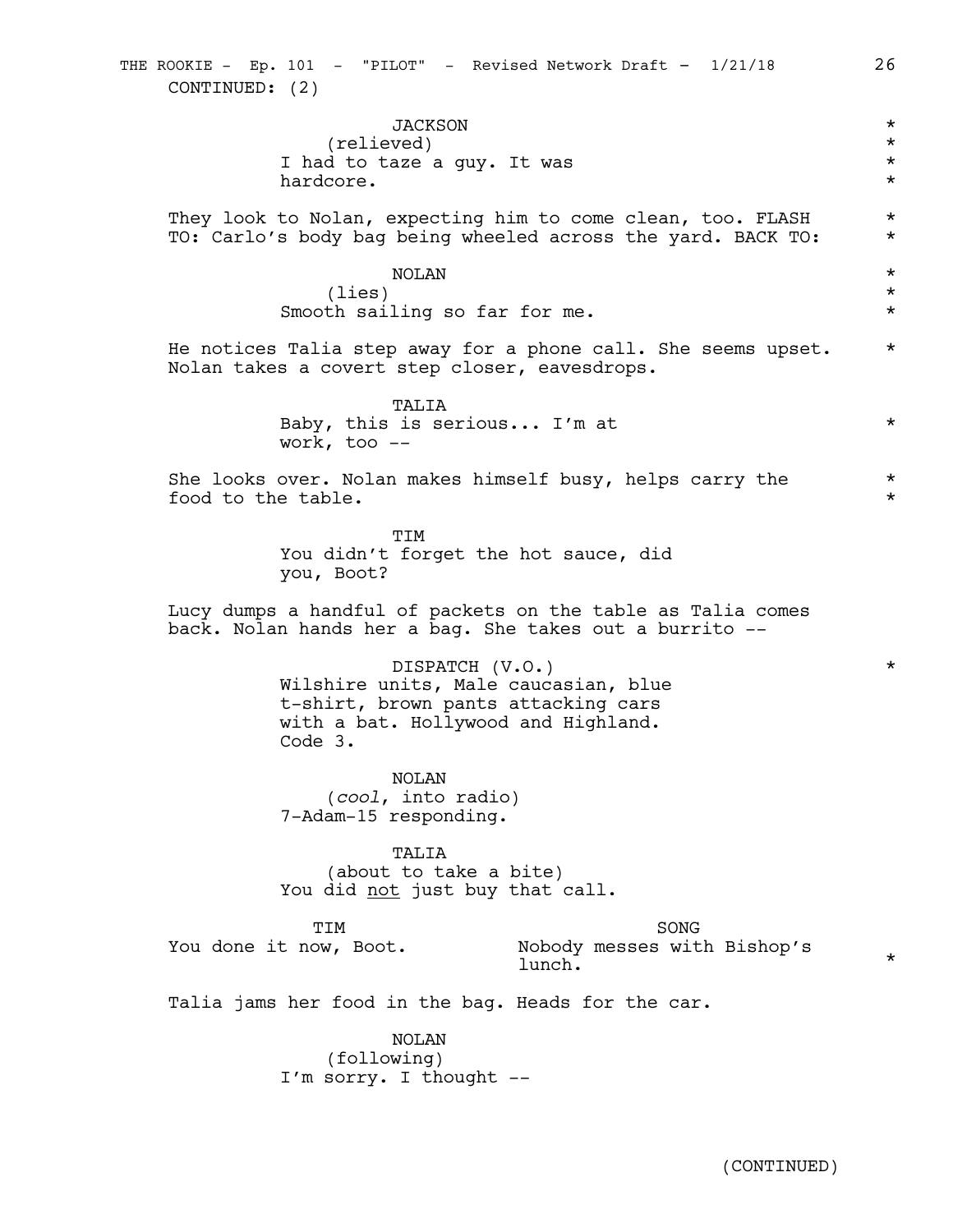TALIA Don't think. And don't ever buy a call without asking me first.  $*$ 

Over this we hear the SCREECH of tires -- CUT TO: \*

EXT. HOLLYWOOD BOULEVARD - DAY

CHAOS. A man with a BAT (let's call him UNICORN MAN -- you'll see why in a sec) is attacking cars in the intersection.

> UNICORN MAN Where is he?! What have you have  $\star$   $\star$   $\star$ done with him? \*

Nolan and Talia exit their shop. Traffic now at a standstill.

TALIA Sir, you need to put down the bat.

He waves it at them.

UNICORN MAN They're all around us! Hiding in  $*$ plain sight!  $\star$ 

TALIA Tase this guy so I can get back to my burrito before it gets cold.

Instead, Nolan steps closer, just out of reach of the bat.

NOLAN Sir, what's going on?

UNICORN MAN The unicorn. He's laughing at me.  $*$ 

Unicorn? Nolan exchanges a look with Talia. She motions to \* his taser. He ignores her, takes a step closer to Unicorn \*  $Man.$   $\star$ 

> NOLAN Sir, we can help. But you have to  $*$ put the bat down first.

UNICORN MAN You're trying to trick me.

NOLAN No, sir. Is there medication you should be taking?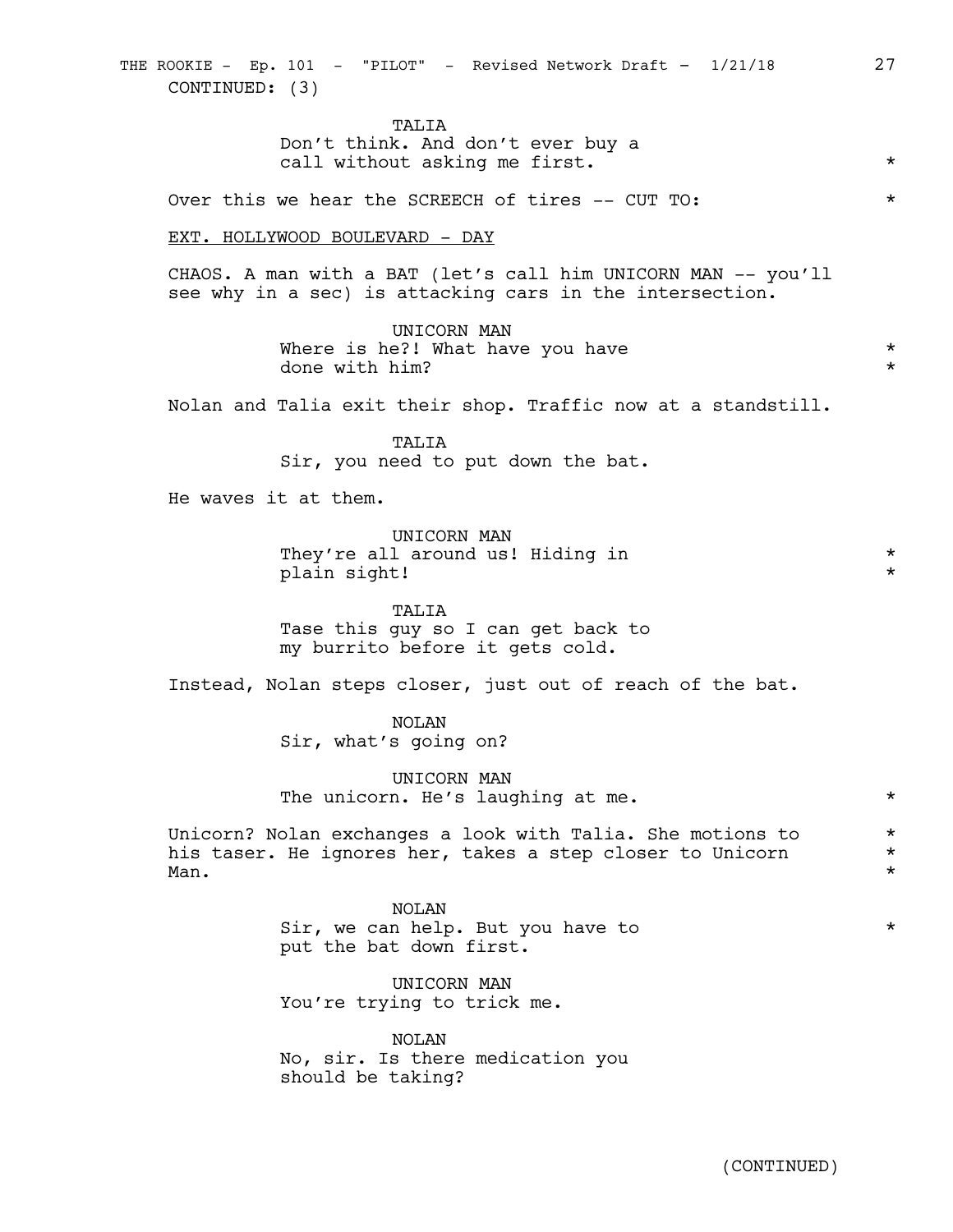UNICORN MAN It was stealing my thoughts. I had to lock it away. My wife doesn't understand. Won't let me see him.

BEHIND THEM, Tim and Lucy arrive.

TIM What's the hold up?

TALIA Nolan's a talker.

NOLAN Look, I can help with the unicorn.  $\star$ I've hunted them before. But you have to put down the bat first. Please.

Unicorn Man hesitates -- starts lowers it -- \* \* \* \*

NOLAN (CONT'D) That's right. Just put it down --

Unicorn Man lays the bat on the ground  $--$  Yes!  $--$  and takes  $*$ off running -- Shit! Nolan takes off after him.

> TIM (to Lucy) Go get him.

Lucy sprints off in pursuit as the T.O.s jump in their units to pursue. ANGLE ON: NOLAN chasing Unicorn Man. The first fifty yards were pure adrenaline. Now it's starting to suck. Suddenly, Lucy sprints past Nolan like he's standing still.

# LUCY

Too slow, *papi*.

What? Shit. Nolan pours on the speed -- HONK! -- A semi-truck almost kills him. Nolan barely jumps back as -- UP AHEAD -- Unicorn Man makes a hard turn. Lucy behind him. Nolan clocks a shortcut -- over a fence -- he attacks it -- trying to go over the top. But his foot breaks through. Gets STUCK. Fuck. He struggles to free himself as --

Lucy tackles Unicorn Man. Cuffs him as Talia and Tim land.  $*$ Climb out as Nolan gets free, hurries over.

> TALIA Way to represent.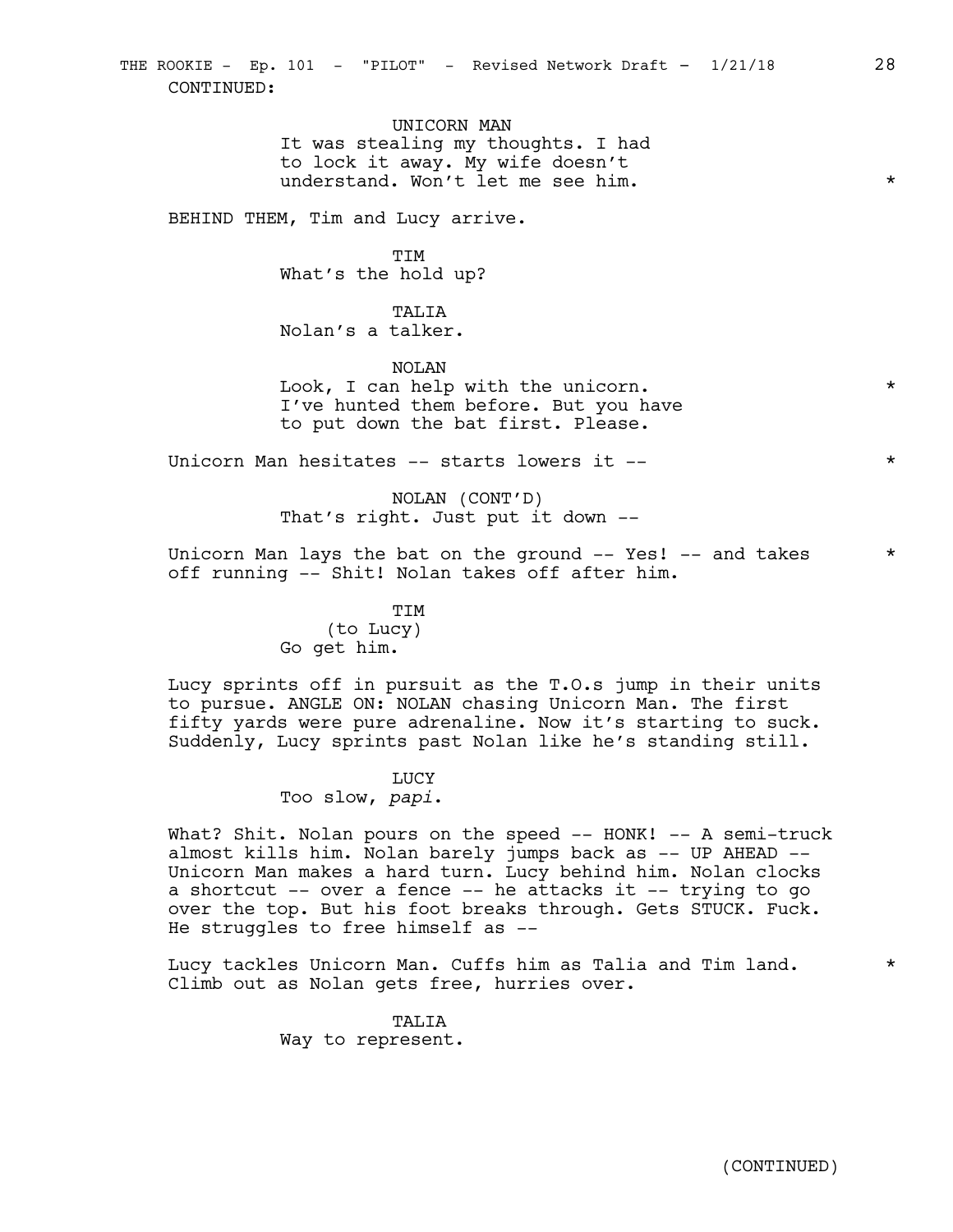UNICORN MAN (desperate) Let me go. I have to find him. The unicorn took him. He needs me. \*

TALIA

Who needs you?

UNICORN MAN Lucas. I can't find him.

Uh oh. Talia digs into UM's pocket. Pulls his phone. The screen is filled with frantic messages from UM's wife. Shit.  $*$ Talia hits redial.

> TALIA Ma'am, this is Officer Talia Bishop - - I'm with your husband now -- no, your child isn't with him -- (to Unicorn Man) Sir, where is your son?

UNICORN MAN (crying) I don't know. I only left him in the car for a minute. But the Unicorn hid  $*$ him.

A wave of vertigo hits Nolan. He looks up at the sun beating  $*$ down.  $\star$ 

> NOLAN We gotta find that car.

The CAMERA PULLS UP AND UP: showing us how impossible a task  $*$ <br>that's going to be in the chaos of Hollywood, filled with  $*$ that's going to be in the chaos of Hollywood, filled with \* thousands of cars.

END OF ACT TWO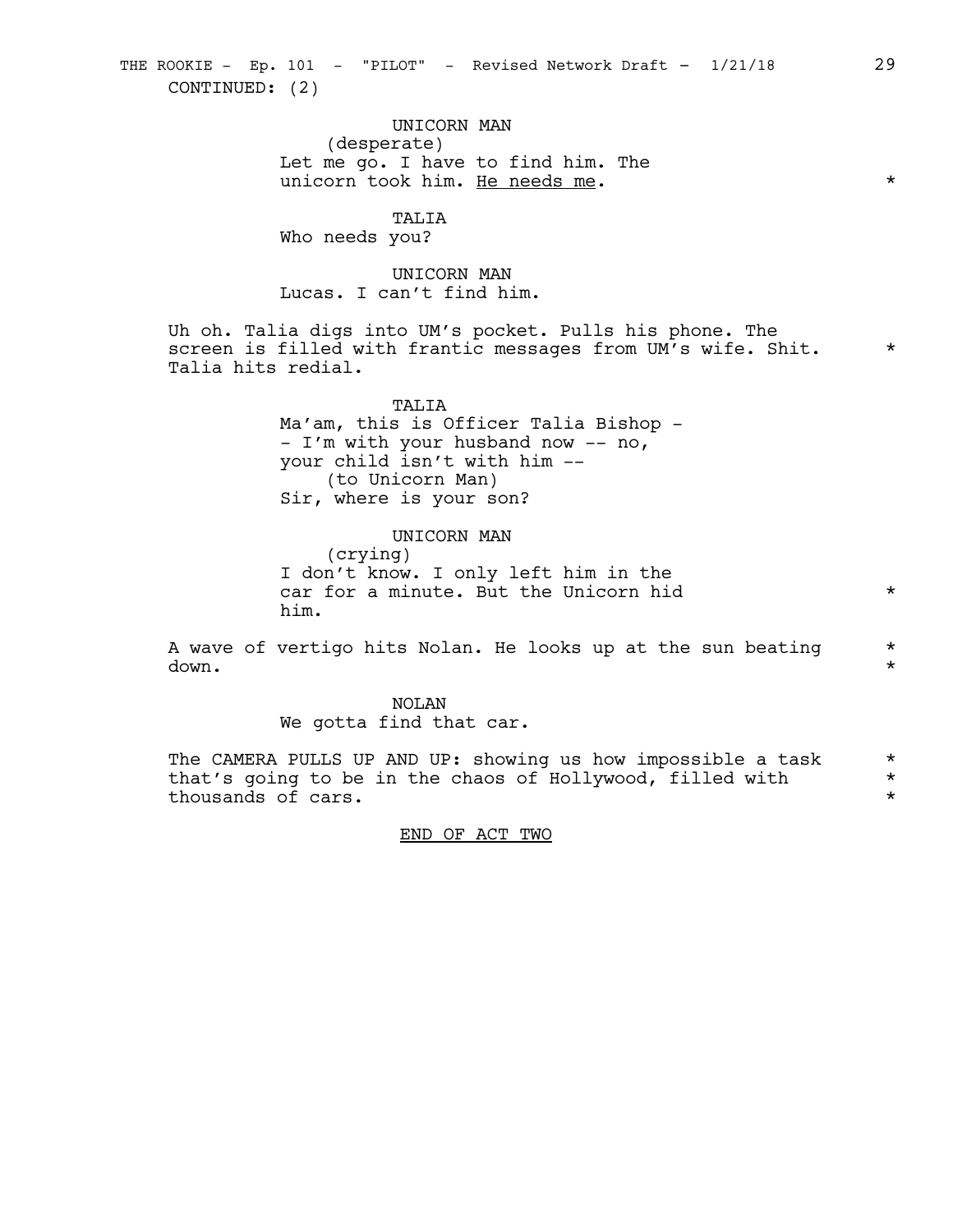#### ACT THREE

EXT. HOLLYWOOD - DAY

The unforgiving SUN beats down as an LAPD AIRSHIP thunders  $*$ over Hollywood. BELOW we see a half dozen LAPD Units on \* different streets, searching.

> TALIA (V.O.) Suspect vehicle is a grey Toyota  $*$ Corolla. License plate Kilo One Seven Echo Bravo.

INT. LUCY AND TIM'S CAR (MOVING) - DAY

Scanning the street.

LUCY When did he pick the boy up?

TIM Couple hours ago.

INT. JACKSON AND SONG'S CAR (MOVING) - DAY

*JACKSON* And we're sure the kid's still in the car?

SONG I hope not. It's almost 90. Inside \* of that car's gonna be an oven.

INT. NOLAN AND TALIA'S CAR (MOVING) - DAY

Nolan is coming out of his skin, looking for the car.  $*$ 

NOLAN There's gotta be a better way than just driving around.

TALIA We got an airship and six cars working a grid pattern. There are no  $*$ fancy tricks in patrol.

NOLAN We have to find him.

**TALIA** 

No. (off his surprise) (MORE)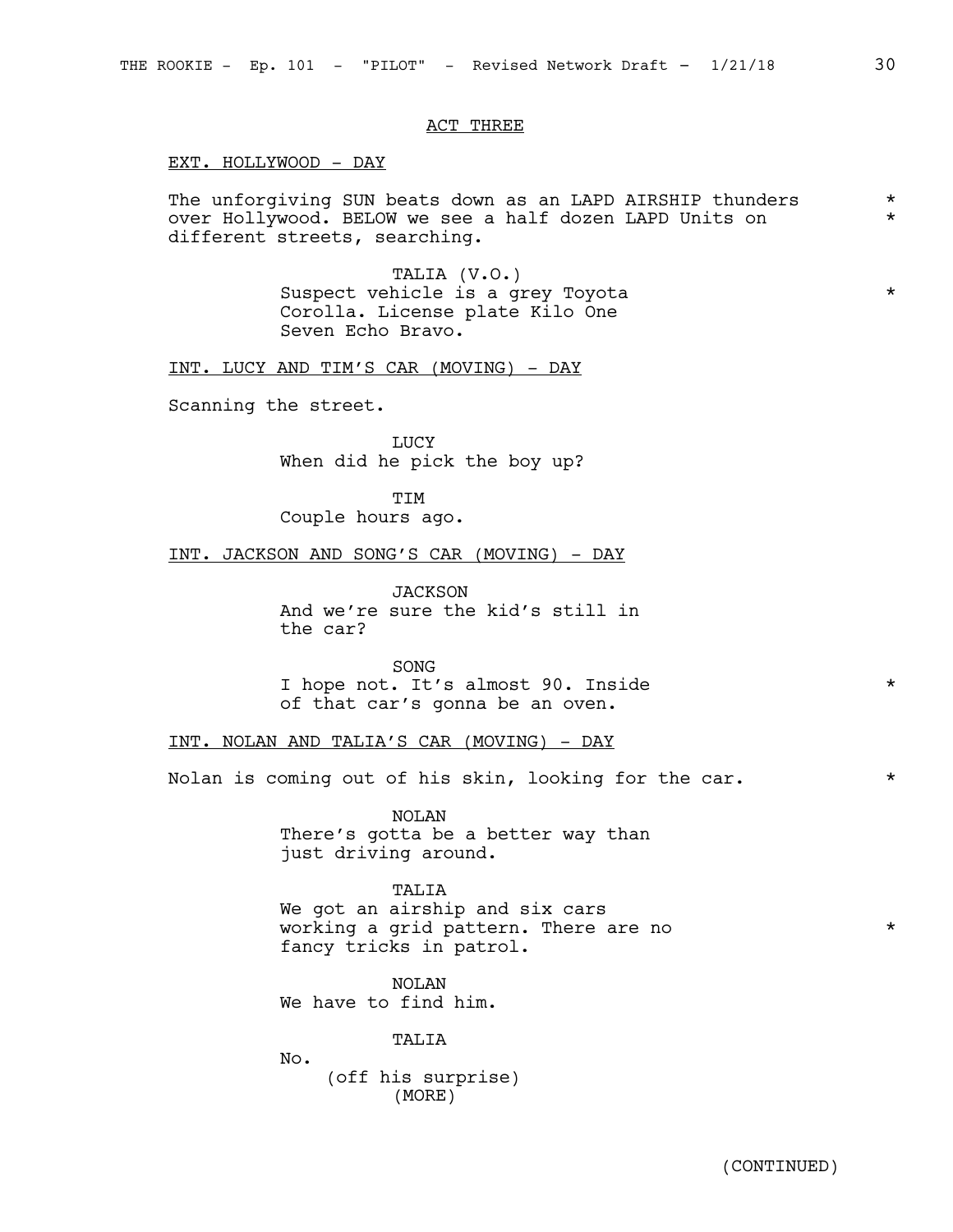Pray someone else does. Seeing a dead kid changes you. TALIA (CONT'D)

We see that land on Nolan, then he spots a Toyota.  $*$ 

#### NOLAN

There!

Talia swerves to a stop. Nolan rushes to look inside the \* Toyota. It's empty. He checks the license plate. It's not \* right. Fuck. For a second the fear overwhelms him. Then he  $*$ spots A UNICORN. Painted on the side of a truck in the  $*$ adjacent PARKING LOT. \*

He takes off running. Feet pounding the asphalt. Praying with  $*$ every fiber of his being: *Don't be dead. Don't be dead.* He \* reaches the car. Sees the boy in his car seat, not moving.  $*$ Talia smashes the driver's window, pops the locks. A wave of heat hits Nolan as he dives in to free the boy. Pulls him  $*$ out. A terrifying moment of stillness, then the little boy starts crying. *Thank God*.

OFF: Nolan, holding the kid close, tears in his eyes, we --

TRANSITION TO: \*

#### INT. STATION. ROLL CALL ROOM - NIGHT \*

Talia is writing her end of day report on Nolan. (T.O.'s  $*$ write these every day for six months.) Grey approaches. \*

> SGT. GREY  $\star$ Quite a first day.  $\star$

# TALIA \*

Yes, sir.  $\star$ 

SGT. GREY  $\star$ Hope you're not pulling any punches  $*$ on Nolan's evaluation.  $\star$ 

# TALIA \*

Sir, if it wasn't for Officer Nolan,  $*$ we wouldn't have found out about the  $*$ boy until it was too late. My report  $*$ reflects that.  $\star$ 

SGT. GREY  $\star$ Do you know why young people are the  $*$ ones recruited to be cops and  $*$ soldiers? \* (MORE)

(CONTINUED)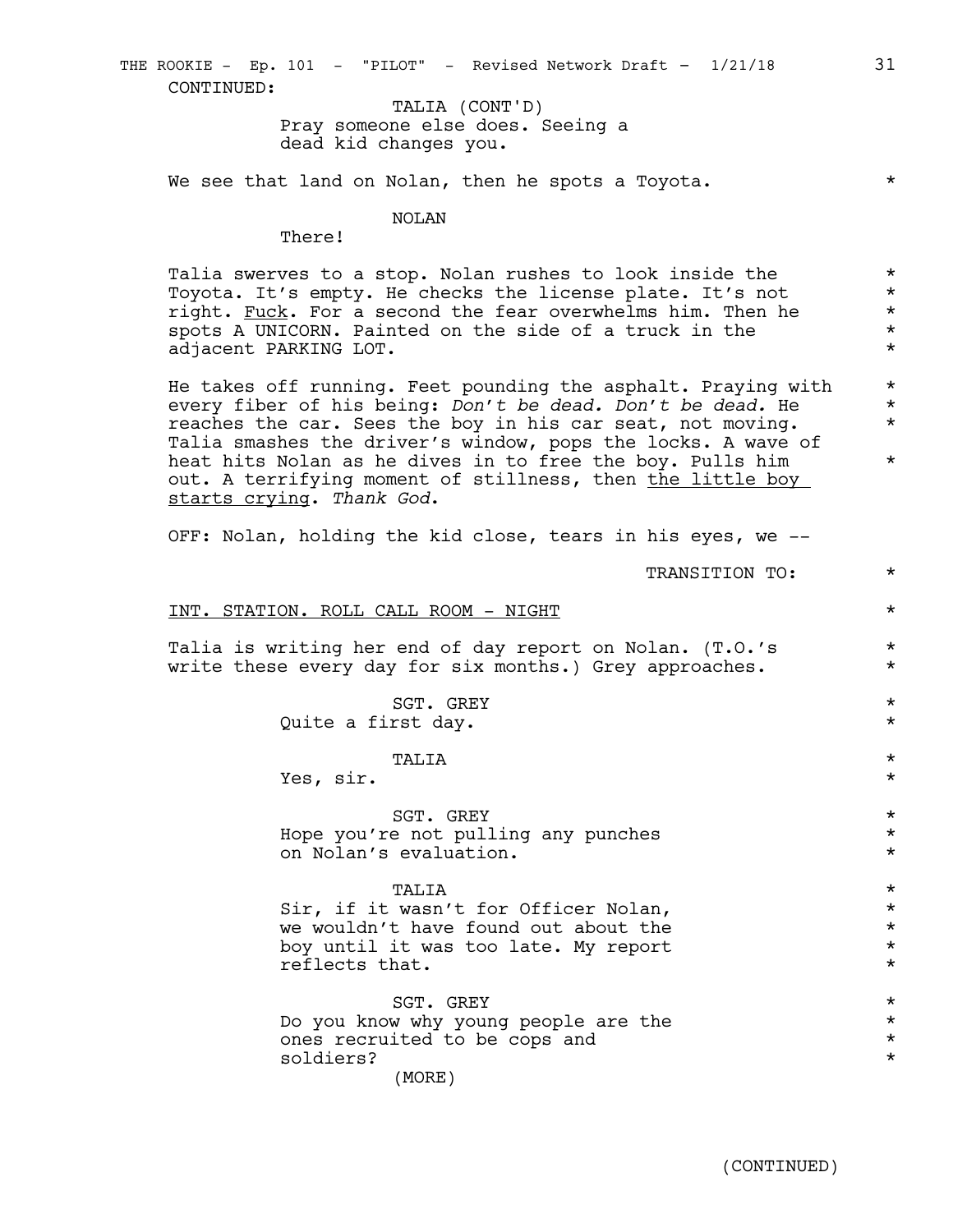Because they don't know anything.  $*$ They don't understand how brutal  $*$ life is...  $\star$ CUT TO: \* INT. STATION. MEN'S LOCKER ROOM - NIGHT  $\qquad$  \* Nolan sits in front of his locker, as tired as he's ever  $*$ been. A lifetime of adrenaline and emotion in twelve hours.  $*$ SGT. GREY (V.O.)  $*$ ...How devastating grief can be.  $\qquad \qquad \star$ <br>They don't know enough to be afraid.  $\qquad \qquad \star$ They don't know enough to be afraid. But Nolan does.  $\star$ Nolan tries to rally. Opens his locker -- a tri-fold BROCHURE \* falls out. It's for a Beauty School, a post-it note on it:<br>Your next career. Nolan stares at it. then stuffs it back in *Your next career.* Nolan stares at it, then stuffs it back in  $*$   $*$ his locker. Starts to change. INT. STATION. HALLWAY - NIGHT Jackson and Lucy wait as Nolan appears in street clothes. \* LUCY  $\star$ Hey, we're going out to celebrate our first day. You in? Or is it past  $*$ your bedtime? NOLAN I've got plans with the landlords. JACKSON You're choosing old folks over us? NOLAN My college roommate's not "old folks." PRELAP: BEN  $(V.O.)$ Seriously, I get tired opening a jar of pickles... INT. BRENTWOOD. HOBART HOUSE. DINING ROOM - NIGHT A dinner party is underway led by BEN HOBART, 43, African \* American, a high-energy slacker who married rich, and his  $*$ lovely wife, APRIL, 41.  $\star$ THE ROOKIE - Ep. 101 - "PILOT" - Revised Network Draft - 1/21/18 32 CONTINUED: SGT. GREY (CONT'D)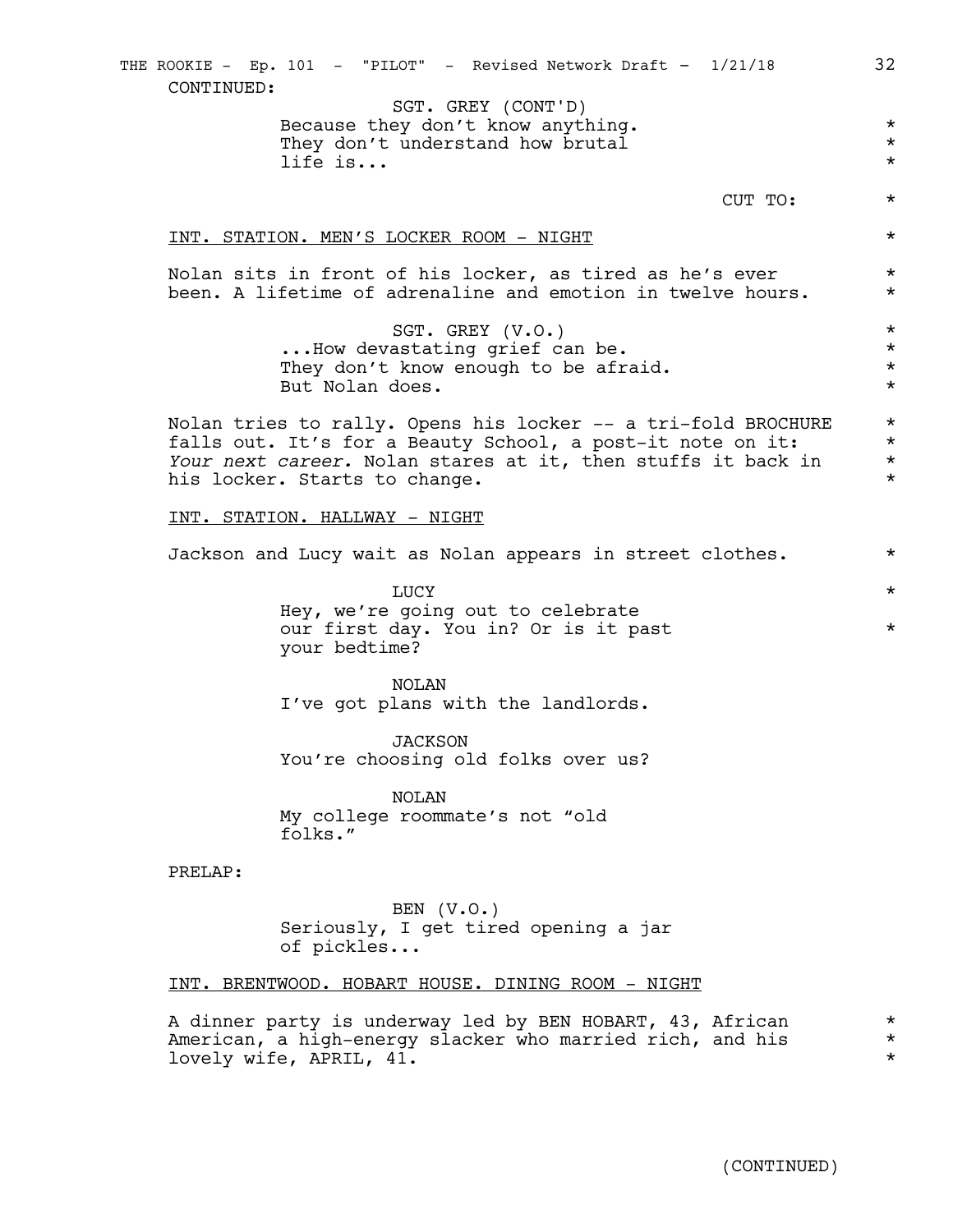THE ROOKIE - Ep. 101 - "PILOT" - Revised Network Draft - 1/21/18 33 CONTINUED:

> BEN ...I can't imagine chasing a crazy guy through traffic.

| Laughter from the dozen wealthy, botoxed guests at the table.                                                                                                                    | $^\star$                                                            |
|----------------------------------------------------------------------------------------------------------------------------------------------------------------------------------|---------------------------------------------------------------------|
| VARIOUS GUESTS<br>(cross-talk)<br>I could never be a cop. Those<br>uniforms are so unflattering -- That<br>animal deserves to be in prison,<br>abandoning his child like that -- | $^\star$<br>$^\star$<br>$^\star$<br>$\star$<br>$^\star$<br>$^\star$ |
| THE CAMERA PUSHES down the long table on Nolan, eyes down,<br>eating his food, as the cross-talk continues.                                                                      | $^\star$<br>$^\star$                                                |
| VARIOUS GUESTS (CONT'D)<br>I flash my boobs to get out of a<br>ticket. Works every time -- stepping<br>all over our civil liberties --                                           | $\star$<br>$^\star$<br>$^\star$<br>$^\star$                         |
| The sound begins to fall away as we get closer to Nolan.<br>FLASH TO: Nolan running towards the Toyota, feet pounding the<br>asphalt, terrified what he might find. BACK TO:     | $^\star$<br>$^\star$<br>$^\star$                                    |
| APRTT.<br>would you like some more salmon,<br>John? John?                                                                                                                        | $^\star$<br>$^\star$<br>$^\star$                                    |
| Nolan realizes she's talking to him.                                                                                                                                             | $^\star$                                                            |
| <b>NOLAN</b><br>What?                                                                                                                                                            | $^\star$<br>$^\star$                                                |
| EXT. HOBART HOUSE. BACKYARD - NIGHT                                                                                                                                              | $^\star$                                                            |
| Lights sparkle off the pool. Nolan sits in front of the guest<br>house (where he lives). Ben sneaks out of the main house,<br>party still going strong.                          | $^\star$<br>$^\star$                                                |
| <b>BEN</b><br>You all right?                                                                                                                                                     |                                                                     |
| NOLAN<br>Yeah. No. Your friends are horrible.                                                                                                                                    | $^\star$                                                            |
| <b>BEN</b><br>They're April's friends. I have to<br>get high just to tolerate them.                                                                                              | $^\star$<br>$^\star$<br>$^\star$                                    |
| He drops down next to Nolan.                                                                                                                                                     | $^\star$                                                            |

(CONTINUED)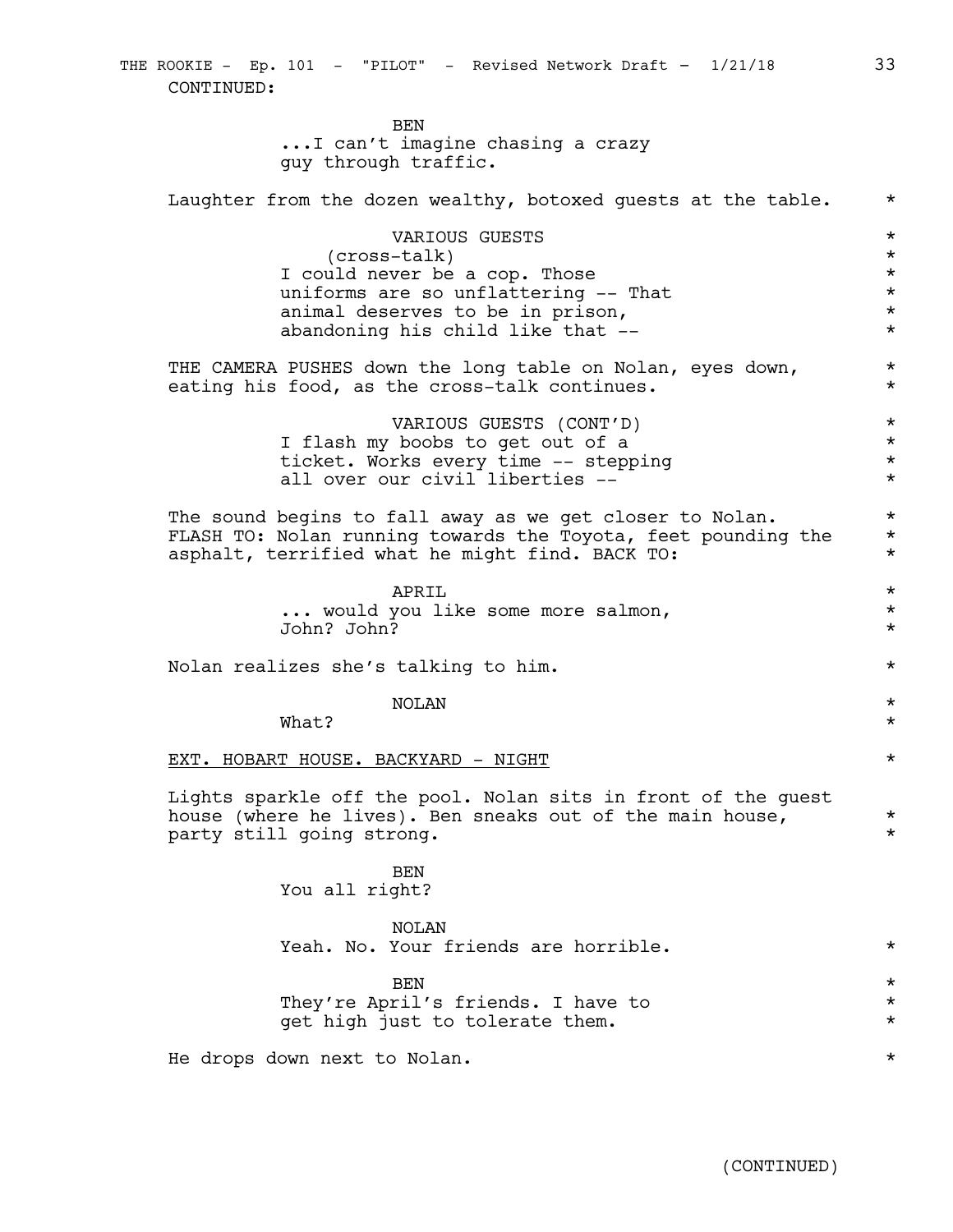# BEN (CONT'D) \* One might think you'd be in a better  $*$ <br>mood given the ass you kicked today. mood given the ass you kicked today.

NOLAN \* Pretty sure it was my ass that got  $*$ kicked.  $\star$ 

 $BEN$ You cuffed a psycho. Saved a kid.  $\star$ What am I missing?  $\star$ 

NOLAN \* I got lucky. What happens next time  $*$ when  $I'm$  not?  $\star$ 

#### BEN

Look, it's only natural to feel  $\star$ <br>overwhelmed. Six months ago you were  $\star$ overwhelmed. Six months ago you were  $\star$ <br>living a completely different life. living a completely different life. You sunk everything into coming out  $*$ here. And it's not like you have a  $*$ Plan B if you fail --  $*$ 

# NOLAN \*

Is this supposed to be a pep talk?  $*$ 

# $BEN$

I'm getting to it. You've always<br>
been a protector. John. The only been a protector, John. The only<br>reason I survived UPenn was because reason I survived UPenn was because<br>
you *Samwise Gamgee'*d my ass through the state of the state of the state of the state of the state of the state you *Samwise Gamgee*'d my ass through \* four years. And when Grace got pregnant -- most guys would have  $*$ bailed. But you abandoned your  $\star$ <br>dreams and got a job, built a dreams and got a job, built a  $\star$ <br>family, raised a great kid. Well,  $\star$ family, raised a great kid. Well,<br>now it's your turn. To do what  $\star$ now it's your turn. To do what you've always done best. And I have  $\star$ <br>zero doubt that you'll do it. zero doubt that you'll do it.

A moment between two old friends. \*

## NOLAN

Nice save.  $\star$ 

BEN Thanks. Now can I tempt you back  $*$ inside with some organic Kale chip  $\star$ cookies? \*

OFF: Nolan, yuck, we CUT TO:  $*$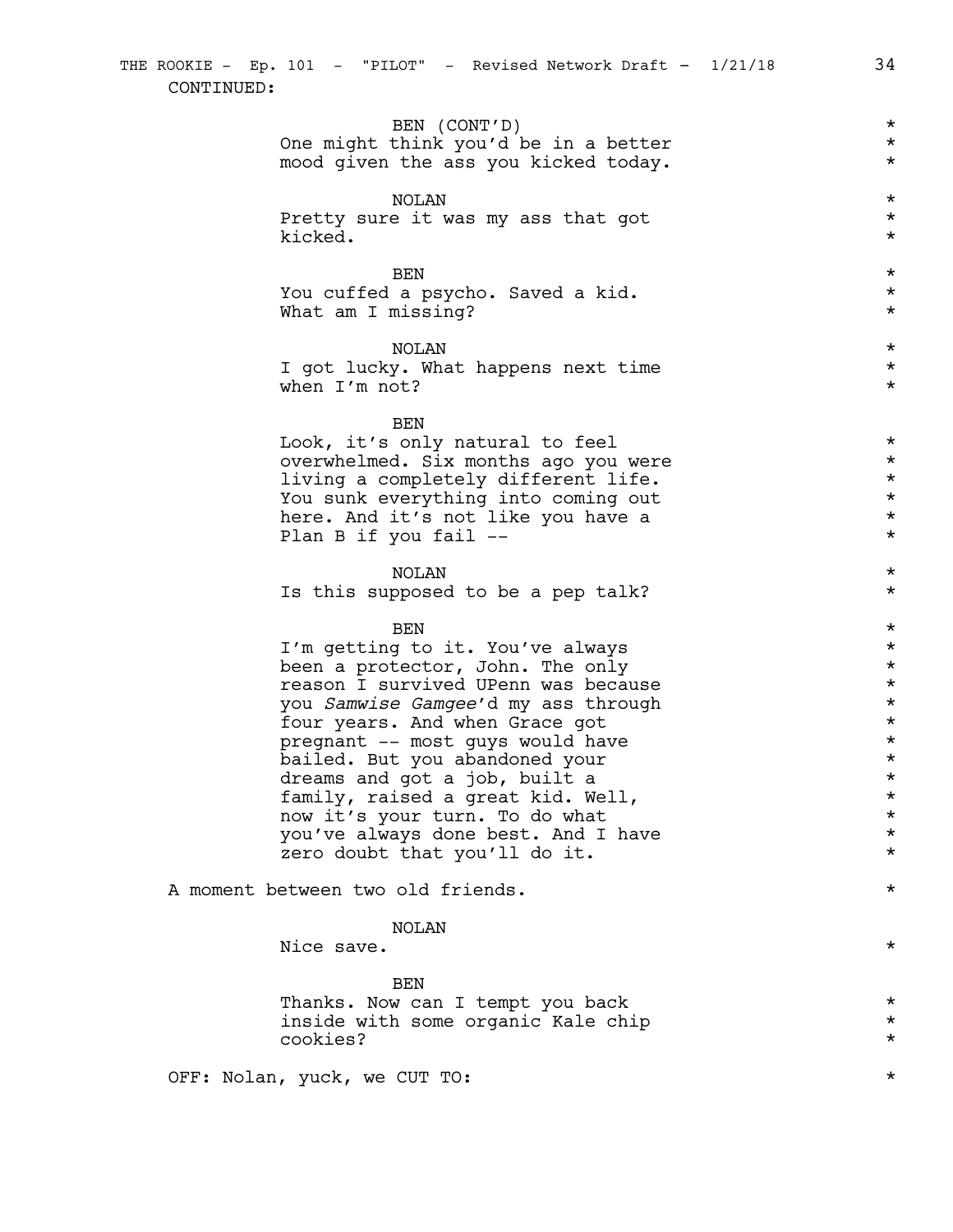#### INT. AUTO REPAIR SHOP - NIGHT

After hours. Lucy is working on the engine of her '66 Stingray. Jackson sits in the driver seat, working on a beer.

## **JACKSON**

|  | This is not what I had in mind. We   |  |  |
|--|--------------------------------------|--|--|
|  | need to blow off some serious steam. |  |  |

#### LUCY

I hear Hector gets pretty wild.

REVEAL: HECTOR, 40, ample belly hanging out of an oil stained  $*$ <br>shirt as he works on a car. shirt as he works on a car.

# JACKSON \* Pass.  $\star$ LUCY  $\star$ You ever think of doing something  $\star$ else? \* JACKSON \* No way. My family's been cops since  $\star$ <br>the 1940s. the  $1940s.$

LUCY  $\star$ Funny. My people have been on the  $*$ other side for almost as long. \*

#### JACKSON \*

I spent my whole life preparing to  $*$ be a cop. Ride alongs instead of  $*$ sports. Shooting range instead of  $*$ music. Last year of middle school,  $\star$ <br>my dad comes into my room all  $\star$ my dad comes into my room all  $\star$ <br>serious. tells me he thinks  $I'm$ serious, tells me he thinks I'm \* ready. I brace myself, praying to  $\star$ <br>God that I don't hear my father use  $\star$ God that I don't hear my father use  $\star$ <br>the word "vagina." instead he hands  $\star$ the word "vagina," instead he hands<br>me a copy of the California Penal \* \* \* \* me a copy of the California Penal<br>Code, Tells me I've got two weeks. Code. Tells me I've got two weeks,<br>and then the quizzes start. And  $\star$ and then the quizzes start. And  $\star$ <br>every time I fail. an X-Box game is  $\star$ every time I fail, an X-Box game is \* going in the trash. Well, screw him,  $*$ cause I didn't fail once.<br>
\*<br>
\*  $\times$  (then)  $\star$ You got that thing fixed yet?  $*$ 

LUCY (finishes working) \* Try it.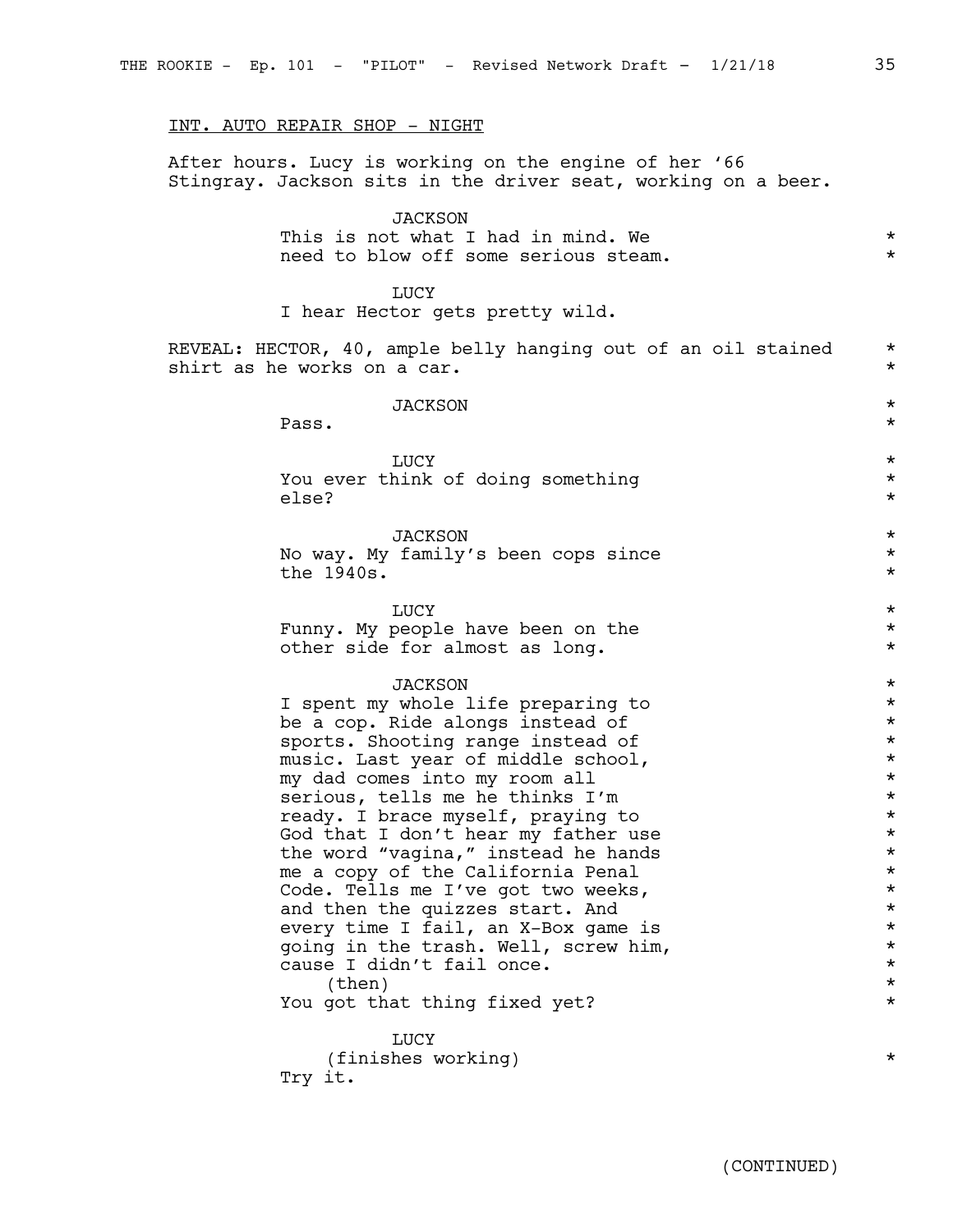# THE ROOKIE - Ep. 101 - "PILOT" - Revised Network Draft - 1/21/18 36 CONTINUED:

He cranks the key. The engine ROARS to life.

JACKSON Time to celebrate. Dance club or dive bar?

LUCY I think I'm going to head home. Read over the manual again. I don't have a *Daddy on the Job*.

INT. NOLAN'S PICKUP (MOVING) - NIGHT \*

Nolan drives the streets, lost in thought, lights playing \* across his face.  $\star$ 

INT. BRENTWOOD RESTAURANT - NIGHT

Busy. Nolan enters, tells the slinky HOSTESS.

NOLAN I'm just going to the bar.

He heads over, only to find Captain Zoe there, dressed to kill. A double take.

NOLAN (CONT'D)

Captain?

CAPTAIN ZOE Officer Nolan. Are you stalking me?

NOLAN No. I swear. I live around the corner. In my friend's guest house.

CAPTAIN ZOE

How very L.A.

NOLAN Tell me about it. I'm in a constant state of sticker shock. You here alone?

CAPTAIN ZOE Waiting on someone.

NOLAN Can I buy you a drink while you wait?

CAPTAIN ZOE

No.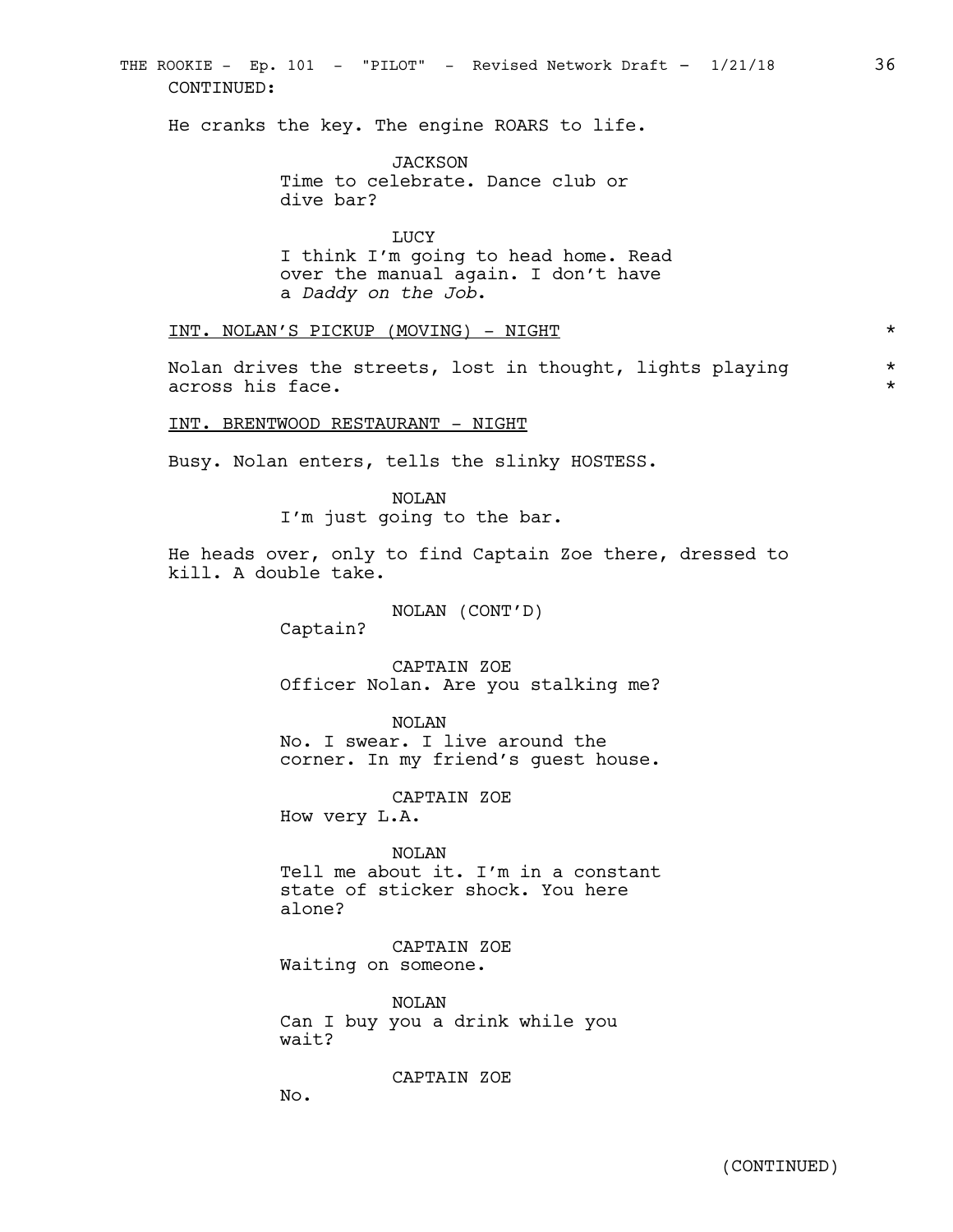THE ROOKIE - Ep. 101 - "PILOT" - Revised Network Draft - 1/21/18 37 CONTINUED:

But there's chemistry between them. Both feel it.

NOLAN How about I buy myself one, and wait with you?

CAPTAIN ZOE Not a good idea.  $*$ 

NOLAN \* You being my boss, and all.  $*$ 

CAPTAIN ZOE \* Exactly. Sends a bad signal. \*

A sweaty man in a shiny suit, LLOYD, interrupts.

LLOYD Excuse me. Are you Zoe?

It's clear from Zoe's face that this is someone she swiped right on. And that she's now regretting that decision.

> NOLAN Sorry, friend, her name's -- \* \* \* \*

> CAPTAIN ZOE \* Hannah. And we were in the middle of a conversation. Hope you find her.  $*$

Lloyd frowns, uncertain, but moves away.

CAPTAIN ZOE (CONT'D) That was mean. Right?  $\star$ 

NOLAN You want me to invite him back over?

CAPTAIN ZOE Don't you dare.

He laughs. OFF: Zoe, laughing, we CUT TO:

INT. NOLAN'S HOUSE. BEDROOM - NIGHT

Sex. At first we think — holy shit — Nolan hooked up with his Captain. But then we see that it's Lucy. Holy shit. OFF: the reveal...

END OF ACT THREE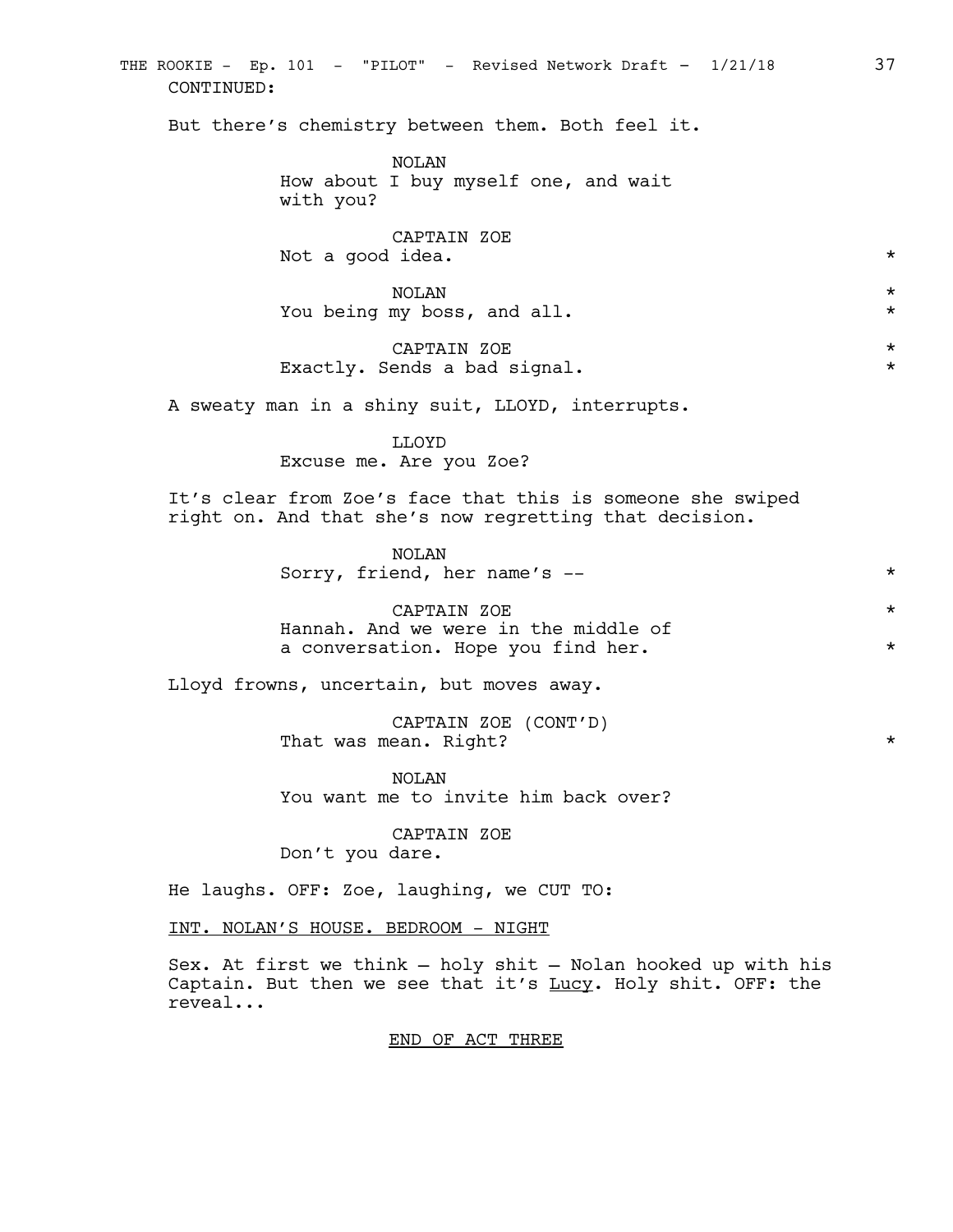#### ACT FOUR

# EXT. SANTA MONICA STAIRS - EARLY MORNING

The OCEAN sparkles in the near distance. CRANE DOWN TO FIND Nolan and Lucy climbing the stairs to Adelaide Drive. Nolan's breathing hard. Lucy is not.

#### NOLAN

And people. Do this. For fun?

LUCY Don't be a wimp. This is the only outside activities we can do without worrying someone from the department will see us.

They reach the top. TRAINERS work out their clients on the 4th street median.

| <b>NOLAN</b><br>Maybe we should stop being so<br>secretive. We're two months in.                                                        | $\star$             |
|-----------------------------------------------------------------------------------------------------------------------------------------|---------------------|
| <b>LUCY</b><br>Look, it's sweet you want to go<br>steady, but you don't have to worry<br>what dating a cop'll do to your<br>reputation. | $\star$<br>$\star$  |
| <b>NOLAN</b><br>My reputation needs all the help it<br>can get with Sergeant Grey.                                                      | $^\star$<br>$\star$ |
| LUCY<br>You're being a little dramatic. It's<br>only day two.                                                                           |                     |
| <b>NOLAN</b>                                                                                                                            | $\star$             |
| We're at different stages of life.                                                                                                      | $\star$             |
| To you, the future is wide open. To                                                                                                     | $\star$             |
| me, it's the shrinking mouth of a                                                                                                       | $\star$<br>$\star$  |
| tunnel, and my car's having engine<br>trouble -- wait, that sounds wrong.                                                               | $\star$             |
| LUCY                                                                                                                                    | $\star$             |
| If you think you've got a harder                                                                                                        | $\star$             |
| $\frac{1}{2}$ in the dependence to conce $\frac{1}{2}$                                                                                  |                     |

road in the department cause you've  $\qquad \qquad \star$ <br>been alive longer, than all I can been alive longer, than all I can \* say is *your privilege is showing*. \* You're a novelty item right now. (MORE)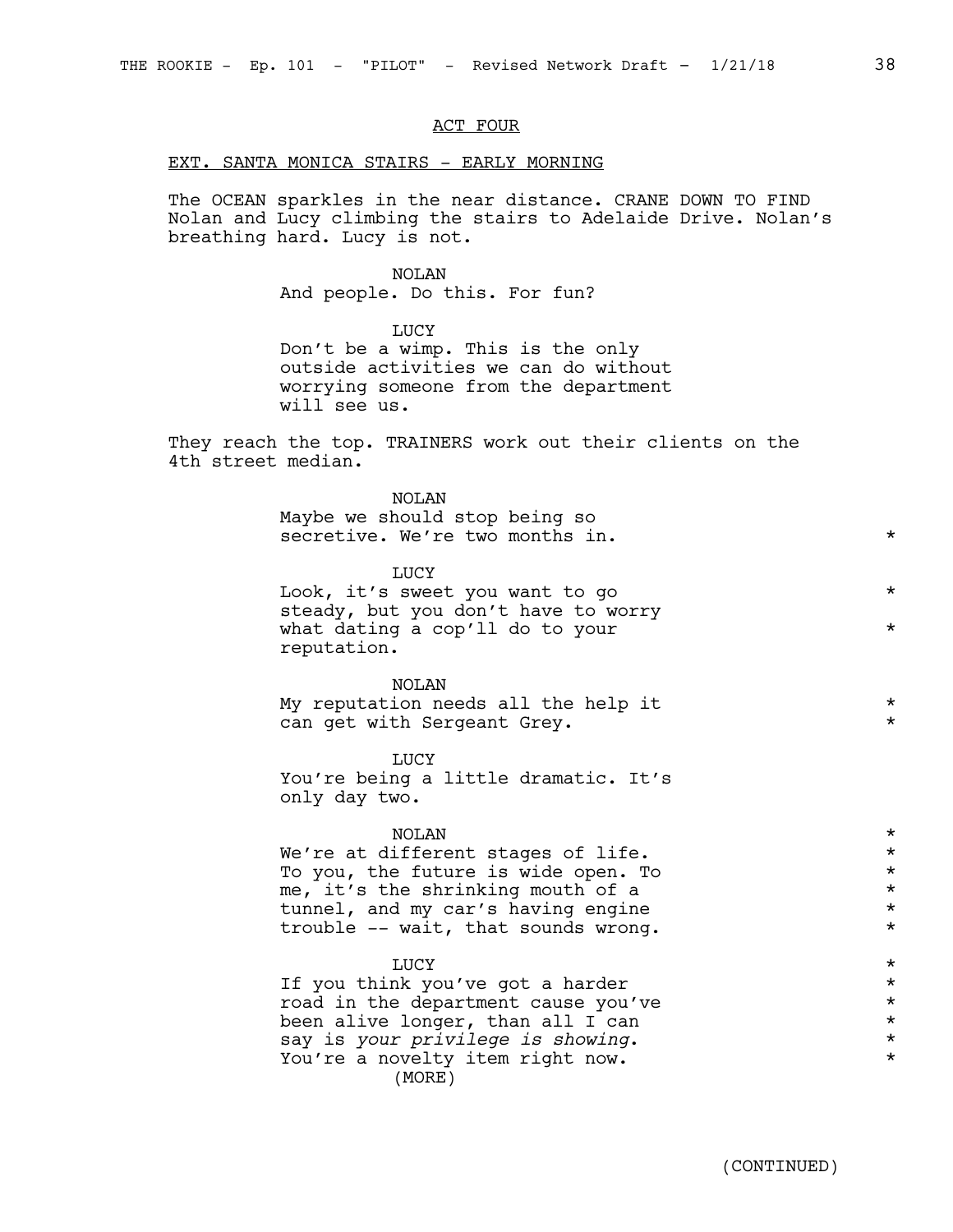But in thirteen months, you'll be a  $*$ P2, and cops'll treat you like just  $\star$ <br>one of the guys. But I'll still be a one of the guys. But I'll still be a \* Latina who needs to prove herself to  $\star$ <br>every new cop I work with. every new cop  $I$  work with.

NOLAN \* Well, now I feel like an asshole.  $*$ 

LUCY  $\star$ 

 $\bullet$  Good.  $\bullet$ 

She puts her arms around him. A kiss.  $*$ 

LUCY (CONT'D) Today's gonna be a better day. I  $*$ promise.

#### INT. STATION. ROLL CALL ROOM - MORNING

CLOSE ON: A BROCHURE for Nursing School on Nolan's chair. Nolan picks it up as Grey enters, his face deadly serious.  $*$ 

> SGT. GREY All right. Settle down. I just got sent a disturbing video. Honestly,  $*$ I've never seen anything so horrific in all my years on the job. So prepare yourselves.

A look between the rookies. WTF? ON SCREEN: Dashboard and Body Cam Footage plays of Nolan and Lucy chasing Unicorn Man. Nolan knows what's coming. Steels himself as ON SCREEN he gets caught in the fence. LAUGHTER fills the room. Nolan grits his teeth.  $\star$ 

> SGT. GREY (CONT'D) Such grace and athleticism has never before been seen in the LAPD.

The video rewinds and plays again. While Lucy doesn't join in the laughter, Jackson does.

> SGT. GREY (CONT'D) Is that a gazelle wearing the blues? The majestic Cheetah?

JACKSON No, it's Officer Dumptruck.

Renewed laughter from the vets. Jackson beams. Nolan burns. \*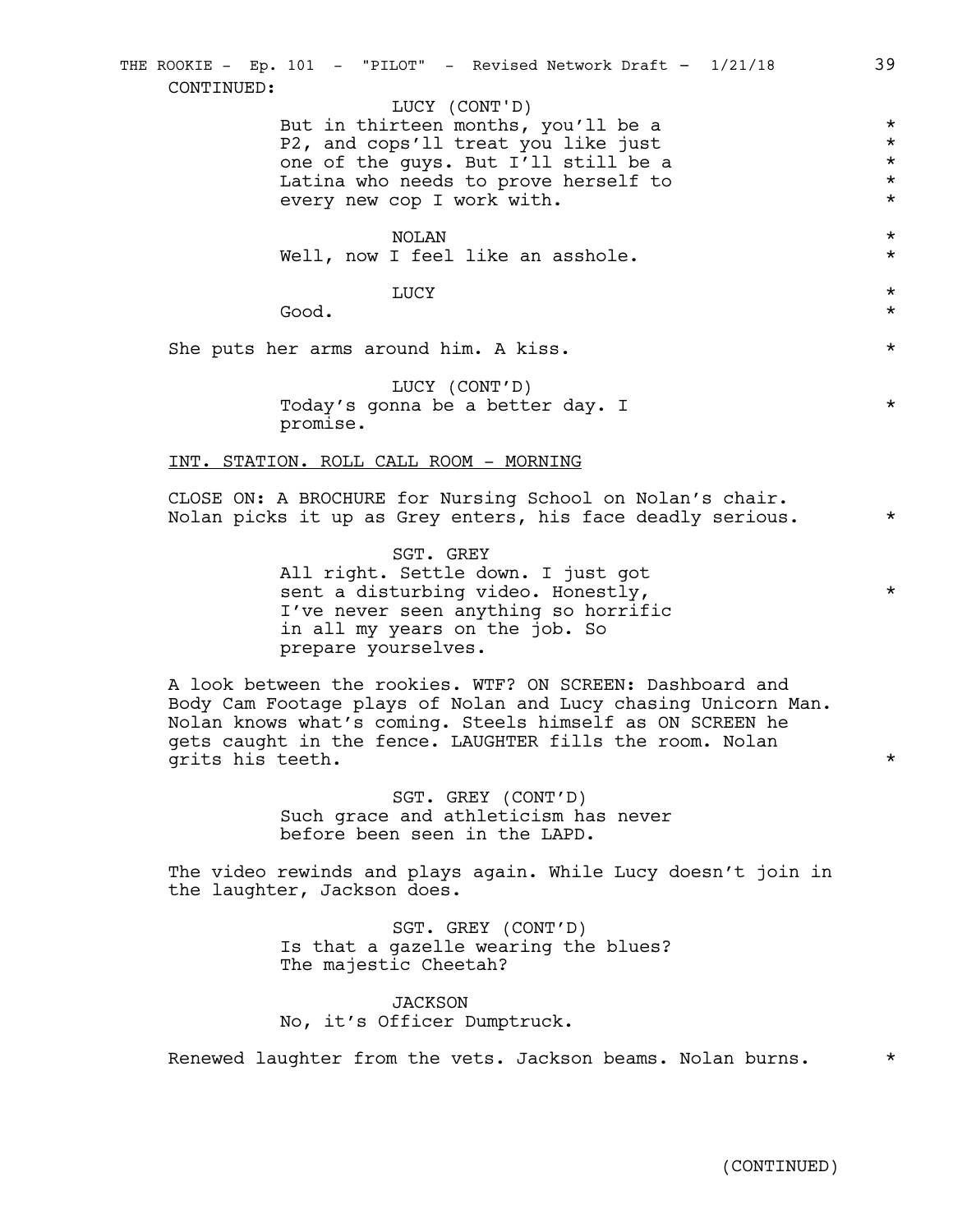SGT. GREY  $\star$ Now watch how Officer Benitez<br>executes a perfect flying tackle. executes a perfect flying tackle. APPLAUSE from the cops. Lucy tries to meet Nolan's eye, but \* he stares straight ahead.  $\star$ SGT. GREY (CONT'D)  $*$ Seriously, that arrest is a thing  $\star$ of beauty. All right. Fun's over -- \* \* \* He motions and FLYERS are handed out. \* SGT. GREY (CONT'D) \* This is a BOLO for Mr. Vance Selby,<br>who violated his parole vesterday. who violated his parole yesterday. Selby did two years for attempted \* homicide with a claw hammer. This  $\star$ <br>guy's as brutal as they come, so  $\star$ guy's as brutal as they come, so  $\star$ <br>call for backup if you see him. call for backup if you see him. That's it.  $\star$ As everyone goes to work, we CUT TO:  $*$ INT. STATION. KIT ROOM - MORNING \* Nolan, Jackson and Lucy are gathering their gear.  $*$ NOLAN \* (to Jackson) \* What the hell was that back there?  $*$ JACKSON \* What? You can't take a joke? \* Nolan gets in his face.  $\star$ NOLAN \* I don't get a free pass like you.  $*$ I'm busting my ass, here, trying to  $\star$ <br>prove myself. prove myself. \* JACKSON \* You want to prove yourself -- be a  $*$ cop -- catch a bad guy. He shoves past Nolan, walks out, passing a pissed Tim. \* TIM \* (to Lucy) \* Hey, Boot! What's the hold up? \* THE ROOKIE - Ep. 101 - "PILOT" - Revised Network Draft - 1/21/18 40 CONTINUED: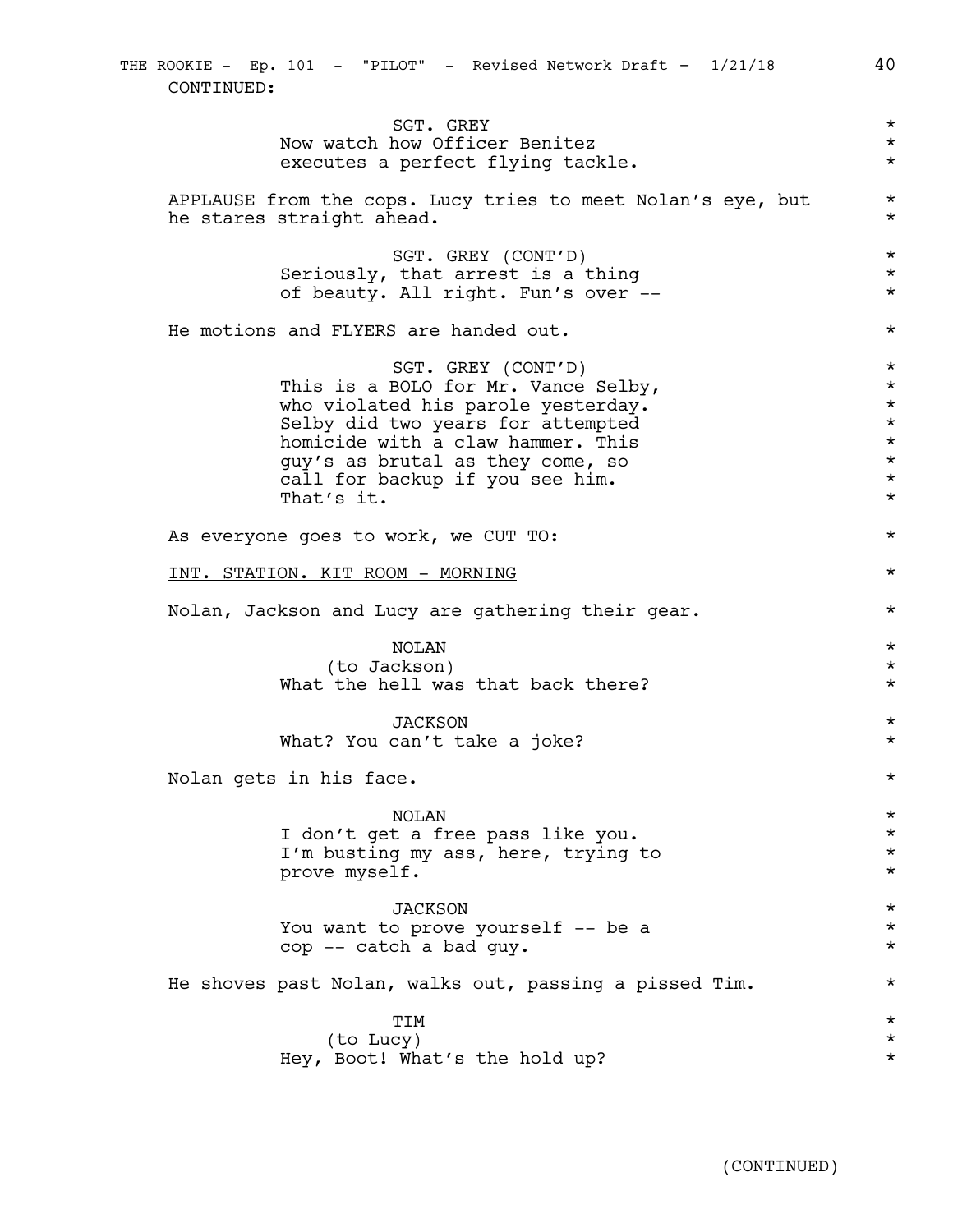THE ROOKIE - Ep. 101 - "PILOT" - Revised Network Draft - 1/21/18 41 CONTINUED:

Lucy looks to Nolan  $--$  can't offer comfort without revealing  $*$ their relationship.  $\star$ 

$$
\verb"TIM (CONT'D) \qquad \qquad \verb"#
$$

NOW, BOOT. \*

She hurries out. OFF: Nolan, we CUT TO: \*

#### INT. NOLAN AND TALIA'S SUV - DAY \*

In the Station parking lot. Nolan stares at the BOLO. Makes a  $*$ decision, using the IN CAR COMPUTER to access SELBY'S RAP  $*$ SHEET. A decade's worth of assaults and armed robberies.  $*$ Under KNOWN ASSOCIATES is a name, DARIUS LAWSON. Nolan writes \* down the address. The passenger door opens revealing Talia -- \*

> NOLAN \* Hey, so I was looking into the BOLO  $*$ Grey handed out  $--$

> TALIA \* I'm gonna stop you. Be on the  $*$ lookout means just that. We're not  $*$ detectives. We handle radio calls.  $\star$ <br>Police the streets. Police the streets.

> NOLAN \* Right. But --  $\star$

# TALIA \*

You're not hearing me, Officer  $*$ Nolan. Put the BOLO back in your  $*$ pants, and get ready to go to work.  $*$ 

Her phone RINGS. She checks the ID. Steps away from the car  $*$ to answer, closing the door.

> TALIA (CONT'D) \* (agitated) \* I know it's expensive but we don't \* have another choice....  $\star$

Nolan covertly inches down the passenger window.  $*$ 

TALIA (CONT'D) \* ... I need help. You keep putting \* this all on me. But I can't handle it alone.  $\star$ 

She hangs up. Climbs back into the car.  $*$ 

NOLAN \* Everything okay? \*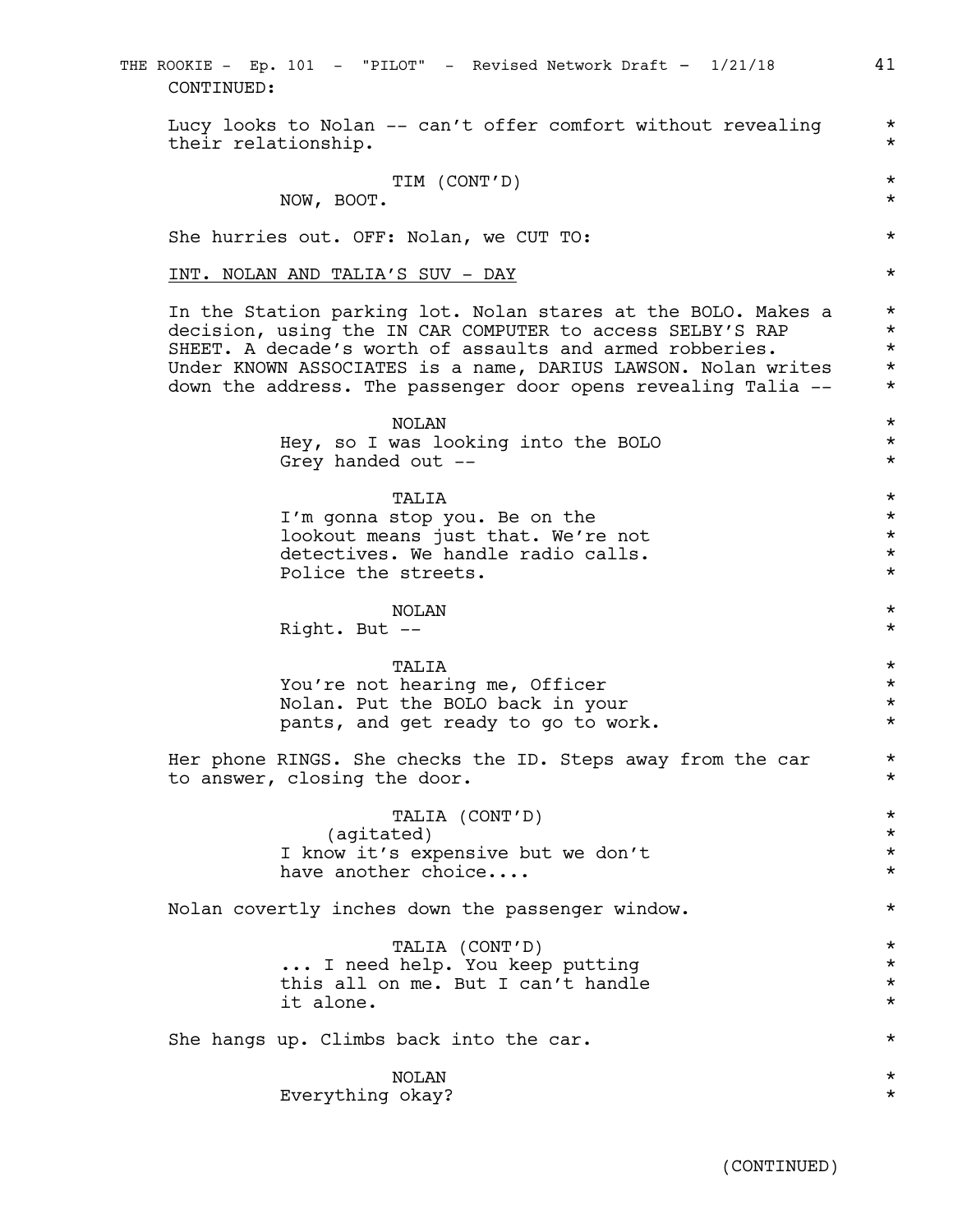TALIA \* Fine.  $\star$  $\times$  (then)  $\star$ My son has developmental issues. \* Some days... I think I'm the worst  $*$ mother in the world.  $\star$ NOLAN \* Can I offer a hard-earned lesson?  $*$ Back in the day, I thought I was  $\star$ going to conquer the world. And then  $*$ the stick turned blue. Making peace  $*$ with that was the hardest thing I  $\star$ <br>ever did. You might not get the  $\star$ ever did. You might not get the  $\star$ <br>parenting experience you dreamed of.  $\star$ parenting experience you dreamed of,  $\star$ <br>but if you let go of the dream, and  $\star$ but if you let go of the dream, and embrace the mess, you might be  $*$ <br>surprised at how rewarding it can surprised at how rewarding it can \*  $be.$ OFF: Talia, unexpectedly moved, we CUT TO: \* EXT. OLYMPIC BOULEVARD - MORNING  $\star$ A PORSCHE has been pulled over. Song and Jackson stand to the  $*$ side as Jackson writes the ticket like an old pro.  $*$  $SONG$   $\star$ So how did you feel about your first  $\qquad \qquad *$ <br>dav? day? \* JACKSON \*  $\text{Great.}$  \*  $SONG$   $\star$ (delicately) \* Sometimes it can be difficult  $\star$ <br>transferring the classroom to the  $\star$ transferring the classroom to the \* streets. So if you have questions  $*$ about anything, just ask.  $\star$ JACKSON \* Of course. You know, I was singing \* your praises to my dad last night.  $*$ He sneaks a look at her to see how that lands.  $*$ JACKSON (CONT'D) \* He checked the wait list for  $\star$ Detective Trainee, and you're right<br>at the top. I can ask him to put in  $\star$ at the top. I can ask him to put in  $\star$ <br>a good word if you want. a good word if you want.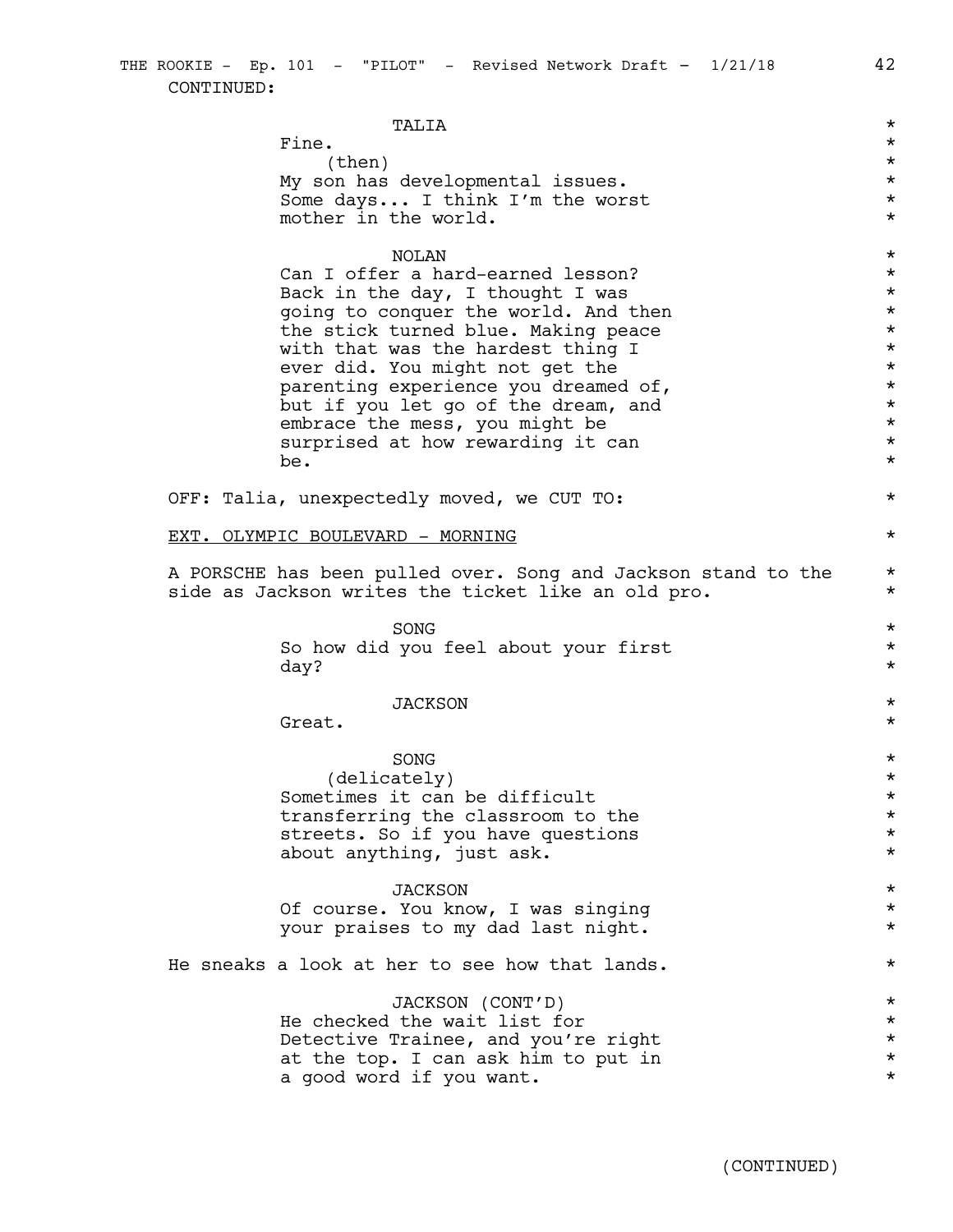He heads back to the Porsche to give the ticket. OFF: Song,  $*$ *how the fuck does she handle this?* PRE-LAP: \*

> DISPATCH (V.O.) 7-Adam-19, one male Hispanic, one caucasian female harassing patrons...

## EXT. FAIRFAX BOULEVARD (MOVING) - MORNING

Tim's driving. Lucy triggers the radio as Dispatch finishes:

DISPATCH (V.O.) Wilshire and Highland in the 7-11 parking lot.

LUCY 7-Adam-19, responding.

#### EXT. 711 - MORNING

Tim and Lucy roll up. Two raggedy junkies, TATE and AIMEE, 30s are aggressively panhandling customers. Tim and Lucy get out of the car to approach. Then Tim sees the female junkie's  $*$ face. He falters.  $\star$ 

> **LUCY** You all right? \*

It's like he's seen a ghost, his hard edge shattered.  $*$ 

LUCY (CONT'D) Do you want me to --  $*$ 

**TTM** 

Aimee.

He steps towards the junkie. Tate intercepts him.  $*$ 

**TATE** Yo, Officer. It's cool --

Tim goes right through him, bouncing Tate off the building. Lucy steps up to keep him there as Tim reaches Aimee.

TTM

Aimee --

AIMEE Get away from me. I wasn't doing anything wrong.

**TTM** It's me. It's Tim.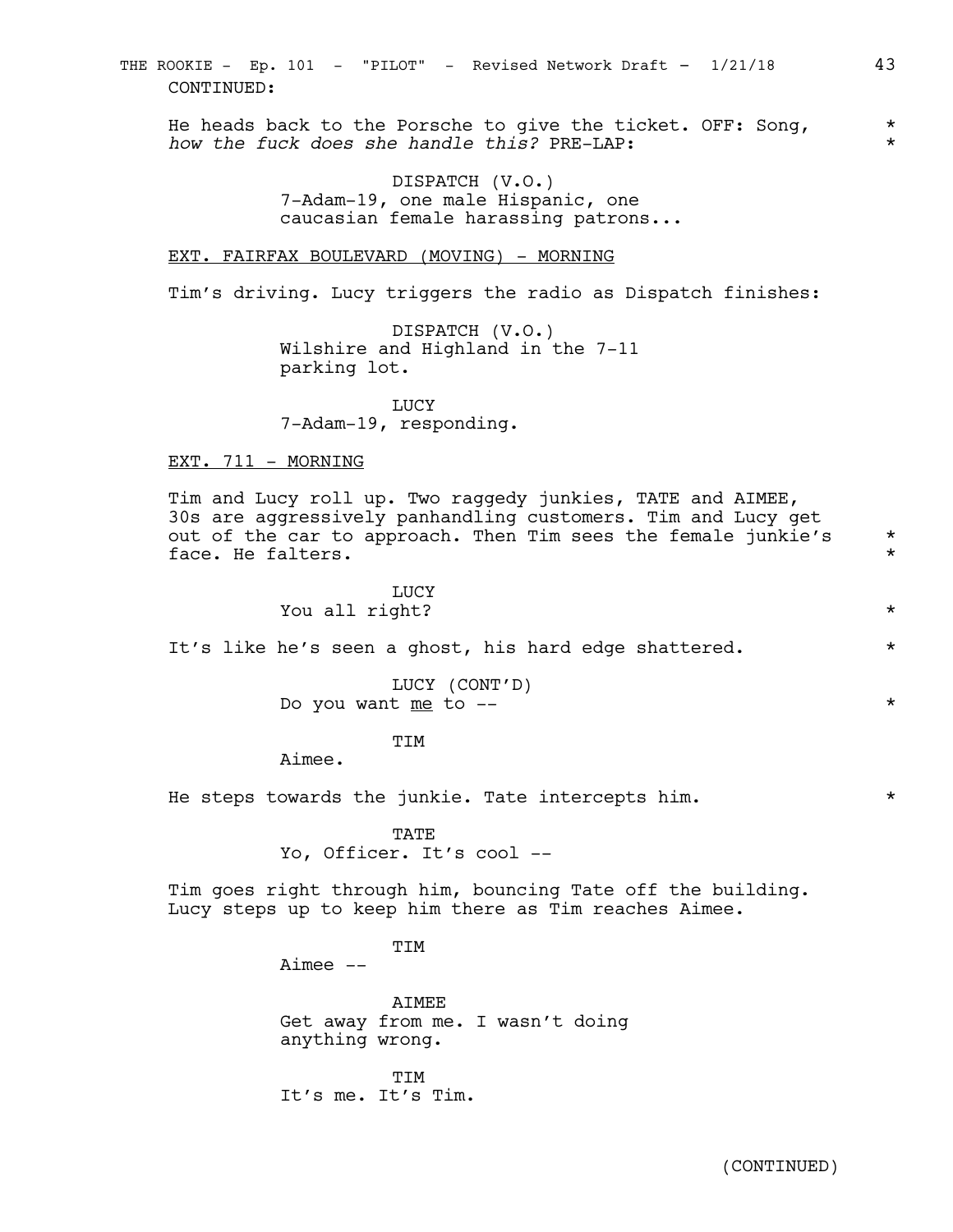We see it penetrate the haze. She panics. AIMEE No. She tries to push past, but he grabs her, tears in his eyes. TIM It's okay. Don't go. I've been trying to find you. To make sure you're okay. Are you okay? AIMEE Get off me -- TIM Please. I just want to help -- She rips away and takes off. Tate scrambles away. Lucy lets him go, focused on Tim. LUCY Do you want me to go after her? He doesn't answer. Can't. Climbs into the car. She hesitates, then moves to get in on the passenger side. INT. TIM AND LUCY'S CAR - CONTINUOUS Tim stares straight ahead, struggling to get on top of his emotions. Lucy sits in silence. Unsure what to do.  $*$ TIM \* That was my wife.  $\star$ Lucy is shocked.  $\star$ TIM (CONT'D) \* I haven't seen her in three years. LUCY  $\star$ I won't tell anyone.  $\star$ TIM \* You're damn right you won't. \* But the anger is just a mask.  $\star$ TIM (CONT'D) \* I thought she was having an affair.<br>Coming home late. Making excuses. I Coming home late. Making excuses. I<br>
didn't realize it was drugs until didn't realize it was drugs until  $\star$ <br>the hook was in deep. They say an the hook was in deep. They say an  $\star$ <br>addict isn't ready to stop until addict isn't ready to stop until<br>they reach their lowest point. they reach their lowest point. THE ROOKIE - Ep. 101 - "PILOT" - Revised Network Draft - 1/21/18 44 CONTINUED: (MORE)

(CONTINUED)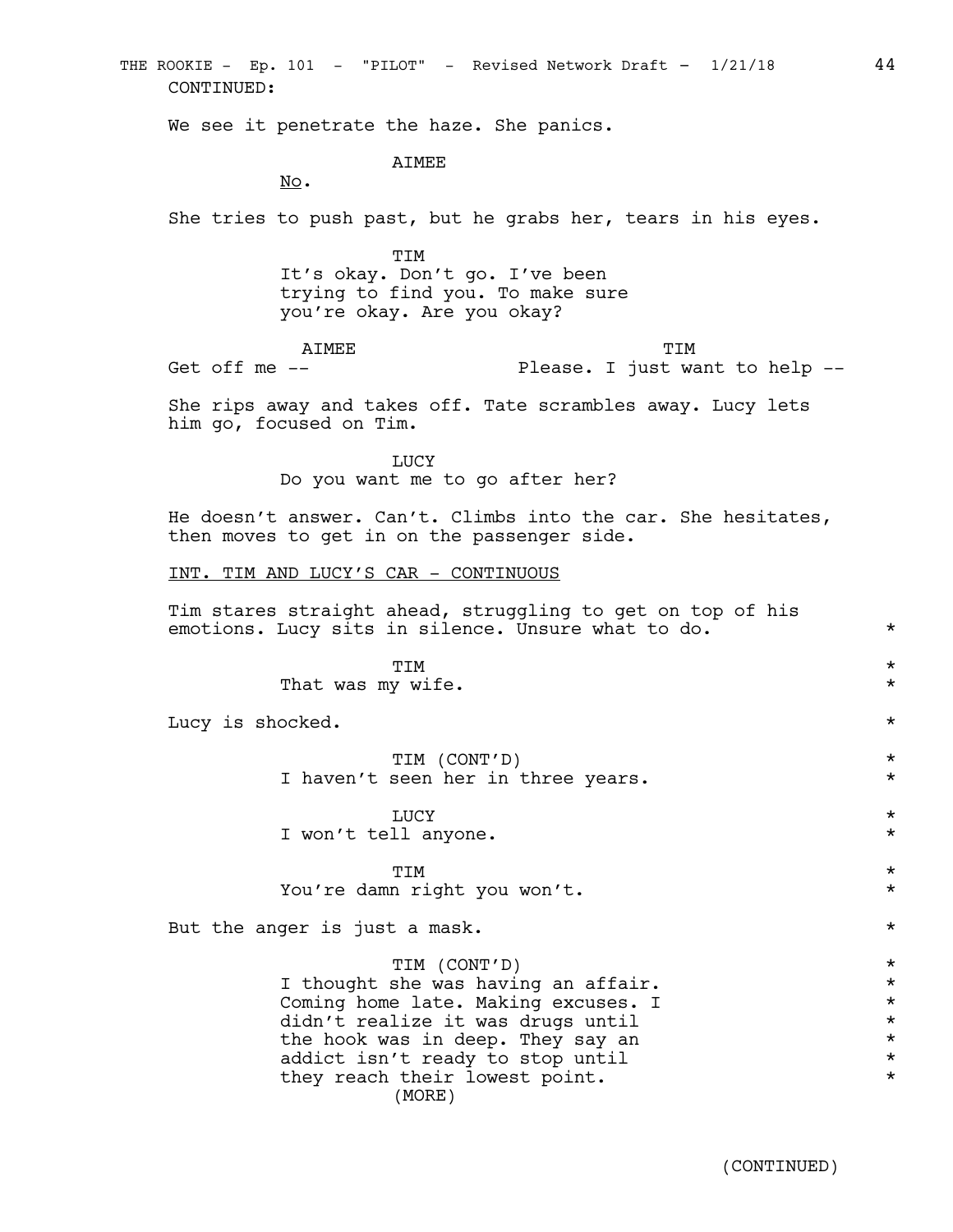But she never got there -- even as  $*$ she dragged me down so far I \* couldn't breathe. He breaks off, unable to say more.  $*$ DISPATCH (V.O.) \* 7-Adam-19, what is your status? \* Tim pulls himself together. \* TIM \* (into radio) \* 7-Adam-19, Code 4. \* Without another word, Tim pulls out, back on the job, a tentative bond forged between rookie and T.O. \* THE ROOKIE - Ep. 101 - "PILOT" - Revised Network Draft - 1/21/18 45 CONTINUED: TIM (CONT'D)

EXT. NARROW STREET - DAY

BASS is thumping as Nolan rolls up the block. He checks the  $*$ address on his palm. Slows in front of a house. A party is  $*$ underway inside. Music pumping. A dozen EX-CONS spilling out  $*$ into the side yard, open containers in plain sight.  $*$ 

> NOLAN I spy several violations of California penal codes.

TALIA You really want to jack up a house full of hard cases over some pennyante misdemeanors?

NOLAN You saying we can pick and choose which laws we follow?

She stares at him, then throws open her doors.

TALIA You get me shot, I'm gonna be pissed.

They head for the yard, conscious of hard eyes on them --

EXT. SIDE YARD - CONTINUOUS

Talia walks in like she owns the place.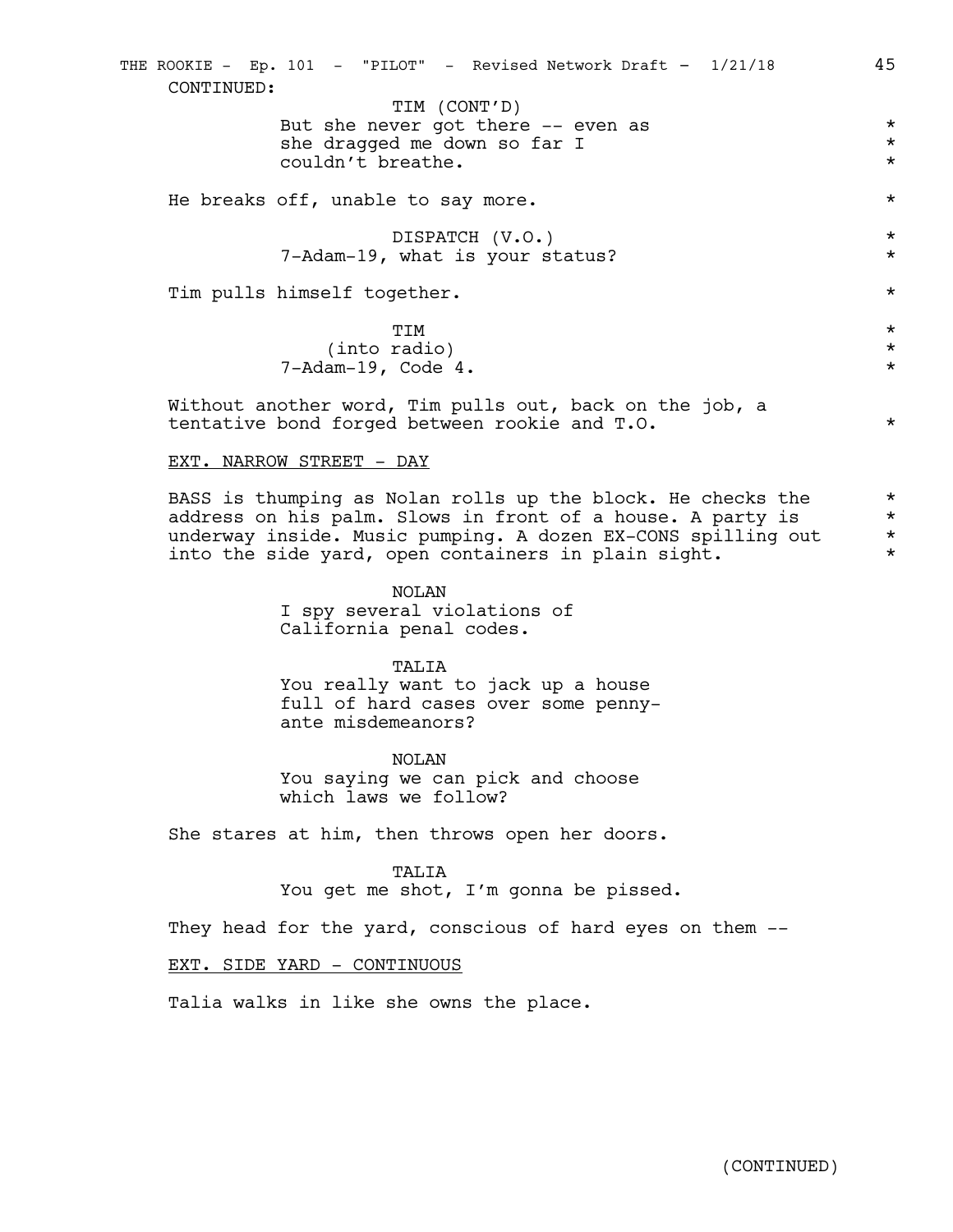TALIA

Gentlemen, far be it from me to interrupt your celebration, but you're going to have to turn down the music and keep your drinking confined to the house.

Under this, Nolan checks the BOLO, scans the crowd, looking for Selby. Doesn't see him. He looks into the side door. Sees a WOMAN scoop drugs into a kitchen drawer. Nolan steps --

INT. LAWSON HOUSE - CONTINUOUS

DARIUS LAWSON, 30, charming with an edge, intercepts Nolan.

DARIUS There a problem, Officer?

NOLAN This your house?

DARIUS

 $Yeah$   $--$ 

NOLAN You seen this guy around?

He holds up Selby's BOLO as Talia enters --

DARIUS

Detectives came by yesterday. I told him I haven't seen Selby since before he went away.

Talia realizes what's going on. WTF?

TALIA (to Darius) Give us a minute.

She maneuvers Nolan out of earshot.

TALIA (CONT'D) (furious) Are you kidding me? You didn't drive us by this house randomly, did you?

NOLAN No, ma'am. I checked Selby's file. \* This guy's a known associate.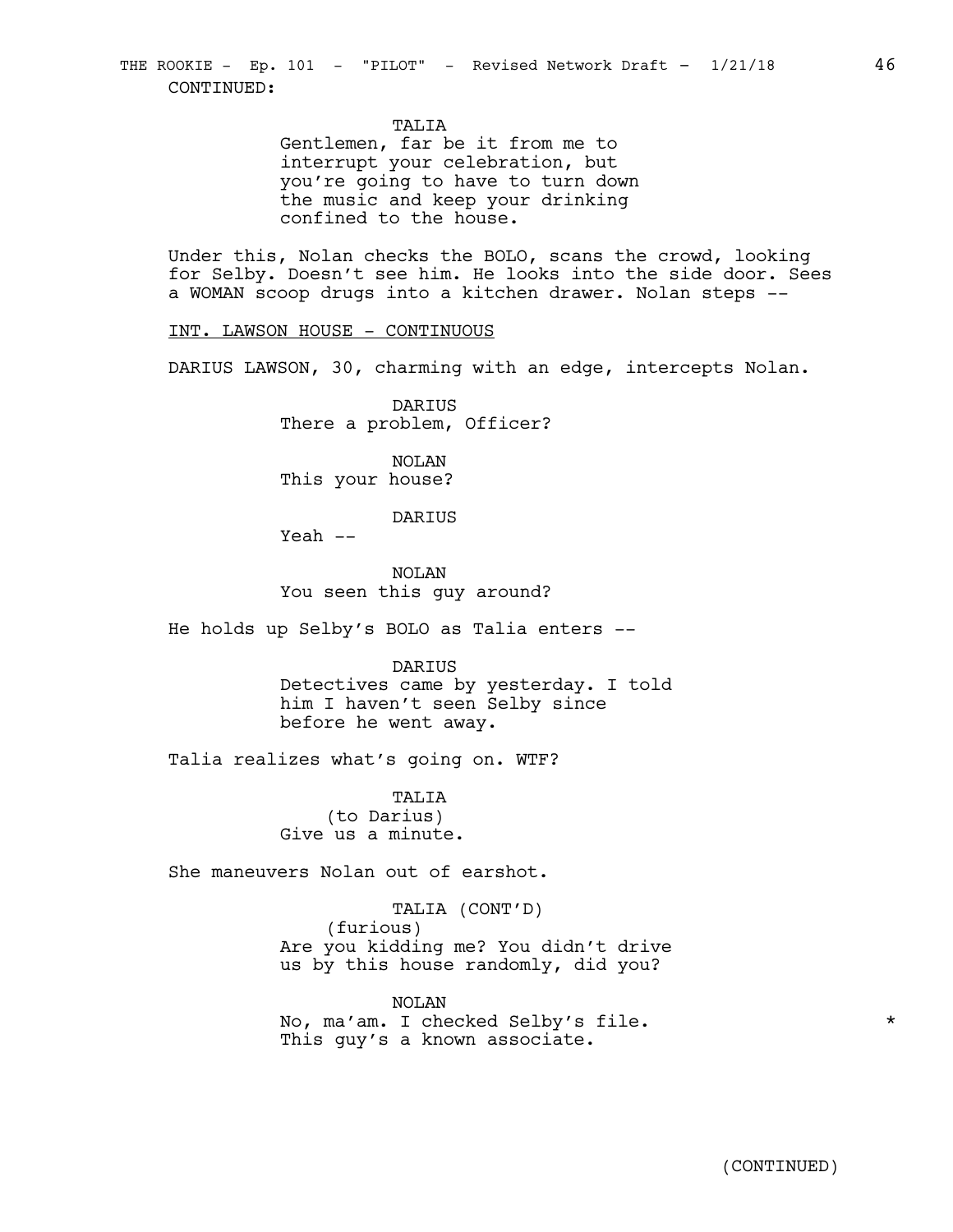TALIA

And detectives have already been here. So you disobeyed an order, and  $*$ put us in jeopardy, for nothing.

NOLAN Maybe. But the detectives didn't have the leverage we do.

Nolan steps into the kitchen. Reveals the drawer of drugs.  $*$ 

NOLAN (CONT'D) \* Are you sure you don't know where  $\star$ <br>Selby is? Selby is?

OFF: Darius, uh oh, we CUT TO:

EXT. NARROW STREET - DAY

Nolan and Talia head for their unit. Talia's still pissed, but Nolan's energized. He texts Lucy: "I found my bad guy." \*

INT. TIM AND LUCY'S CAR (MOVING) - DAY

As Tim drives, Lucy's phone BUZZES with another text: "Selby is staying on 24th near Arlington." Lucy texts back. "We're two blocks from there." She looks over at Tim. \*

> **LUCY** Sir, I just got a location for our BOLO. 24th and Arlington.

> > **TTM**

What? How?

LUCY

TIM Are you serious? That's like giving me stock tips from a monkey.

But then he softens -- just a little.

TIM (CONT'D) Give me the address. They'll need  $*$ back up.  $\star$ 

EXT. 24TH STREET - DAY

Officer Nolan --

Lucy and Tim drives past a one story house.

TIM That's it.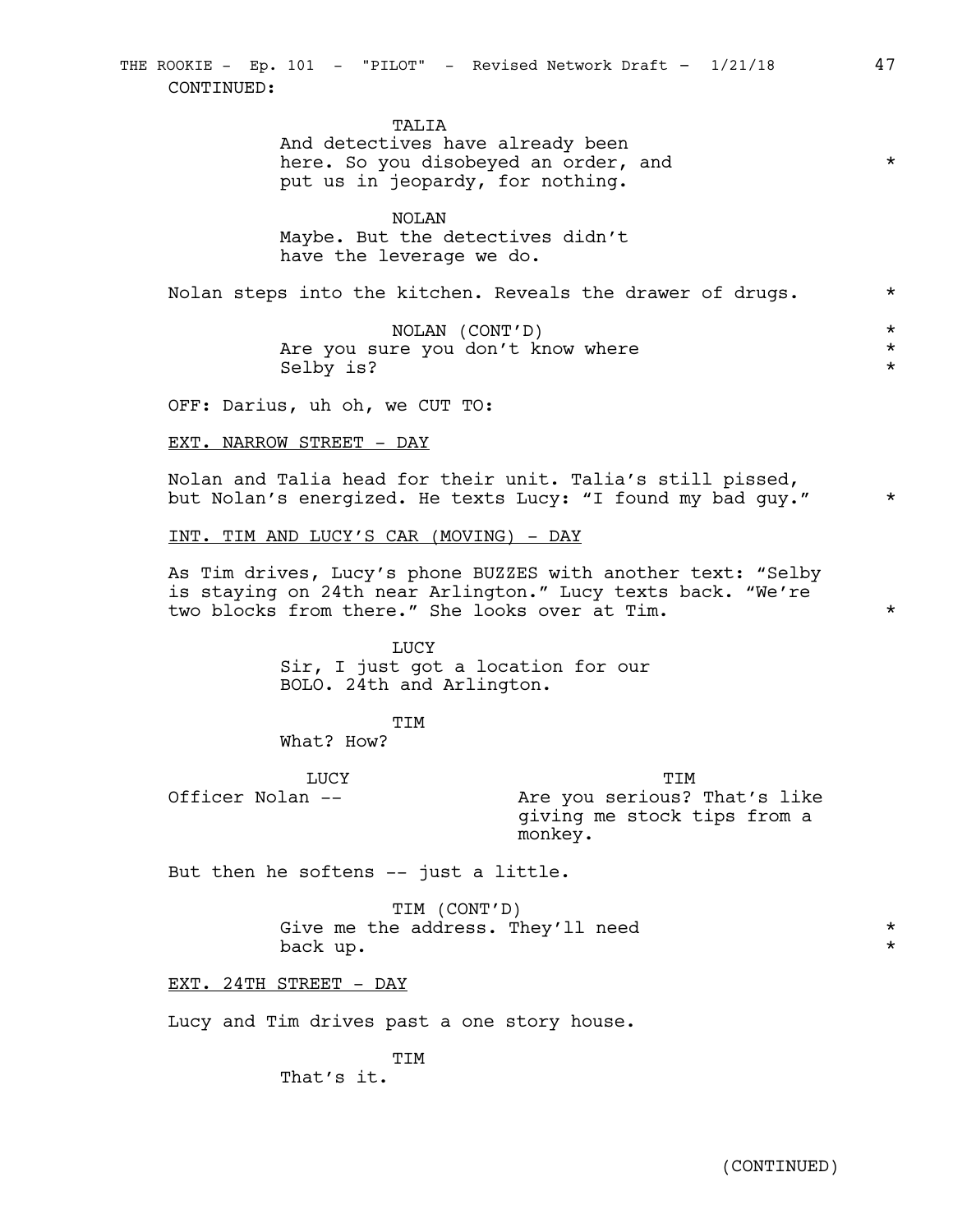**TJUCY** 

Bishop and Nolan should be here shortly.

TIM All right. We'll set up in the alley behind. In case Selby's here, and rabbits.

They reach the corner. Turn. Up ahead, the mouth of an alley:

#### EXT. ALLEY - CONTINUOUS

Tim and Lucy's patrol vehicle turns into the long alley. Up ahead, they see THREE MEN standing by the open trunk of a car. One is VANCE SELBY, 30, neck tats, psychopath adjacent.

> LUCY That's our guy. Selby.

Tim stops ten yards from them (the cars nose to nose).

TIM Call it in. Backup, airship, supervisor.

LUCY (into her radio) 7-Adam-19, show us code six on BOLO suspect Selby in the alley between Arlington and Cimaron, south of 24th. Requesting backup, airship, and supervisor.

INT. NOLAN AND TALIA'S CAR (MOVING) - DAY

Nolan's heart leaps as he hears Lucy say Selby's name.

NOLAN They got him. (into radio) 7-Adam-15, show us responding.

As Nolan swings a turn, we CUT TO:

EXT. ALLEY - DAY

Tim and Lucy climb out of the car, hands on their weapons. Lucy starts to come around her open door --

> TIM No. Stay here till we clear them from that car.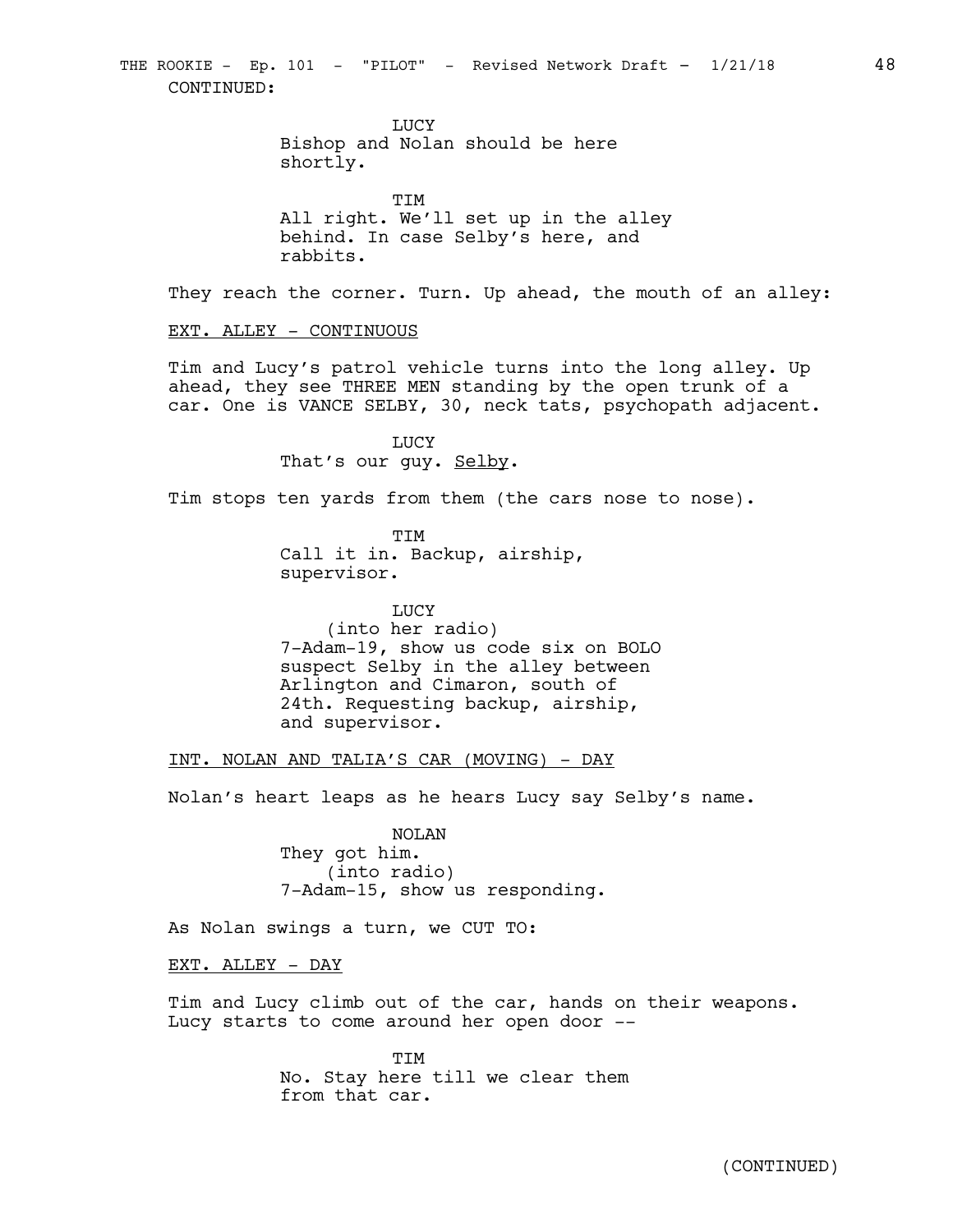THE ROOKIE - Ep. 101 - "PILOT" - Revised Network Draft - 1/21/18 49 CONTINUED:

ANGLE BEHIND Selby and the two men (PHOENIX and KAMERON), REVEALING that inside the open trunk are dozens of weapons including several AR-15s. Selby was in the process of buying one when the cops pulled up.

> TIM (CONT'D) LAPD, gentlemen. Step away from the car, and show me your hands.

SELBY Is there a problem, officer?

TIM There will be if you don't show me those hands.

SELBY (quietly, to others) Those all loaded?

PHOENIX What good's a gun ain't loaded?

**TTM** Get those hands where I can see 'em! Now!

Selby grabs an assault rifle. Shit! Tim and Lucy pull their weapons -- too late -- as Selby OPENS FIRE. Bullets tear through the car as Tim FIRES BACK  $--$  gets HIT  $--$  goes down  $--$ Lucy FIRES as she retreats behind the trunk -- bullets chasing her as the other two men grab weapons and FIRE.

INTERCUT WITH:

#### INT. NOLAN AND TALIA'S CAR (MOVING) - DAY

LUCY  $\star$ (into radio) Officer down! Shots fired! Alley between Arlington and Cimaron, south of 24th!

Nolan hears the GUN BATTLE RAGING on Lucy's open channel. Pins the pedal to the floor, heart in his throat — knowing that he sent her after Selby.

LUCY takes incoming more incoming FIRE as --

END OF ACT FOUR \*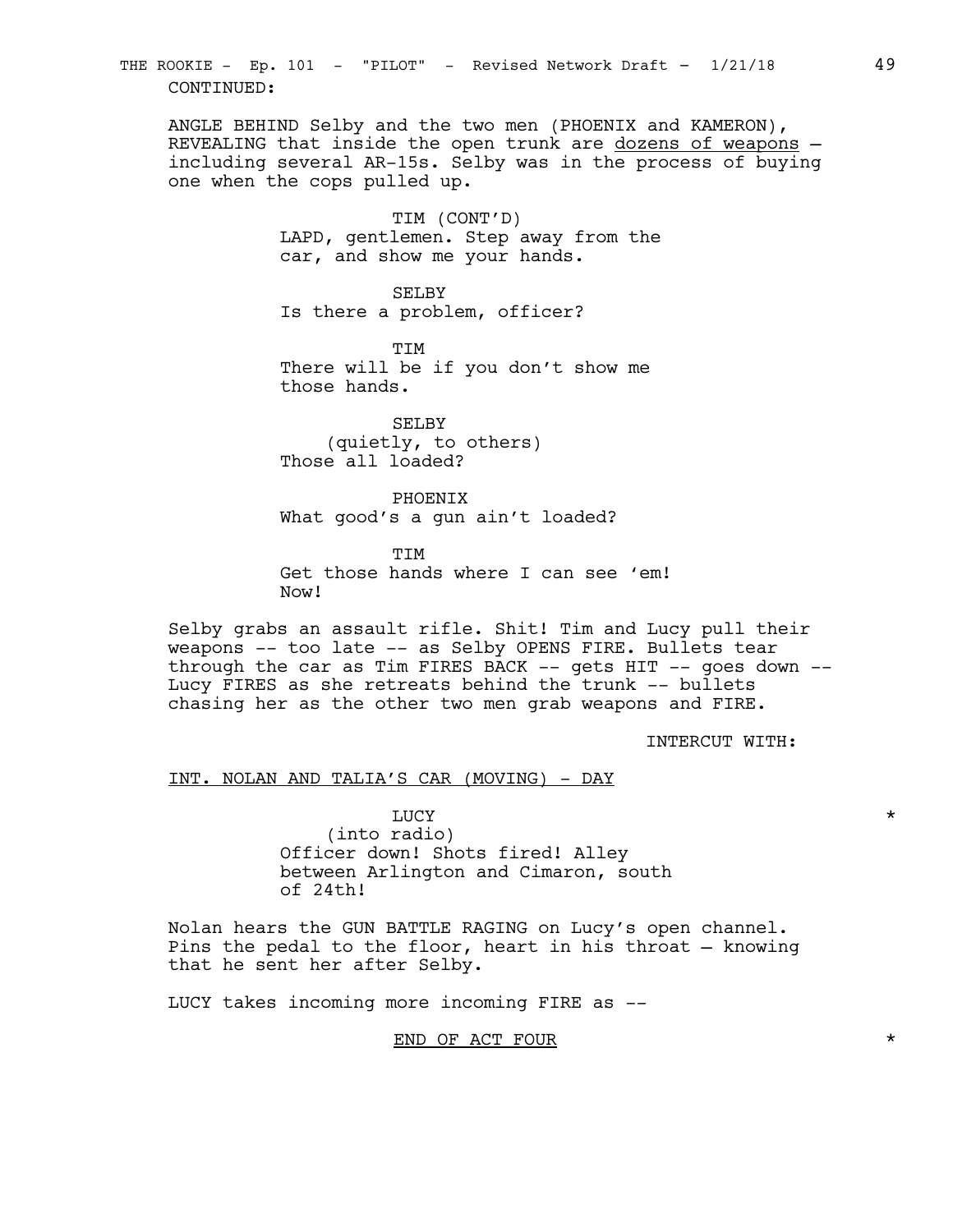# ACT FIVE

#### EXT. LOS ANGELES - DAY

HELICOPTER SHOT: NOLAN'S POLICE VEHICLE SLIDES through a turn below us, racing to save Lucy. We leave it behind as we crest several rows of houses to find THE GUN FIGHT.

#### EXT. ALLEY - DAY

Chaos on the ground. BULLETS Fly. ON LUCY: Pinned behind the car. She leans out. Sees Tim down on the ground by his open door, BLOOD pooling around him. She FIRES a few shots then ducks out to grab Tim, pulling him back behind the trunk as RETURN FIRE pounds the car. She tears open Tim's shirt. Blood pours from under his vest. She applies frantic pressure --

ON SELBY: Reloading. Behind him Phoenix and Kameron hear the approaching SIRENS.

#### PHOENIX

We gotta bug.

The two gun sellers scramble for Selby's nearby car -- BLAM -- Kameron goes down -- shot in the back by Lucy --

PHOENIX ditches his partner, jumping into the car as Selby RETURNS FIRE, sending Lucy ducking for cover --

Phoenix ROARS up the alley (away from Lucy). Just as we think he's going to escape, Nolan and Talia's car invades the alley, cutting off escape. Phoenix swerves -- CRASHES into a dumpster. Talia is out the door -- pulling a stunned Phoenix free -- cuffing him --

#### NOLAN

You good?

#### **TALIA**

 $Yeah$   $--$ 

She starts to say more, but Nolan is already running down the alley towards Selby and Lucy. Shit.

ON LUCY: Bullets pound the car -- FIRE starts to pour out of the engine block -- quickly spreads -- she's gotta go. She grabs Tim -- starts to drag him away from the car --

ON SELBY: Taking aim at Lucy -- has her dead to rights -- BLAM BLAM BLAM -- bullets impact around Selby as NOLAN charges from behind -- FIRING -- Selby's turns -- SPRAYING BULLETS -- Nolan dives away --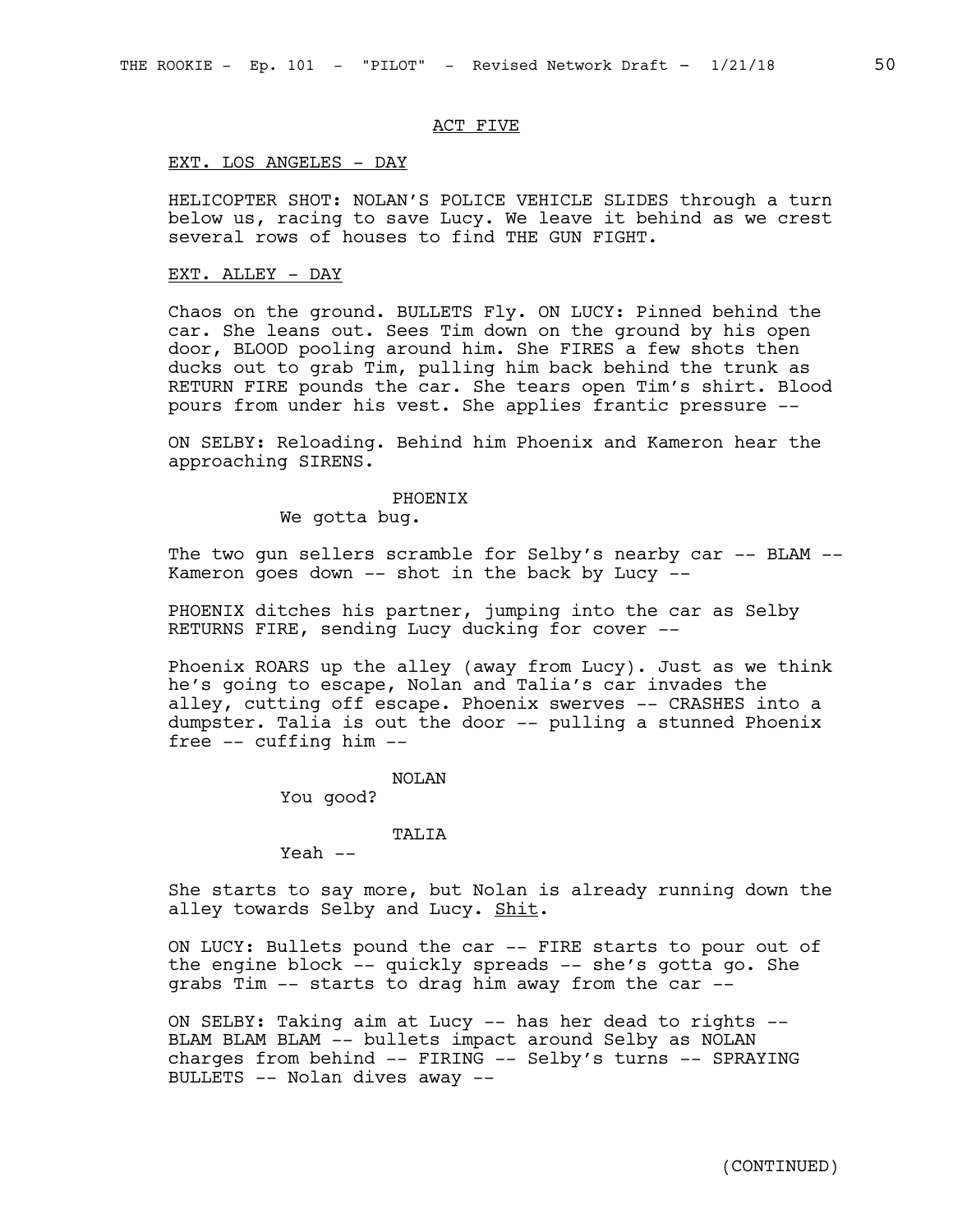THE ROOKIE - Ep. 101 - "PILOT" - Revised Network Draft - 1/21/18 51 CONTINUED:

ON SELBY: Bailing. BLOWING OPEN a gate behind him. Escaping into a backyard. Nolan goes to follow -- but Talia yanks him back -- saving him as Selby FIRES back through. Holy shit.

> TALIA (CONT'D) (into radio) Suspect heading through residence towards 24th street.

INT. LAPD AIRSHIP - MORNING

Thundering through the sky.

PILOT Copy. Airship is one minute out.

#### EXT. 24TH STREET - MORNING

Selby runs onto 24TH STREET as Song and Jackson's cruiser slides to a stop on the street. Selby FIRES at it. Song and Jackson bail out -- taking cover as bullets chew up the car.

Song pulls her gun. Looks over at Jackson, but he's frozen in fear. She looks out to see Selby running the other direction. FIRES. Hits him in the leg. He stumbles. HOSES DOWN the car, sending Song to the ground as Selby escapes between houses --

NOLAN AND TALIA burst onto 24th street. See Song pointing after Selby. They pursue --

## EXT. ARLINGTON AVENUE - MORNING

Selby limp-runs out onto the street. A SEMI waits at the light -- signs pointing to the 10 Freeway. Selby mounts the runner, throwing open the passenger door, invading the cab with his gun just as --

THE AIRSHIP arrives overhead. Down below, there's no sign of Selby. Only traffic moving through the (now) green light.

#### PILOT

Airship on scene. No sign of suspect.

NOLAN AND TALIA run onto Arlington, hunting for Selby. But he's gone. OFF: Nolan, *shit*, we hear a BANG and CUT TO:

#### INT. HOSPITAL. EMERGENCY ROOM - NIGHT

EMTs rush Tim's gurney through the doors, Lucy follows, Tim's blood staining her uniform. A NURSE stops Lucy as they breach the inner doors -- disappear inside. OFF: Lucy, shattered: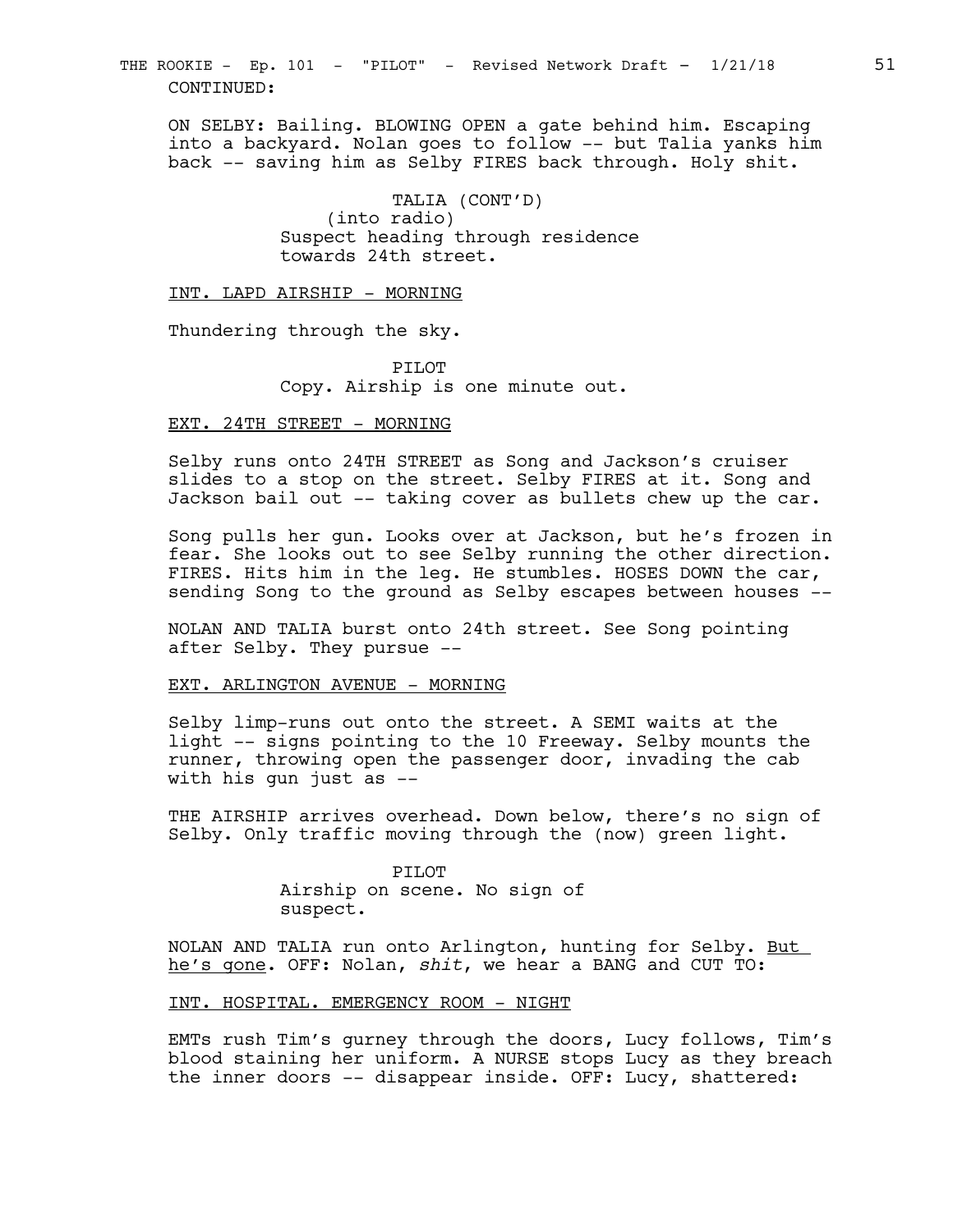INT. HOSPITAL. EMERGENCY ROOM 1 - NIGHT

Tim is lifted onto the table, medical personnel cutting his clothes off. As they prep him for surgery, we CUT TO:

INT. HOSPITAL. WAITING AREA - DAY \*

Nolan and Talia enter. Sgt. Grey intercepts them.  $*$ 

SGT. GREY What the hell happened?

TALIA Selby got away. But we'll find him.

NOLAN How's Officer Bradford?

SGT. GREY In surgery. This is your fault, \* Nolan. I heard they got the Selby  $*$ tip from you.

TALIA Sir, Officer Nolan and I --

NOLAN No, he's right. I pushed this. If I hadn't, they wouldn't have driven into an ambush.

SGT. GREY You're done. Get out of my sight.

TALIA \* Sergeant -- \* (stopping her) NOLAN No. It's okay.

He turns and walks out of the waiting room.

TALIA

The guy ran into the line of fire to save Officer Benitez.

SGT. GREY Doesn't change anything --

#### TALIA

The hell it doesn't. You show the guy on his first day that he's not wanted, he's going to swing for the fences to prove he belongs.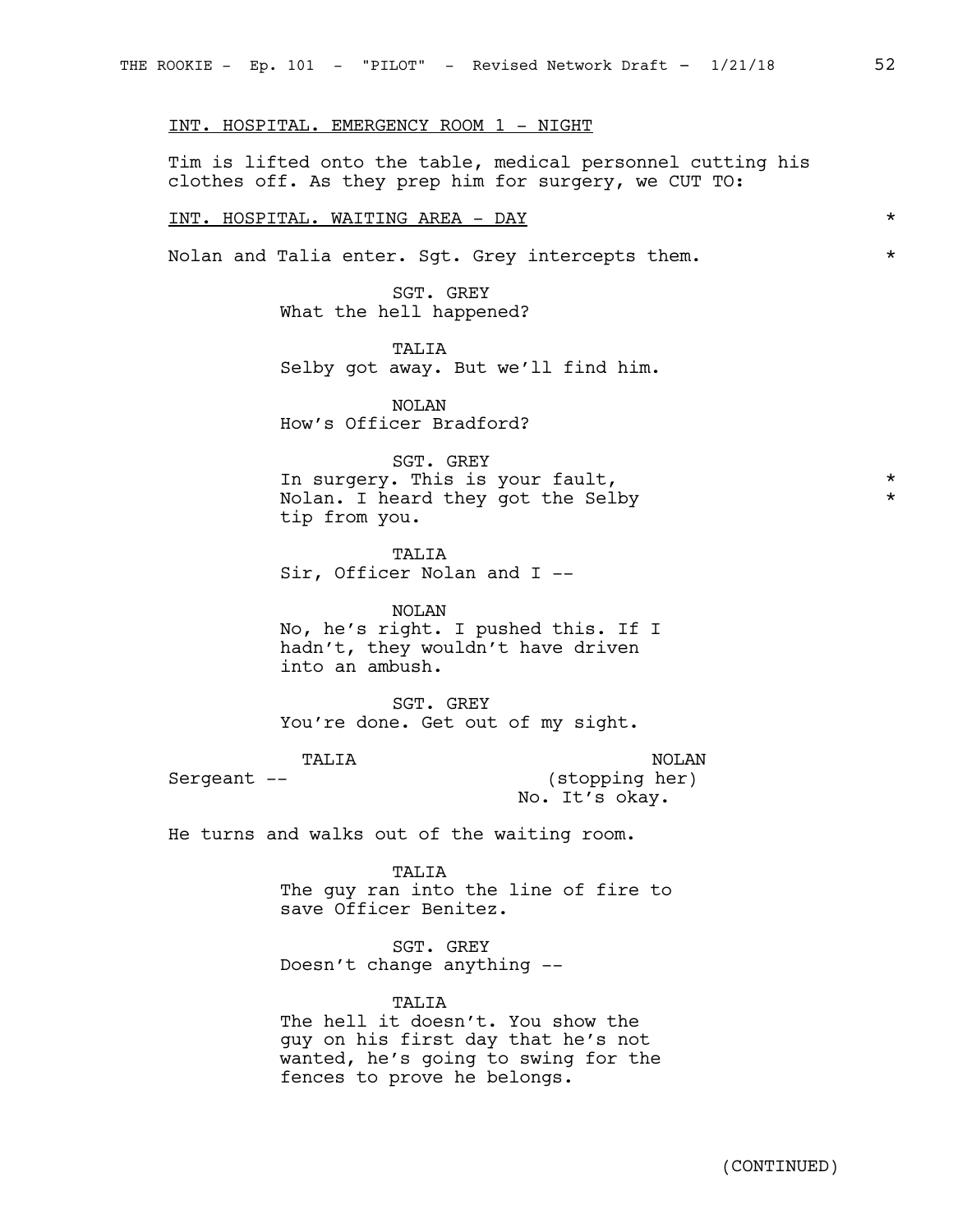# SGT. GREY You saying this is my fault?

TALIA I'm saying there's plenty of blame to go around. \*

#### EXT. ALLEY - DAY \*

Now a crime scene. Nolan stands among the crime scene \* personnel, punishing himself by staring at the sea of shell  $*$ casings -- the blood pool blackening in the sun. All because \* of him. He suddenly can't breathe. Turns away. Fighting to  $*$ <br>get on top of the quilt before it destroys him. get on top of the guilt before it destroys him.

#### INT. HOSPITAL. WAITING AREA - DAY \*

Lucy sits in a chair, lost. Song approaches. Sits.  $*$ 

 $SONG$   $\star$ How are you holding up?  $\star$ 

# LUCY  $\star$ Have you heard anything? \*

Song pulls a wet wipe from her belt, gently wipes Tim's blood \* off Lucy's cheek. \*

> $SONG$   $\star$ No, but he's a tough S.O.B. He'll  $*$ pull through.  $\star$

She spots Jackson in the hallway, mimicking gunfire with a  $*$ couple UNIFORMS. \*

SONG (CONT'D) \*

Excuse me.  $\star$ 

She moves towards Jackson --  $\ast$ 

JACKSON \* We both engaged. But I'm pretty sure \*\* I hit him --  $\star$ 

Song grabs the legacy. Pulls him away --  $*$ 

JACKSON (CONT'D) \*

 $\text{Hey}$  --  $\text{*}$ 

| SONG                               | $\star$ |
|------------------------------------|---------|
| Don't do that. Even if you weren't | $\star$ |
| full of crap, a cop got shot. More | $\star$ |
| could have died because you froze. | $\star$ |
| (MORE)                             |         |

(CONTINUED)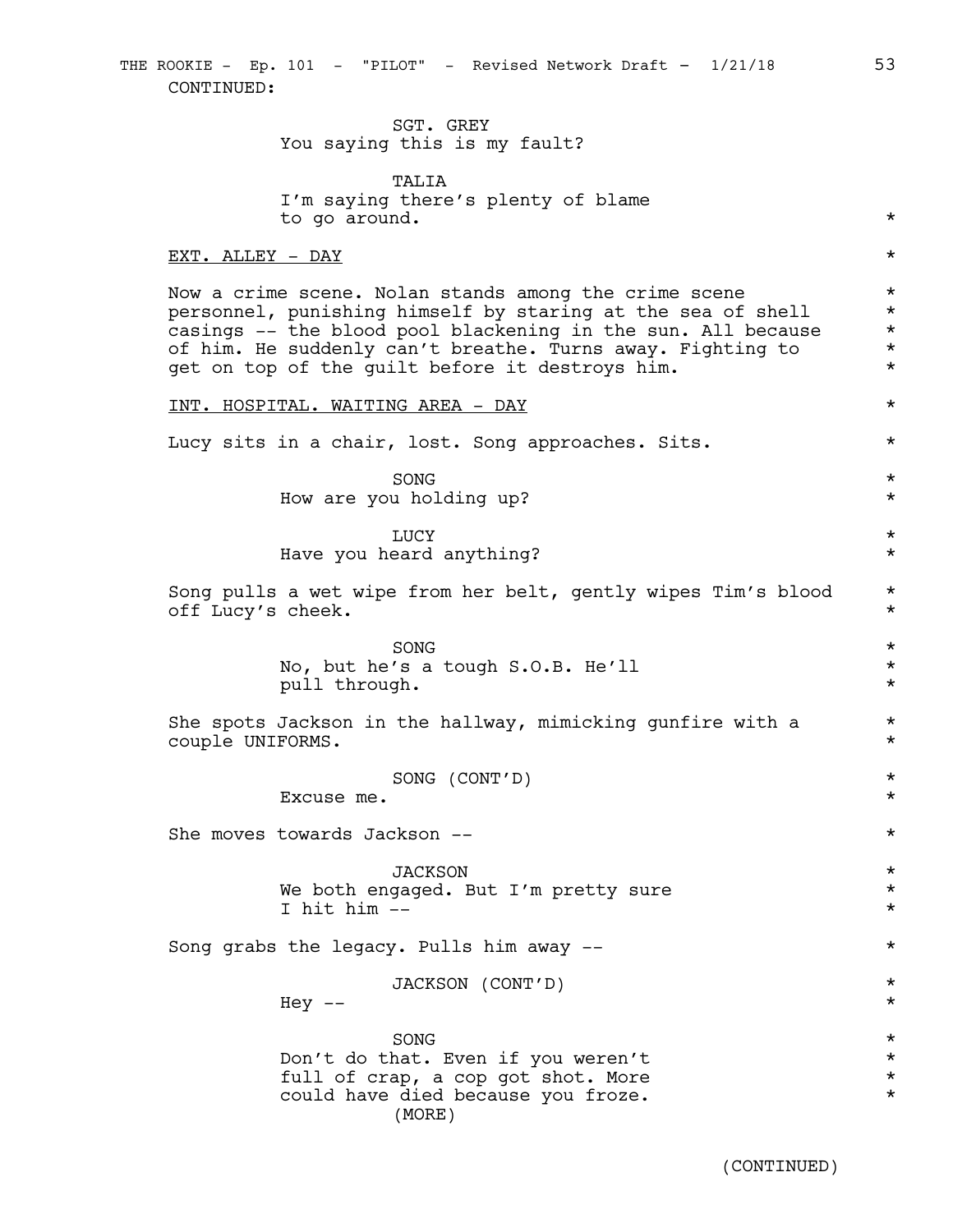|  | CONTINUED:              | THE ROOKIE - Ep. 101 - "PILOT" - Revised Network Draft - 1/21/18                                                          | 54                   |
|--|-------------------------|---------------------------------------------------------------------------------------------------------------------------|----------------------|
|  |                         | SONG (CONT'D)                                                                                                             |                      |
|  |                         | I should've read you the riot act                                                                                         | $^\star$             |
|  |                         | yesterday at the Tar Pits. You're                                                                                         | $^\star$             |
|  |                         | not ready to be a cop. And you won't                                                                                      | $^\star$             |
|  |                         | be until you can admit you're                                                                                             | $^\star$             |
|  |                         | scared.                                                                                                                   | $^\star$             |
|  |                         | She walks away, leaving Jackson stunned.                                                                                  | $^\star$             |
|  | <u>EXT. ALLEY - DAY</u> |                                                                                                                           | $^\star$             |
|  |                         | TECHNICIANS are bagging evidence from Selby's car. Nolan sees<br>something in one of the bags. It cuts through the grief. | $^\star$<br>$^\star$ |
|  |                         | NOLAN<br>Wait a second. Can I see that?                                                                                   | $^\star$<br>$^\star$ |
|  |                         | He takes the bag. Inside is an inhaler. Nolan turns the bag<br>to examine the label. OFF: him, mind racing                | $^\star$<br>$^\star$ |
|  |                         | <u>INT. HOSPITAL. WAITING AREA - DAY</u>                                                                                  | $^\star$             |
|  |                         | Nolan charges in. Spots Captain Zoe standing with Sgt. Grey.                                                              | $^\star$             |
|  |                         | NOLAN<br>Selby's got a baby mama.                                                                                         |                      |
|  |                         | CAPTAIN ZOE<br>What?                                                                                                      |                      |
|  |                         | SGT. GREY                                                                                                                 |                      |
|  |                         | I told you, you're done --                                                                                                |                      |
|  |                         | <b>NOLAN</b>                                                                                                              |                      |
|  |                         | There was an infant inhaler in                                                                                            | $^\star$             |
|  |                         | Selby's car. I used them all the                                                                                          | $^\star$             |
|  |                         | time when my son was little. I                                                                                            | $^\star$             |
|  |                         | called the pharmacy listed. The                                                                                           | $^\star$             |
|  |                         | mom's name is A'Ja Strief. She lives                                                                                      | $^\star$             |
|  |                         | on West 40th, near the Coliseum.                                                                                          |                      |
|  |                         | CAPTAIN ZOE                                                                                                               |                      |
|  |                         | (to Grey)                                                                                                                 |                      |
|  |                         | Call S.W.A.T. Get 'em going.                                                                                              |                      |
|  |                         | SGT. GREY                                                                                                                 |                      |
|  |                         | Screw that. Tim's under the knife in                                                                                      | $^\star$             |
|  |                         | there. It's our job to take down the                                                                                      | $^\star$             |
|  |                         | guy who shot him.                                                                                                         | $^\star$             |
|  |                         | A moment, then Zoe nods.                                                                                                  |                      |
|  |                         | CAPTAIN ZOE                                                                                                               |                      |
|  |                         | Saddle up.                                                                                                                |                      |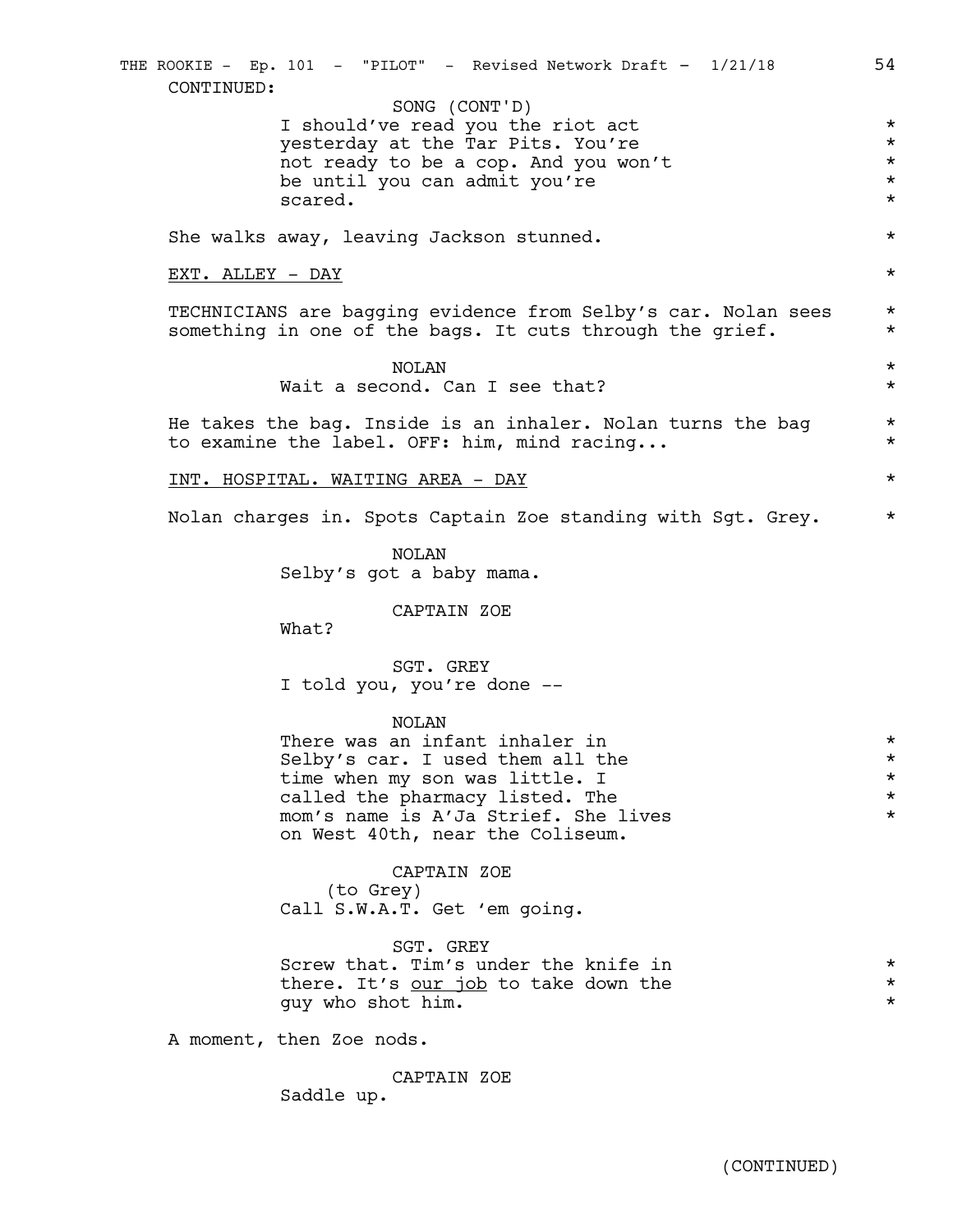THE ROOKIE - Ep. 101 - "PILOT" - Revised Network Draft - 1/21/18 55 CONTINUED:

> NOLAN Captain, I want to go --

> > SGT. GREY

Forget it --

CAPTAIN ZOE Take him with you. He earned it.

Grey doesn't like it, but he doesn't argue.

SGT. GREY Bishop, Song, we got a bead on Selby. Let's go.

LUCY  $\star$ 

I'm coming. \*

Talia wants to tell her no, sees the look in her eye. Nods. \* Song looks for Jackson, doesn't see him. \*

> $SONG$   $\star$ (into her radio) Officer Jackson. Where are you? Time to go to work. Officer Jackson --

INT. BATHROOM. STALL - DAY

Jackson's hiding. He hears Song's radio call. Picks up the \* radio as if to answer, but then shuts it off.

EXT. EXPOSITION PARK - NIGHT

HELICOPTER SHOT flying over the museums and the Coliseum, focusing on a block of houses on the far side.

INT. A'JA'S HOUSE. LIVING ROOM - DAY

A child CRIES in the other room. Selby's in pain as A'JA STRIEF, 26, African American, examines the bullet wound.

> A'JA I think the bullet's still in there. You need to go to the hospital.

She's frantic to get him away from her baby.

SELBY Forget it. Do what you can.

He grits his teeth as she pours Tequila on the bullet hole.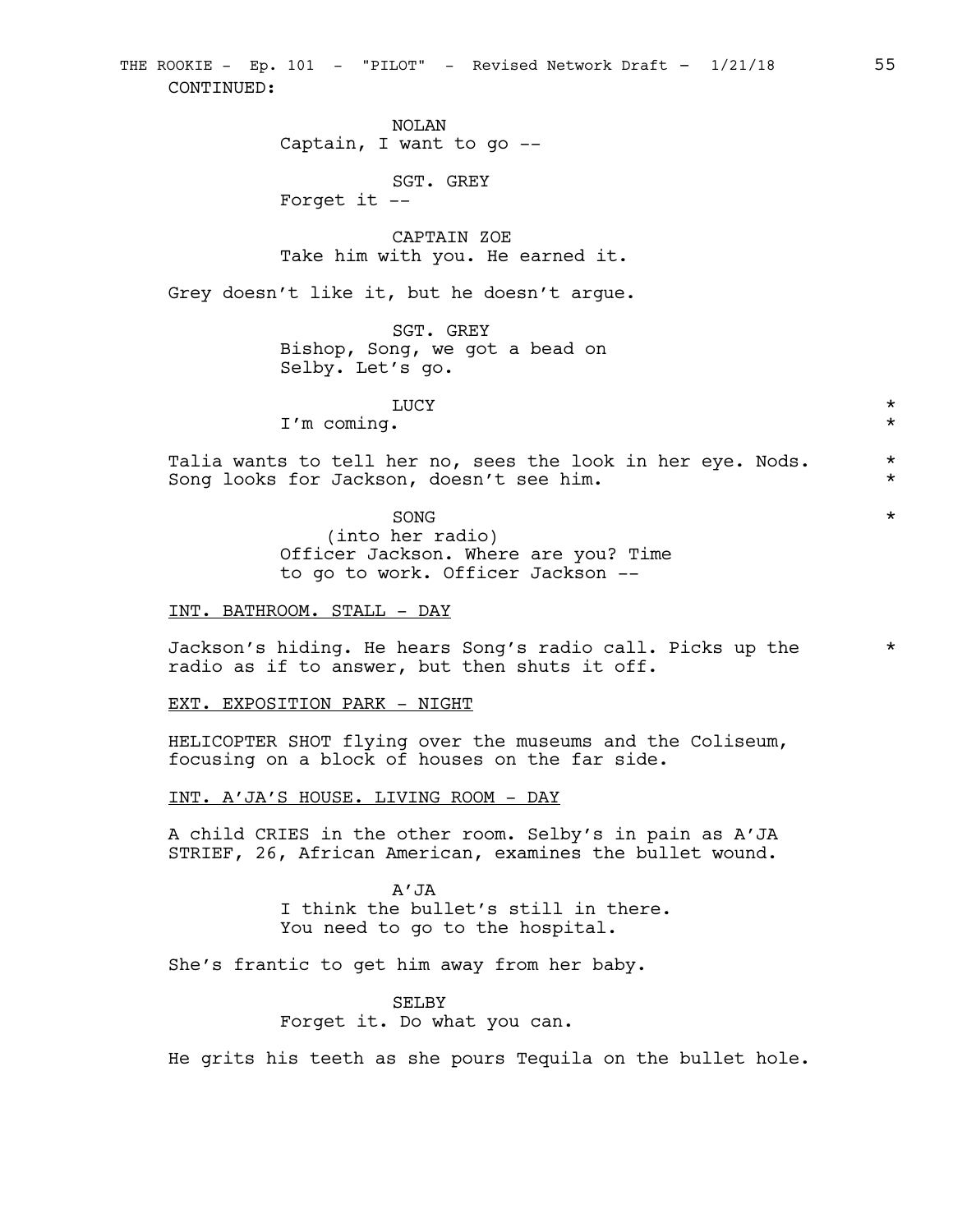EXT. A'JA'S HOUSE - DAY

Here come our cops led by Sgt. Grey -- Nolan, Talia, Song and Lucy moving silently up the street, weapons drawn. Grey motions -- Song and Lucy peel off around the side of the house -- heading for the back.  $\star$ 

We STAY WITH Grey, Nolan and Talia as they reach the front steps. Grey peeks inside. Gets a glimpse of Selby in the living room as A'Ja rises and goes into the kitchen.

> SGT. GREY (into his radio) Suspect is in the living room. Get ready to breach --

> > INTERCUT WITH:

#### INT. A'JA'S HOUSE. BACK YARD - NIGHT

Song and Lucy reach the back door, only to find it has a metal security gate.

> SONG Back door's a no go. You wanna wait for SWAT?

SGT. GREY No. We're going --

He KICKS the door as --

SGT. GREY (CONT'D)

LAPD!

INT. A'JA'S HOUSE - CONTINUOUS

Talia and Nolan charge inside to see Selby escaping into the kitchen. Nolan is right behind him to see --

INT. A'JA'S HOUSE. KITCHEN - CONTINUOUS

Selby grabs A'Ja, puts a butcher KNIFE to her throat, using her as cover -- cabinets at his back.

> SELBY I'll kill her! Back up!

NOLAN Drop the knife! Drop it!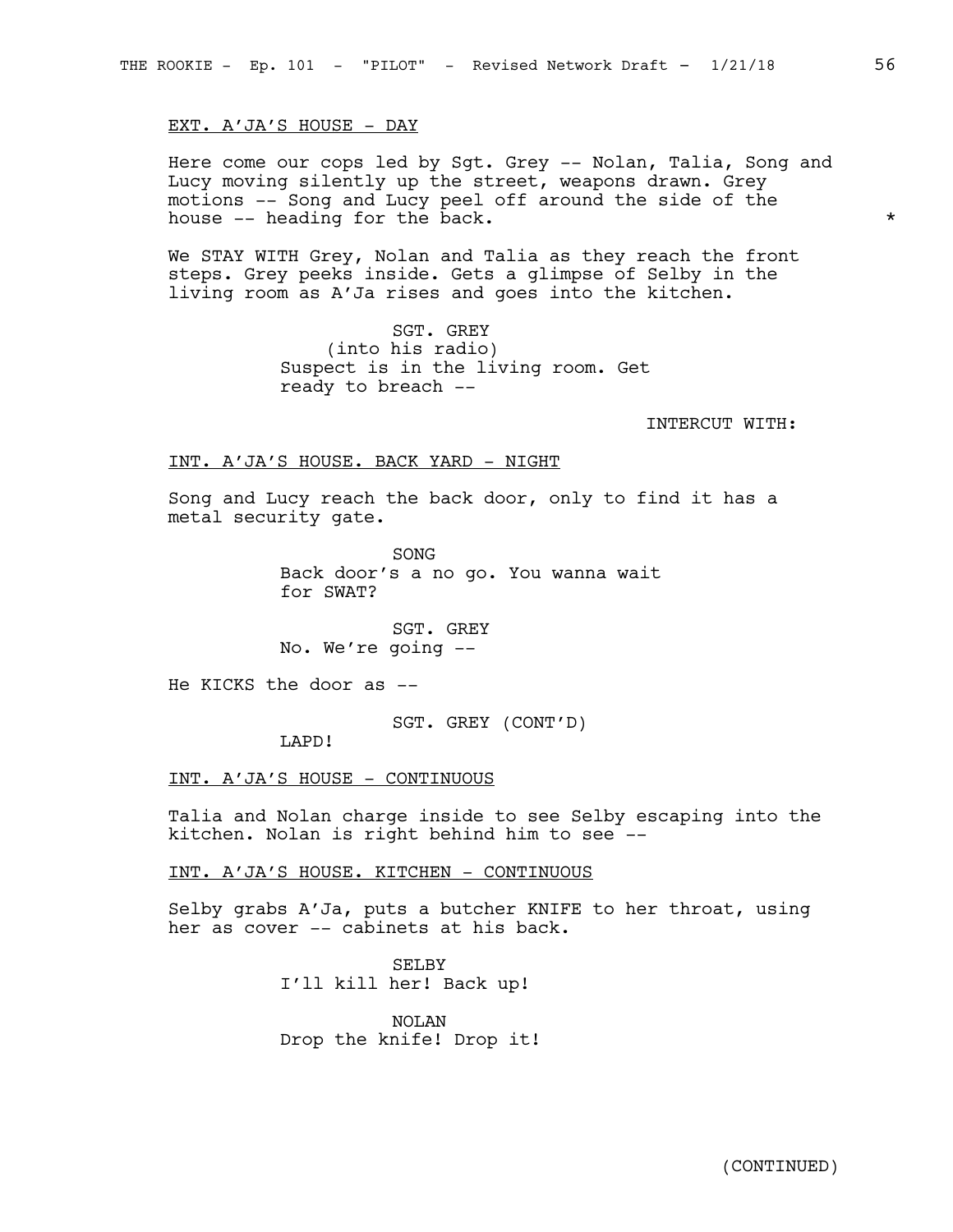Nolan doesn't have a shot (and he's in the doorway, blocking Talia from entering). Grey appears in the side doorway (to the dining room). But he doesn't have a shot, either.

> SELBY (sees Grey) Back up!

NOLAN (heart in his throat) Selby, don't do it. Nobody has to die here.

SELBY Are you kidding? I shot a cop --

Nolan spies Song and Lucy through the kitchen window -- in the backyard. Trying to find an angle on Selby but he's hidden by the cabinets.

> NOLAN I get it. You got nothing to lose. I  $*$ know the feeling. Granted, on a  $*$ smaller scale. But if you're going  $*$ to kill anyone, kill me.

He lowers his gun. *What the fuck is he doing?*

SGT. GREY

Nolan --

Nolan ignores him, reaching out to place his weapon on the kitchen island, tantalizingly close to Selby.

> NOLAN You brought a knife to a gun fight,  $*$ Selby. I'm offering you the chance to  $*$ <br>remedy that, All you have to do is remedy that. All you have to do is \* let her go and take me.  $\star$

Selby eyes the weapon. A siren song. Inches towards it.

INTERCUT WITH:

# EXT. A'JA'S HOUSE. BACK YARD - NIGHT

Song and Lucy see Selby's shoulder appear as he inches out to get the gun.

> SONG One more step...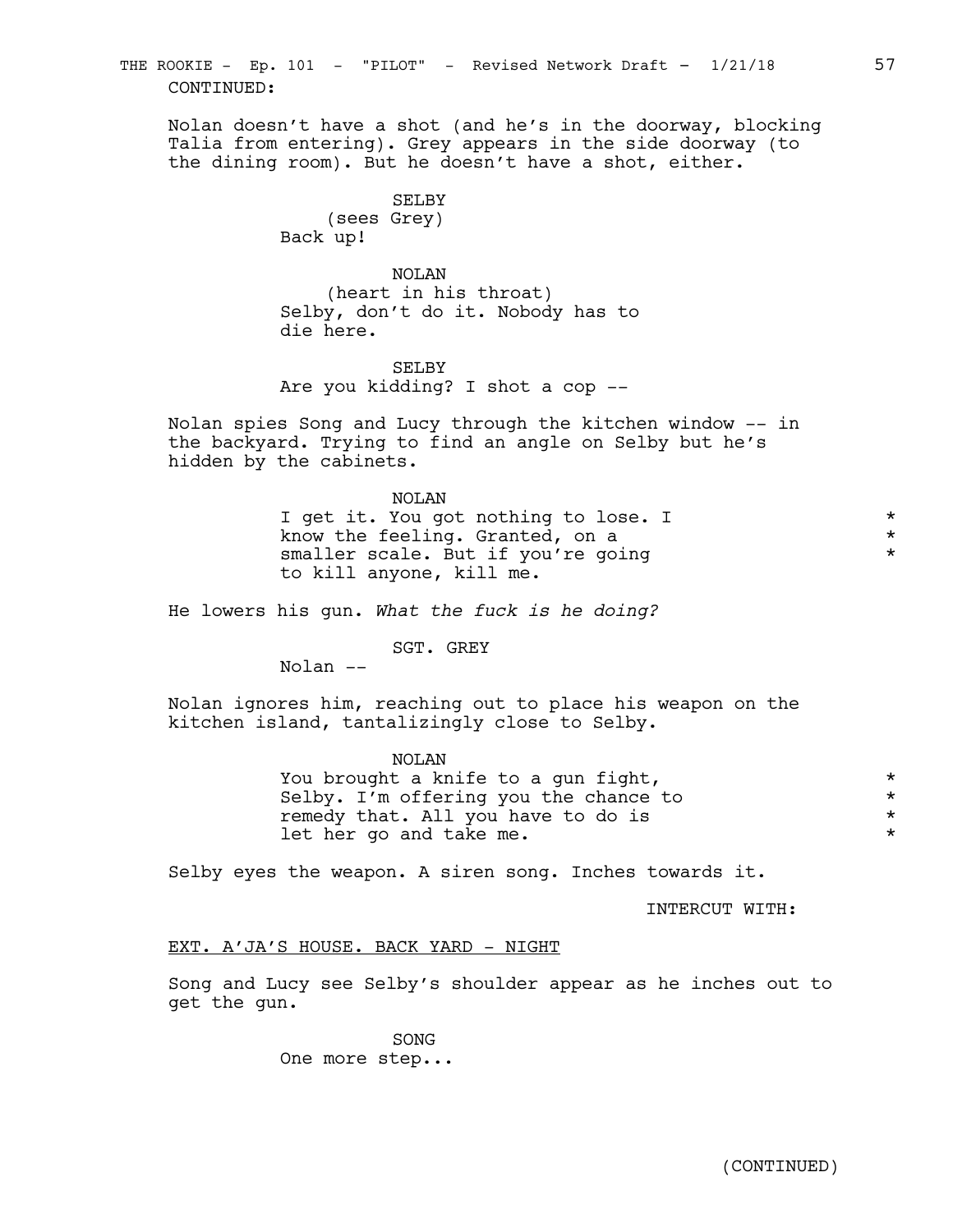INSIDE: Time stands still, then Selby lunges for the gun -- BLAM -- Song FIRES -- Selby staggers -- hit in the back - the knife coming away. Nolan pulls A'Ja to the floor as Grey and Talia FIRE -- killing Selby. \* OFF: Nolan, holding A'Ja tight, we start an EMOTIONAL SONG... INT. HOSPITAL. INTENSIVE CARE - NIGHT \* Tim lies there, full of tubes. But he's alive. REVEAL: Nolan \* sitting at his bedside.  $\star$ INT. TALIA'S HOUSE. JACOB'S BEDROOM - NIGHT \* Talia strokes her son's hair while he sleeps. \* EXT. HOMELESS ENCAMPMENT - NIGHT \* Lucy, in civilian clothes, makes her way through, looking for \* Tim's wife, Aimee. She spots her by a trash fire. Moves to  $*$ talk to her. But Aimee runs. \* EXT. STATION. PARKING LOT - NIGHT  $\star$ Song, in civies, makes her way to her personal car. She slows \* when she sees someone standing next to it. Jackson.  $*$ JACKSON \* (the hardest thing he's  $\star$ ever done) \* I'm scared. \* EXT. LOS ANGELES - MORNING Another blue sky day in the City of Angels. The SONG ENDS on: \* INT. STATION. LOCKER ROOM - MORNING  $*$ Nolan stands in front of his locker, staring at his uniform.  $*$ Now that he knows what it takes to be a cop, *does he have the* \* *strength to put it back on*? A NOISE turns him. \* SGT. GREY  $\star$ You know why I do this job, Officer  $*$ Nolan? \* NOLAN \* Cause you're a people person? \* SGT. GREY  $\star$ (a slight smile) \* No. Some might say I do it for  $*$ glory. Or redemption. \* THE ROOKIE - Ep. 101 - "PILOT" - Revised Network Draft - 1/21/18 58 CONTINUED:

(MORE)

(CONTINUED)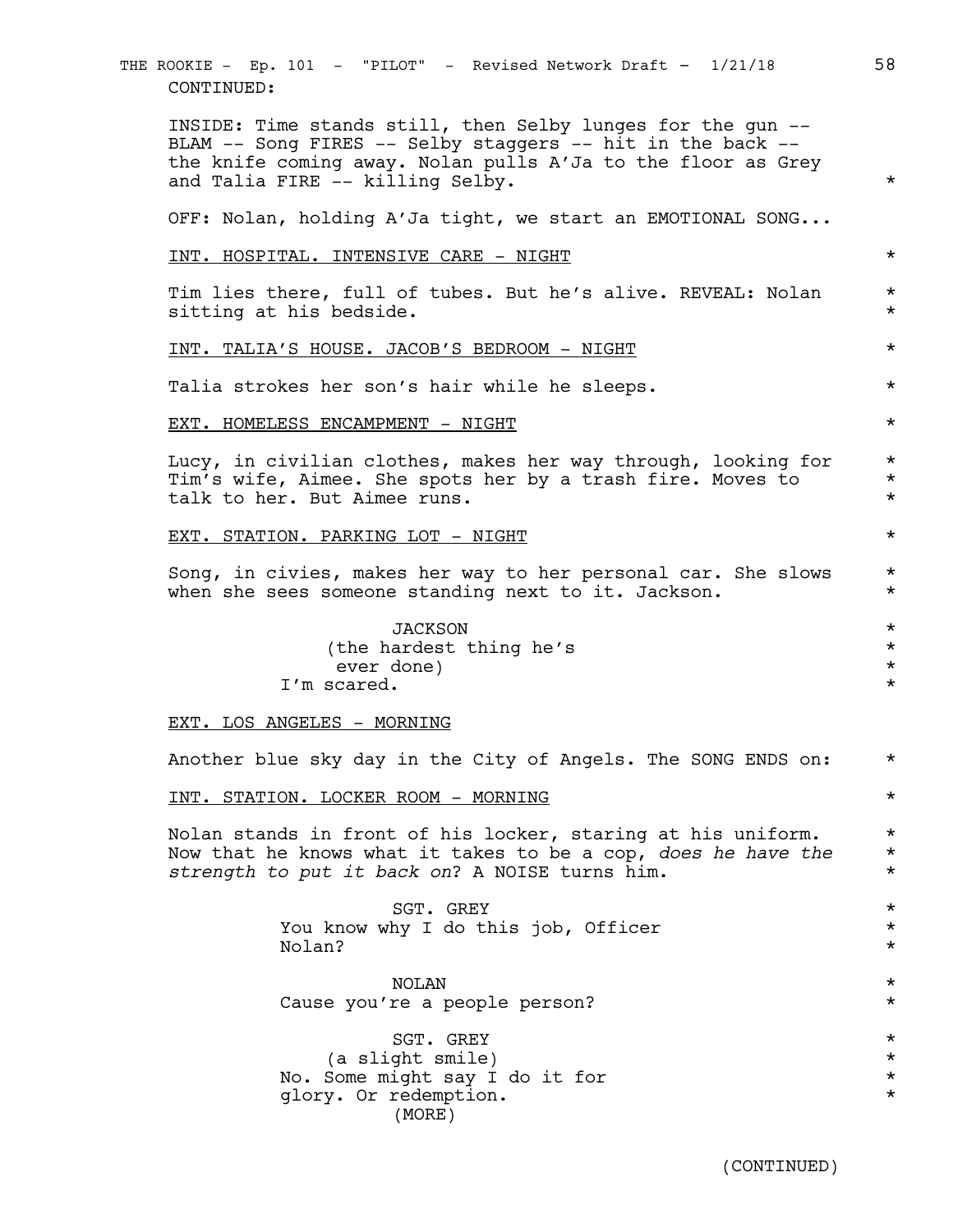But they'd be wrong. This job is my  $*$ calling. And I have a responsibility  $\star$ <br>to protect it from those who are  $\star$ to protect it from those who are unworthy. \* NOLAN \* (means it)  $\star$ I understand.  $\star$  $SGT$ . GREY  $\star$ So I will haze, harass and humiliate  $*$ you every chance I get in the hope  $*$ that you choose to abandon your \* misguided quest. \* NOLAN \* And if this job is actually  $\frac{my}{m}$   $*$ *calling*? \* SGT. GREY  $\star$ Then nothing I do to you will  $\star$ matter.  $\star$ He exits. OFF: Nolan, we HEAR the chaos of roll call and:  $*$ SGT. GREY (V.O.) (CONT'D) \* All right. Let's get to it.  $\star$ INT. STATION. ROLL CALL ROOM - MORNING Filled with cops. Grey at the front.  $\star$ SGT. GREY I'm circulating a hospital schedule \* for Officer Bradford, who should be out of intensive care today. If you can spend time after your shift, I'm  $*$ sure he won't appreciate it. Laughter. Then Nolan enters in uniform. All eyes turn to him.  $*$ SGT. GREY (CONT'D) \* You're late, Officer Nolan.  $\star$ NOLAN \* Sorry, sir. It won't happen again.  $*$ A moment between them, the first hint of respect. Then: \* SGT. GREY  $\star$ All right. There was a car jacking  $*$ last night on Western and Wilshire. THE ROOKIE - Ep. 101 - "PILOT" - Revised Network Draft - 1/21/18 59 CONTINUED: SGT. GREY (CONT'D) (MORE)